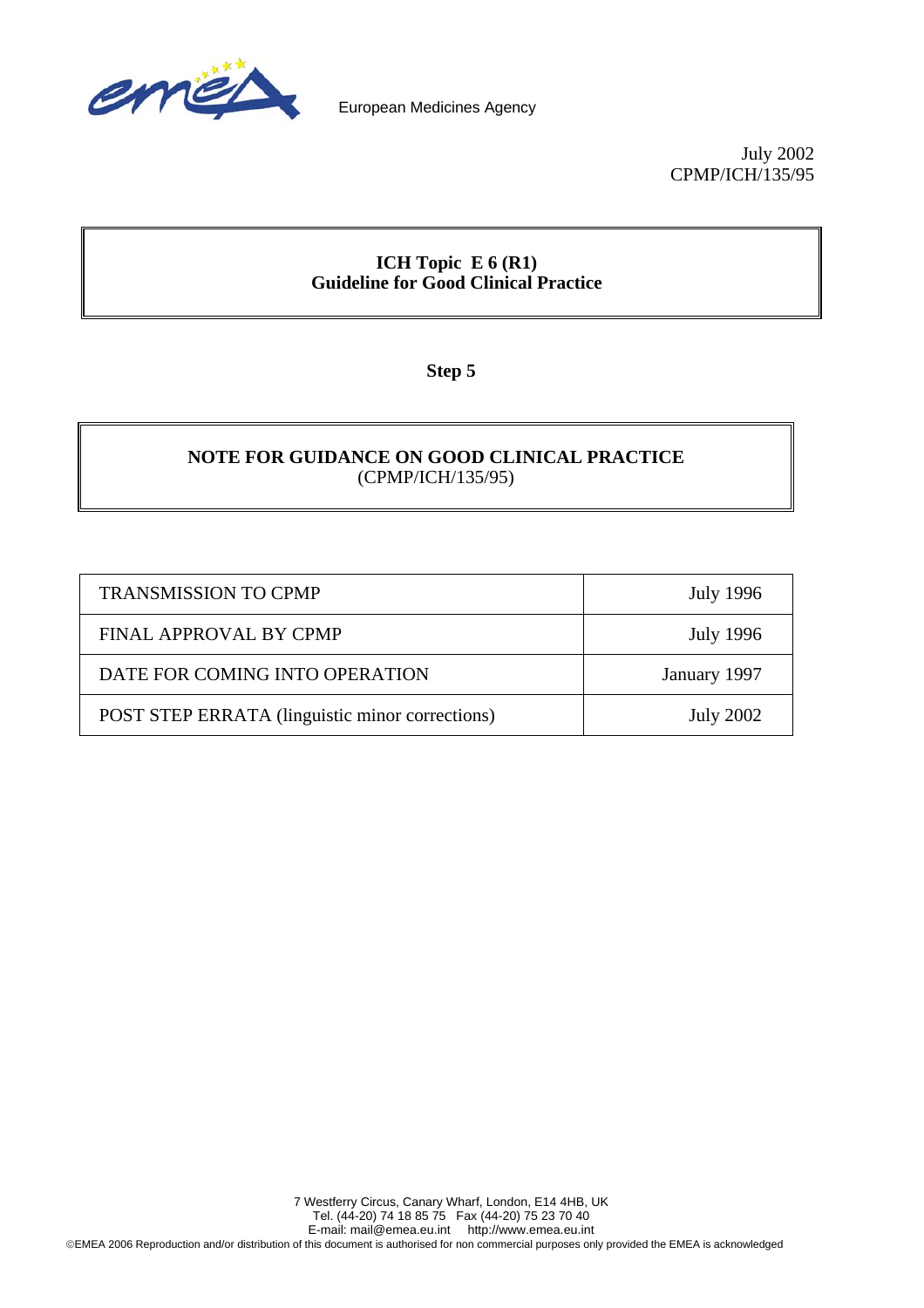# **TABLE OF CONTENT**

| 1.   |                                                                     |  |
|------|---------------------------------------------------------------------|--|
| 1.1  |                                                                     |  |
| 1.2  |                                                                     |  |
| 1.3  |                                                                     |  |
| 1.4  |                                                                     |  |
| 1.5  |                                                                     |  |
| 1.6  |                                                                     |  |
| 1.7  |                                                                     |  |
| 1.8  |                                                                     |  |
| 1.9  |                                                                     |  |
| 1.10 |                                                                     |  |
| 1.11 |                                                                     |  |
| 1.12 |                                                                     |  |
| 1.13 |                                                                     |  |
| 1.14 |                                                                     |  |
| 1.15 |                                                                     |  |
| 1.16 |                                                                     |  |
| 1.17 |                                                                     |  |
| 1.18 |                                                                     |  |
| 1.19 |                                                                     |  |
| 1.20 |                                                                     |  |
| 1.21 |                                                                     |  |
| 1.22 |                                                                     |  |
| 1.23 |                                                                     |  |
| 1.24 |                                                                     |  |
| 1.25 | INDEPENDENT DATA-MONITORING COMMITTEE (IDMC) (DATA AND SAFETY       |  |
|      | MONITORING BOARD, MONITORING COMMITTEE, DATA MONITORING COMMITTEE)7 |  |
| 1.26 |                                                                     |  |
| 1.27 |                                                                     |  |
| 1.28 |                                                                     |  |
| 1.29 |                                                                     |  |
| 1.30 |                                                                     |  |
| 1.31 |                                                                     |  |
| 1.32 |                                                                     |  |
| 1.33 |                                                                     |  |
| 1.34 |                                                                     |  |
| 1.35 |                                                                     |  |
| 1.36 |                                                                     |  |
| 1.37 |                                                                     |  |
| 1.38 |                                                                     |  |
| 1.39 |                                                                     |  |
| 1.40 |                                                                     |  |
| 1.41 |                                                                     |  |
| 1.42 |                                                                     |  |
| 1.43 |                                                                     |  |
| 1.44 |                                                                     |  |
| 1.45 |                                                                     |  |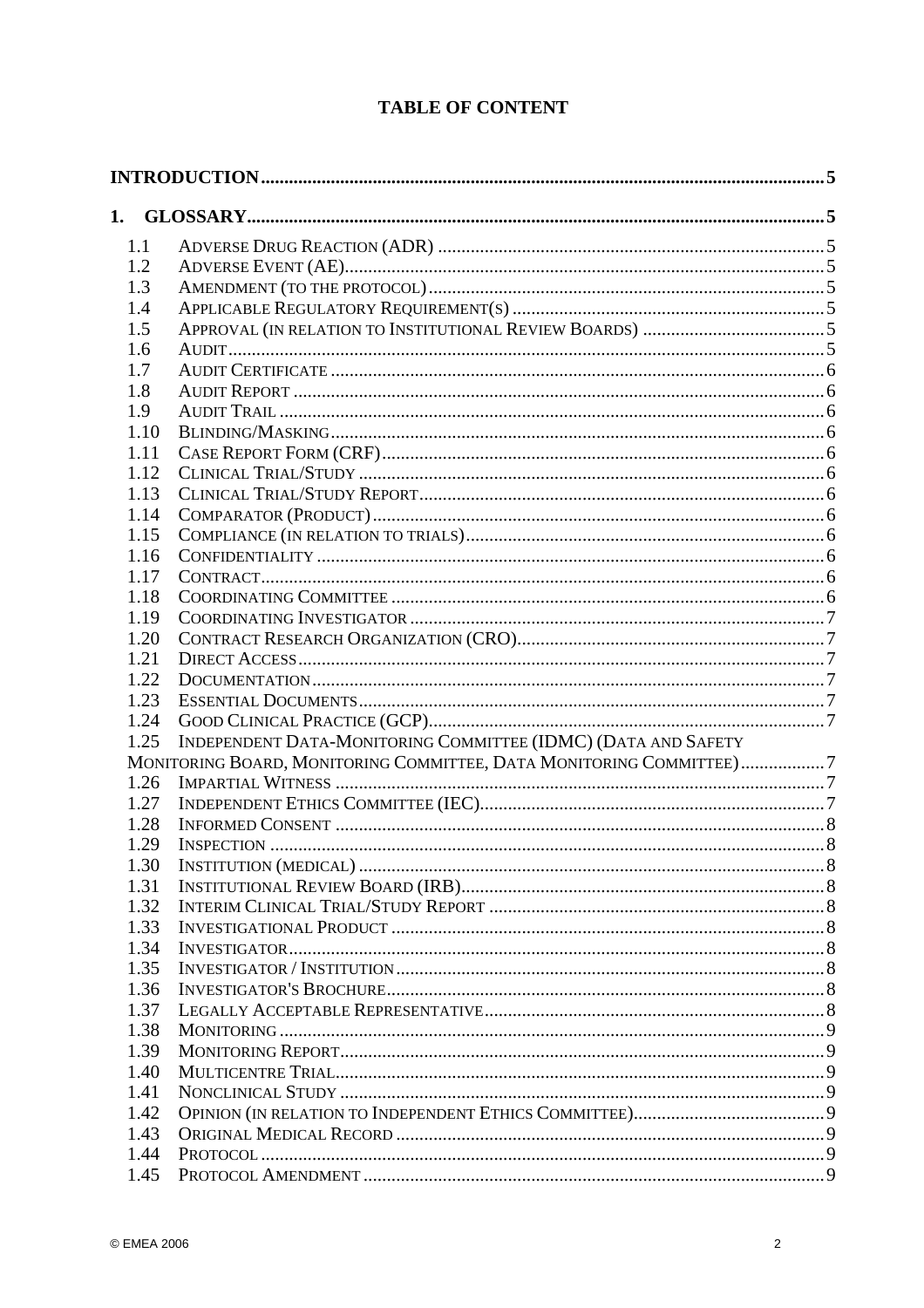| 1.46         |                                                                       |  |
|--------------|-----------------------------------------------------------------------|--|
| 1.47         |                                                                       |  |
| 1.48         |                                                                       |  |
| 1.49         |                                                                       |  |
| 1.50         | SERIOUS ADVERSE EVENT (SAE) OR SERIOUS ADVERSE DRUG REACTION (SERIOUS |  |
| ADR) 9       |                                                                       |  |
| 1.51         |                                                                       |  |
| 1.52         |                                                                       |  |
| 1.53         |                                                                       |  |
| 1.54         |                                                                       |  |
| 1.55         |                                                                       |  |
| 1.56         |                                                                       |  |
| 1.57         |                                                                       |  |
| 1.58         |                                                                       |  |
| 1.59         |                                                                       |  |
| 1.60         |                                                                       |  |
| 1.61         |                                                                       |  |
| 1.62         |                                                                       |  |
| 2.           |                                                                       |  |
|              |                                                                       |  |
| 3.           | <b>INSTITUTIONAL REVIEW BOARD/INDEPENDENT ETHICS COMMITTEE</b>        |  |
|              |                                                                       |  |
|              |                                                                       |  |
| 3.1          |                                                                       |  |
| 3.2          |                                                                       |  |
| 3.3          |                                                                       |  |
| 3.4          |                                                                       |  |
|              |                                                                       |  |
|              |                                                                       |  |
|              |                                                                       |  |
| 4.1          |                                                                       |  |
| 4.2          |                                                                       |  |
| 4.3          |                                                                       |  |
| 4.4          |                                                                       |  |
| 4.5          |                                                                       |  |
| 4.6          |                                                                       |  |
| 4.7          |                                                                       |  |
| 4.8          |                                                                       |  |
| 4.9          |                                                                       |  |
| 4.10<br>4.11 |                                                                       |  |
| 4.12         |                                                                       |  |
| 4.13         |                                                                       |  |
|              |                                                                       |  |
| 5.           |                                                                       |  |
| 5.1          |                                                                       |  |
| 5.2          |                                                                       |  |
| 5.3          |                                                                       |  |
| 5.4          |                                                                       |  |
| 5.5          |                                                                       |  |
| 5.6          |                                                                       |  |
| 5.7          |                                                                       |  |
| 5.8          |                                                                       |  |
| 5.9<br>5.10  |                                                                       |  |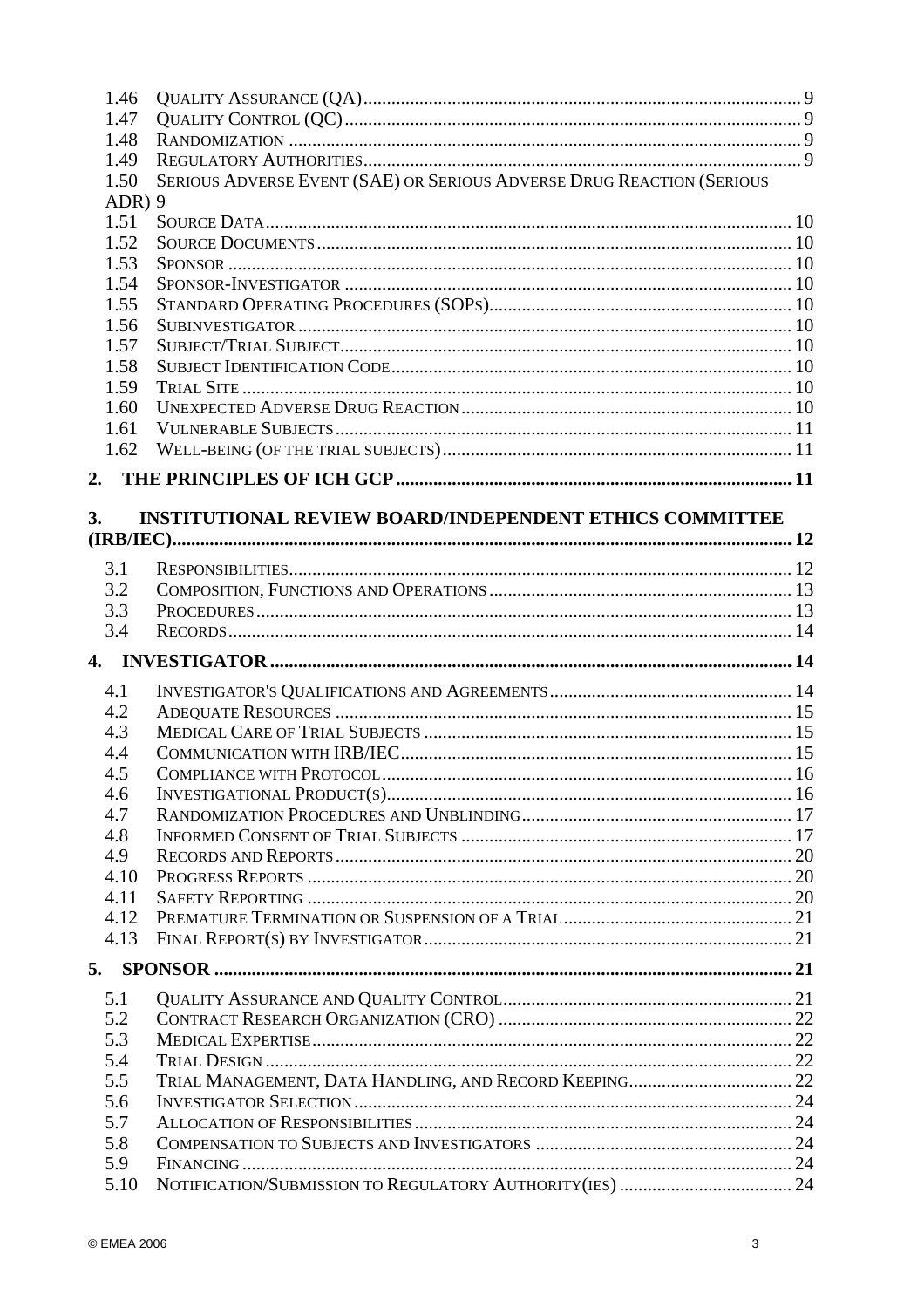| 5.11 |                                                                    |  |
|------|--------------------------------------------------------------------|--|
| 5.12 |                                                                    |  |
| 5.13 | MANUFACTURING, PACKAGING, LABELLING, AND CODING INVESTIGATIONAL    |  |
|      |                                                                    |  |
| 5.14 |                                                                    |  |
| 5.15 |                                                                    |  |
| 5.16 |                                                                    |  |
| 5.17 |                                                                    |  |
| 5.18 |                                                                    |  |
| 5.19 |                                                                    |  |
| 5.20 |                                                                    |  |
| 5.21 |                                                                    |  |
| 5.22 |                                                                    |  |
| 5.23 |                                                                    |  |
|      | 6. CLINICAL TRIAL PROTOCOL AND PROTOCOL AMENDMENT(S) 31            |  |
| 6.1  |                                                                    |  |
| 6.2  |                                                                    |  |
| 6.3  |                                                                    |  |
| 6.4  |                                                                    |  |
| 6.5  |                                                                    |  |
| 6.6  |                                                                    |  |
| 6.7  |                                                                    |  |
| 6.8  |                                                                    |  |
| 6.9  |                                                                    |  |
| 6.10 |                                                                    |  |
| 6.11 |                                                                    |  |
| 6.12 |                                                                    |  |
| 6.13 |                                                                    |  |
| 6.14 |                                                                    |  |
| 6.15 |                                                                    |  |
| 6.16 |                                                                    |  |
|      |                                                                    |  |
| 7.1  |                                                                    |  |
| 7.2  |                                                                    |  |
|      |                                                                    |  |
| 7.5  |                                                                    |  |
| 8.   | <b>ESSENTIAL DOCUMENTS FOR THE CONDUCT OF A CLINICAL TRIAL  39</b> |  |
| 8.1  |                                                                    |  |
| 8.2  |                                                                    |  |
| 8.3  |                                                                    |  |
| 8.4  |                                                                    |  |
|      |                                                                    |  |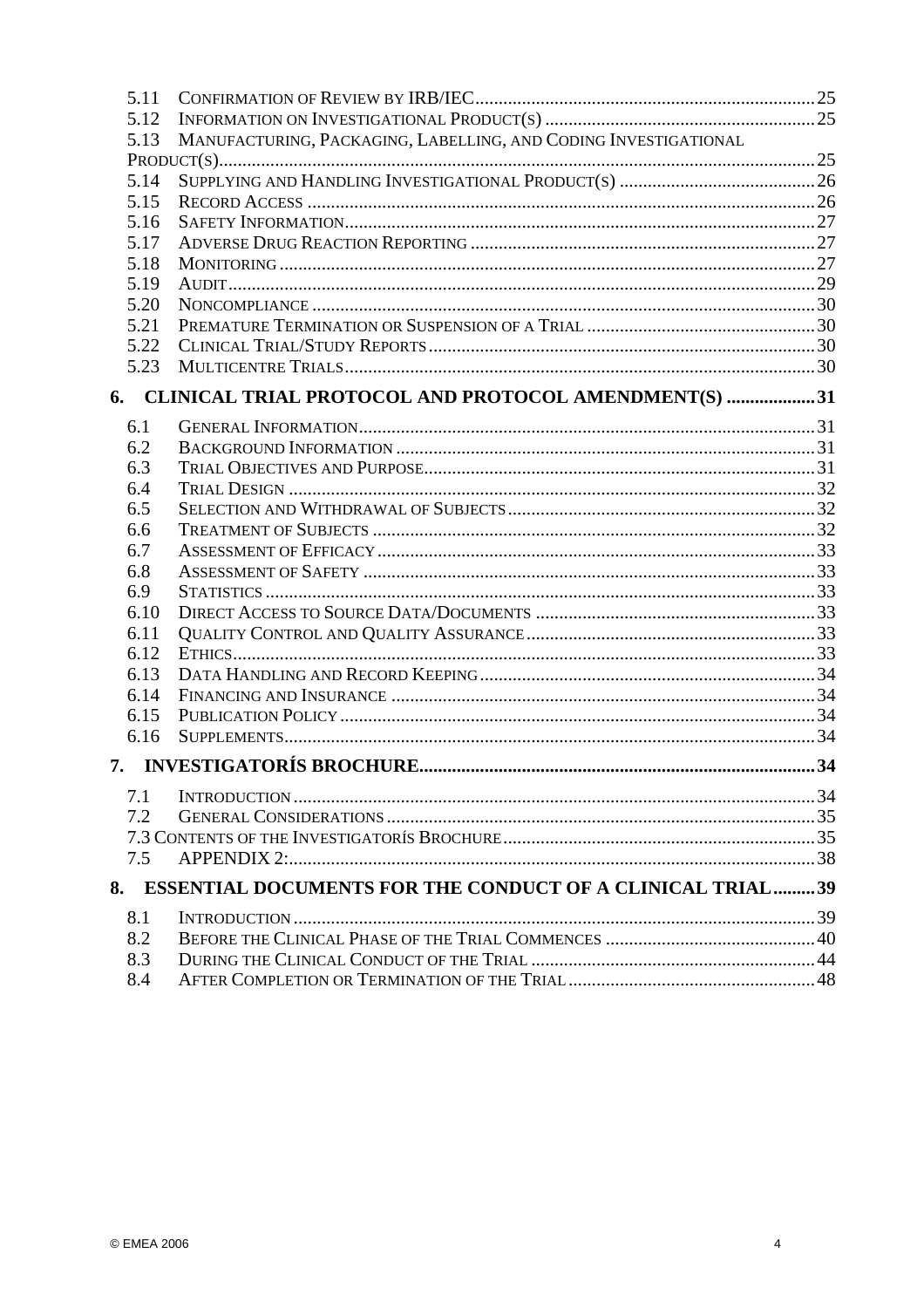# <span id="page-4-0"></span>**INTRODUCTION**

Good Clinical Practice (GCP) is an international ethical and scientific quality standard for designing, conducting, recording and reporting trials that involve the participation of human subjects. Compliance with this standard provides public assurance that the rights, safety and well-being of trial subjects are protected, consistent with the principles that have their origin in the Declaration of Helsinki, and that the clinical trial data are credible.

The objective of this ICH GCP Guideline is to provide a unified standard for the European Union (EU), Japan and the United States to facilitate the mutual acceptance of clinical data by the regulatory authorities in these jurisdictions.

The guideline was developed with consideration of the current good clinical practices of the European Union, Japan, and the United States, as well as those of Australia, Canada, the Nordic countries and the World Health Organization (WHO).

This guideline should be followed when generating clinical trial data that are intended to be submitted to regulatory authorities.

The principles established in this guideline may also be applied to other clinical investigations that may have an impact on the safety and well-being of human subjects.

# **1. GLOSSARY**

## *1.1 Adverse Drug Reaction (ADR)*

In the pre-approval clinical experience with a new medicinal product or its new usages, particularly as the therapeutic dose(s) may not be established: all noxious and unintended responses to a medicinal product related to any dose should be considered adverse drug reactions. The phrase responses to a medicinal product means that a causal relationship between a medicinal product and an adverse event is at least a reasonable possibility, i.e. the relationship cannot be ruled out.

Regarding marketed medicinal products: a response to a drug which is noxious and unintended and which occurs at doses normally used in man for prophylaxis, diagnosis, or therapy of diseases or for modification of physiological function (see the ICH Guideline for Clinical Safety Data Management: Definitions and Standards for Expedited Reporting).

### *1.2 Adverse Event (AE)*

Any untoward medical occurrence in a patient or clinical investigation subject administered a pharmaceutical product and which does not necessarily have a causal relationship with this treatment. An adverse event (AE) can therefore be any unfavourable and unintended sign (including an abnormal laboratory finding), symptom, or disease temporally associated with the use of a medicinal (investigational) product, whether or not related to the medicinal (investigational) product (see the ICH Guideline for Clinical Safety Data Management: Definitions and Standards for Expedited Reporting).

### *1.3 Amendment (to the protocol)*

See Protocol Amendment.

# *1.4 Applicable Regulatory Requirement(s)*

Any law(s) and regulation(s) addressing the conduct of clinical trials of investigational products.

### *1.5 Approval (in relation to Institutional Review Boards)*

The affirmative decision of the IRB that the clinical trial has been reviewed and may be conducted at the institution site within the constraints set forth by the IRB, the institution, Good Clinical Practice (GCP), and the applicable regulatory requirements.

### *1.6 Audit*

A systematic and independent examination of trial related activities and documents to determine whether the evaluated trial related activities were conducted, and the data were recorded,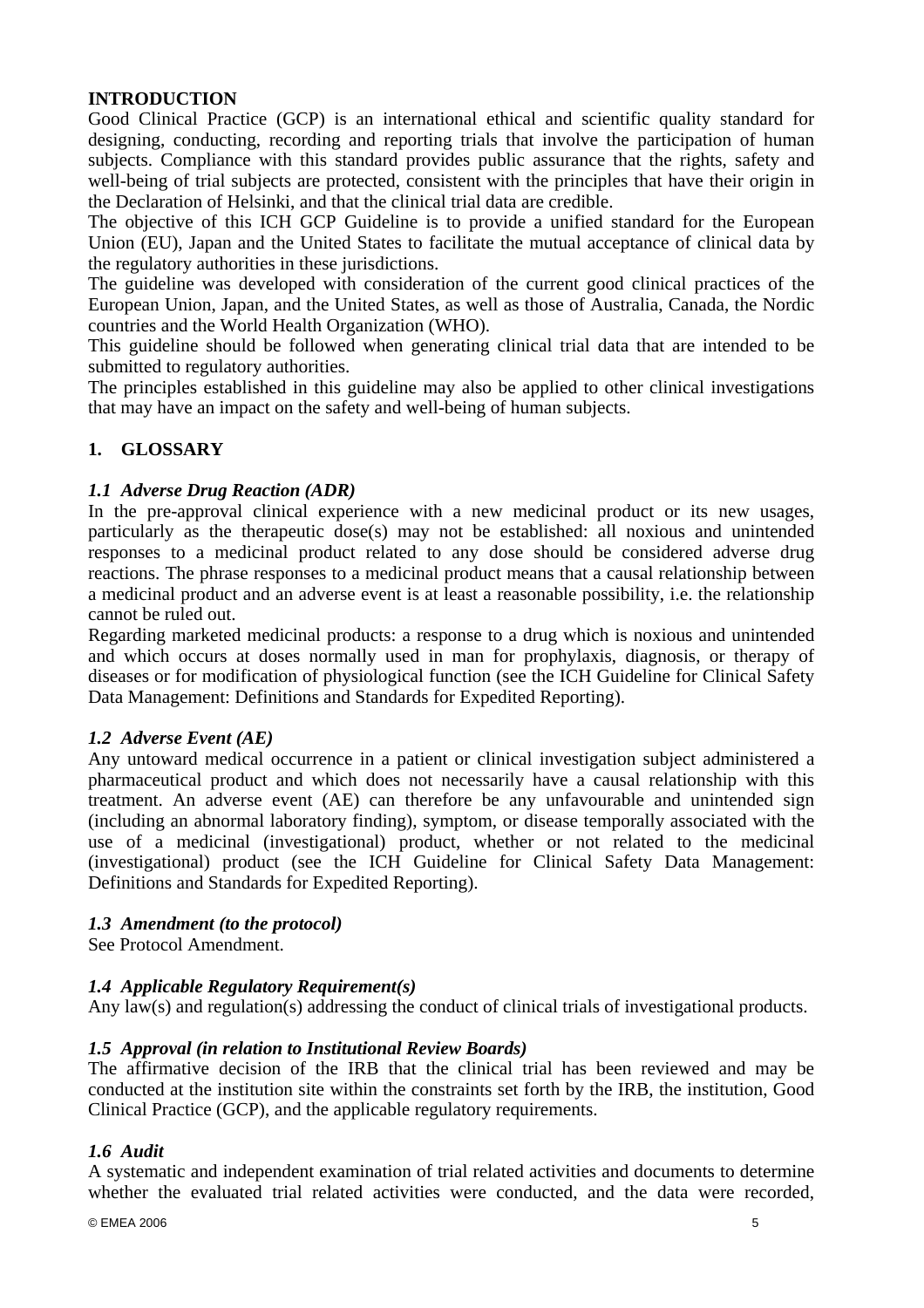<span id="page-5-0"></span>analyzed and accurately reported according to the protocol, sponsor's standard operating procedures (SOPs), Good Clinical Practice (GCP), and the applicable regulatory requirement(s).

# *1.7 Audit Certificate*

A declaration of confirmation by the auditor that an audit has taken place.

# *1.8 Audit Report*

A written evaluation by the sponsor's auditor of the results of the audit.

# *1.9 Audit Trail*

Documentation that allows reconstruction of the course of events.

## *1.10 Blinding/Masking*

A procedure in which one or more parties to the trial are kept unaware of the treatment assignment(s). Single-blinding usually refers to the subject(s) being unaware, and doubleblinding usually refers to the subject(s), investigator(s), monitor, and, in some cases, data analyst(s) being unaware of the treatment assignment(s).

### *1.11 Case Report Form (CRF)*

A printed, optical, or electronic document designed to record all of the protocol required information to be reported to the sponsor on each trial subject.

## *1.12 Clinical Trial/Study*

Any investigation in human subjects intended to discover or verify the clinical, pharmacological and/or other pharmacodynamic effects of an investigational product(s), and/or to identify any adverse reactions to an investigational product(s), and/or to study absorption, distribution, metabolism, and excretion of an investigational product(s) with the object of ascertaining its safety and/or efficacy. The terms clinical trial and clinical study are synonymous.

# *1.13 Clinical Trial/Study Report*

A written description of a trial/study of any therapeutic, prophylactic, or diagnostic agent conducted in human subjects, in which the clinical and statistical description, presentations, and analyses are fully integrated into a single report (see the ICH Guideline for Structure and Content of Clinical Study Reports).

### *1.14 Comparator (Product)*

An investigational or marketed product (i.e., active control), or placebo, used as a reference in a clinical trial.

### *1.15 Compliance (in relation to trials)*

Adherence to all the trial-related requirements, Good Clinical Practice (GCP) requirements, and the applicable regulatory requirements.

### *1.16 Confidentiality*

Prevention of disclosure, to other than authorized individuals, of a sponsor's proprietary information or of a subject's identity.

### *1.17 Contract*

A written, dated, and signed agreement between two or more involved parties that sets out any arrangements on delegation and distribution of tasks and obligations and, if appropriate, on financial matters. The protocol may serve as the basis of a contract.

# *1.18 Coordinating Committee*

A committee that a sponsor may organize to coordinate the conduct of a multicentre trial.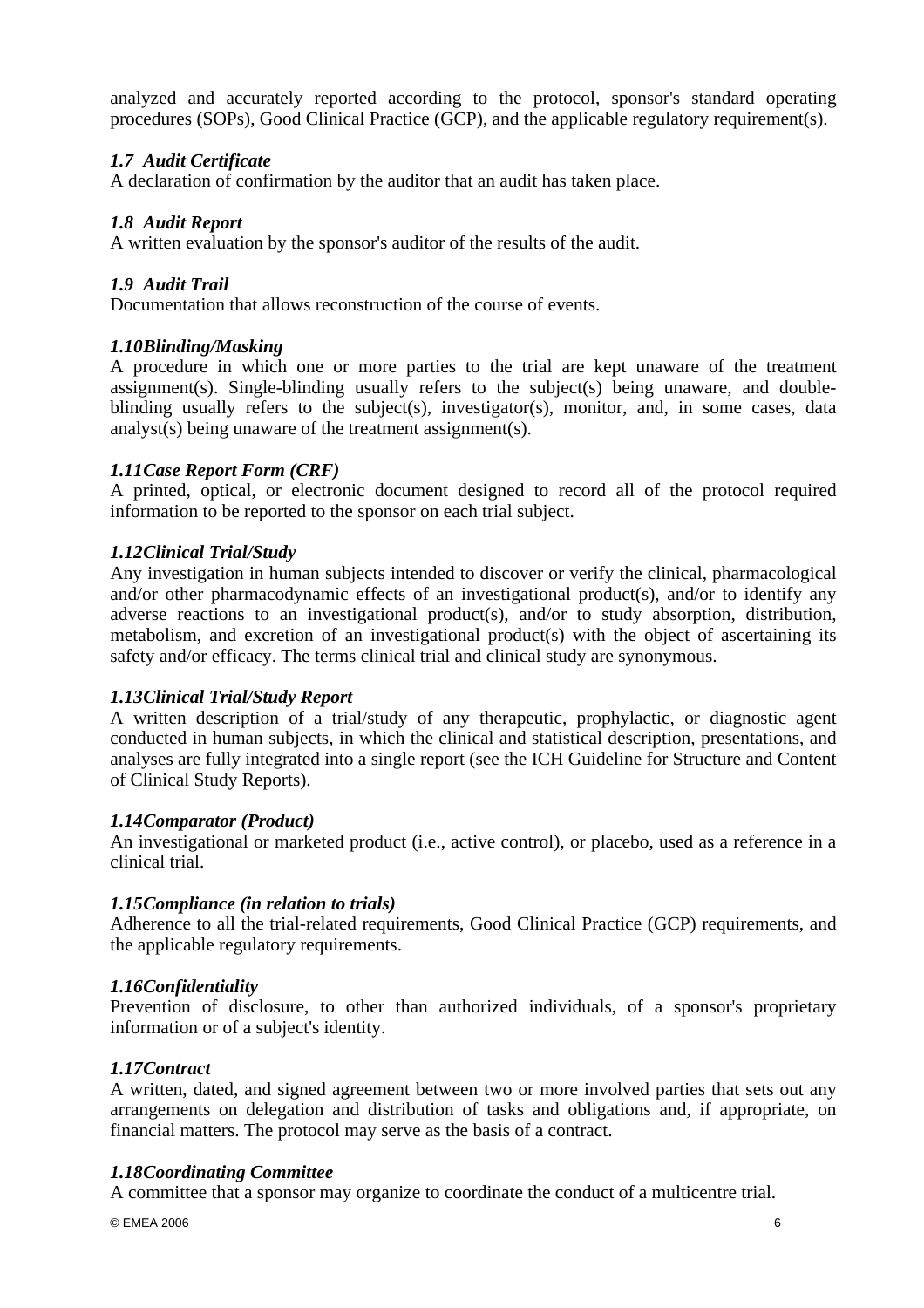### <span id="page-6-0"></span>*1.19 Coordinating Investigator*

An investigator assigned the responsibility for the coordination of investigators at different centres participating in a multicentre trial.

## *1.20 Contract Research Organization (CRO)*

A person or an organization (commercial, academic, or other) contracted by the sponsor to perform one or more of a sponsor's trial-related duties and functions.

### *1.21 Direct Access*

Permission to examine, analyze, verify, and reproduce any records and reports that are important to evaluation of a clinical trial. Any party (e.g., domestic and foreign regulatory authorities, sponsor's monitors and auditors) with direct access should take all reasonable precautions within the constraints of the applicable regulatory requirement(s) to maintain the confidentiality of subjects' identities and sponsorís proprietary information.

### *1.22 Documentation*

All records, in any form (including, but not limited to, written, electronic, magnetic, and optical records, and scans, x-rays, and electrocardiograms) that describe or record the methods, conduct, and/or results of a trial, the factors affecting a trial, and the actions taken.

### *1.23 Essential Documents*

Documents which individually and collectively permit evaluation of the conduct of a study and the quality of the data produced (see 8. Essential Documents for the Conduct of a Clinical Trial).

## *1.24 Good Clinical Practice (GCP)*

A standard for the design, conduct, performance, monitoring, auditing, recording, analyses, and reporting of clinical trials that provides assurance that the data and reported results are credible and accurate, and that the rights, integrity, and confidentiality of trial subjects are protected.

### *1.25 Independent Data-Monitoring Committee (IDMC) (Data and Safety Monitoring Board, Monitoring Committee, Data Monitoring Committee)*

An independent data-monitoring committee that may be established by the sponsor to assess at intervals the progress of a clinical trial, the safety data, and the critical efficacy endpoints, and to recommend to the sponsor whether to continue, modify, or stop a trial.

### *1.26 Impartial Witness*

A person, who is independent of the trial, who cannot be unfairly influenced by people involved with the trial, who attends the informed consent process if the subject or the subject is legally acceptable representative cannot read, and who reads the informed consent form and any other written information supplied to the subject.

### *1.27 Independent Ethics Committee (IEC)*

An independent body (a review board or a committee, institutional, regional, national, or supranational), constituted of medical professionals and non-medical members, whose responsibility it is to ensure the protection of the rights, safety and well-being of human subjects involved in a trial and to provide public assurance of that protection, by, among other things, reviewing and approving / providing favourable opinion on, the trial protocol, the suitability of the investigator(s), facilities, and the methods and material to be used in obtaining and documenting informed consent of the trial subjects.

The legal status, composition, function, operations and regulatory requirements pertaining to Independent Ethics Committees may differ among countries, but should allow the Independent Ethics Committee to act in agreement with GCP as described in this guideline.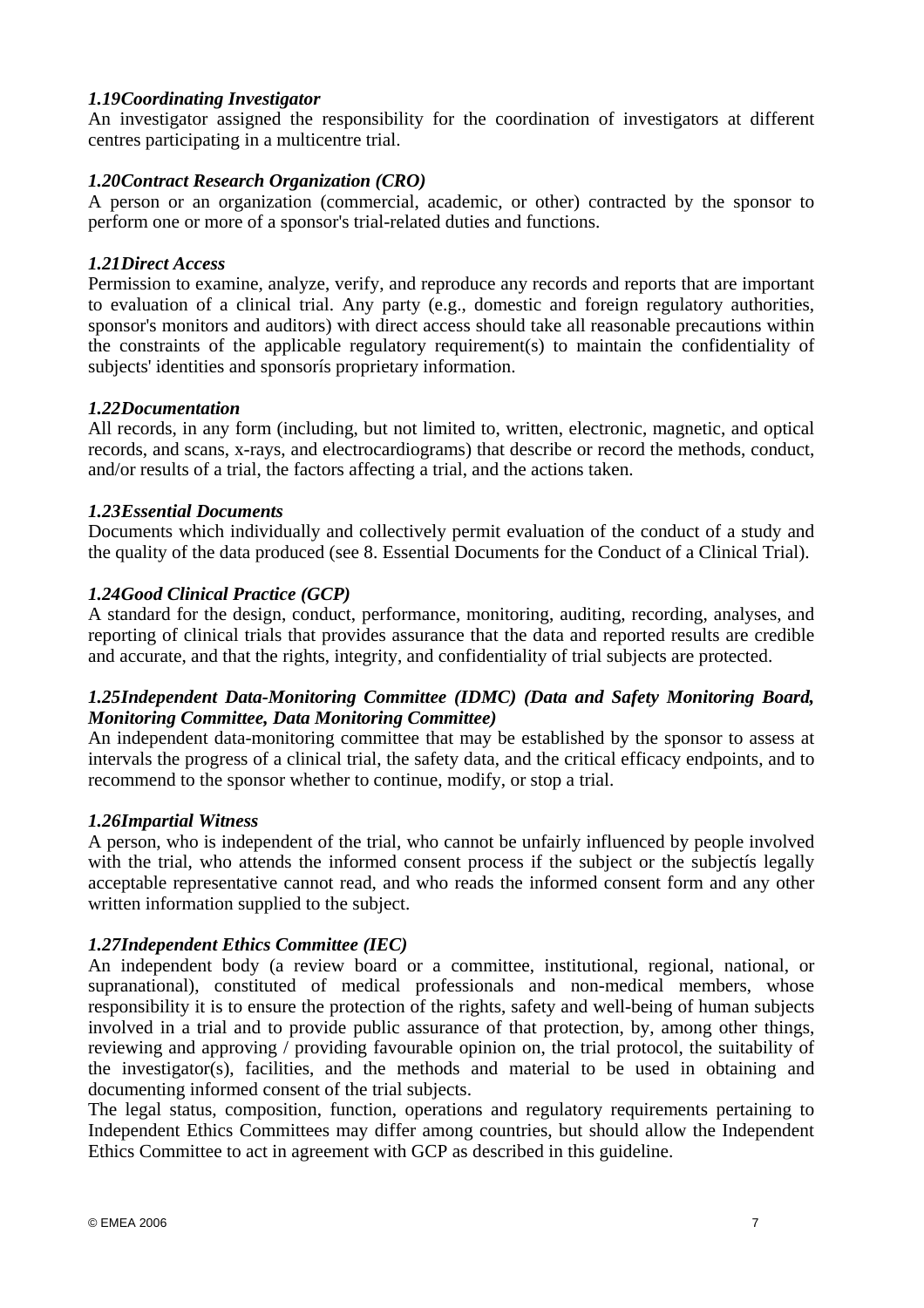### <span id="page-7-0"></span>*1.28 Informed Consent*

A process by which a subject voluntarily confirms his or her willingness to participate in a particular trial, after having been informed of all aspects of the trial that are relevant to the subject's decision to participate. Informed consent is documented by means of a written, signed and dated informed consent form.

### *1.29 Inspection*

The act by a regulatory authority(ies) of conducting an official review of documents, facilities, records, and any other resources that are deemed by the authority(ies) to be related to the clinical trial and that may be located at the site of the trial, at the sponsor's and/or contract research organizationís (CROís) facilities, or at other establishments deemed appropriate by the regulatory authority(ies).

## *1.30 Institution (medical)*

Any public or private entity or agency or medical or dental facility where clinical trials are conducted.

## *1.31 Institutional Review Board (IRB)*

An independent body constituted of medical, scientific, and non-scientific members, whose responsibility is to ensure the protection of the rights, safety and well-being of human subjects involved in a trial by, among other things, reviewing, approving, and providing continuing review of trial protocol and amendments and of the methods and material to be used in obtaining and documenting informed consent of the trial subjects.

## *1.32 Interim Clinical Trial/Study Report*

A report of intermediate results and their evaluation based on analyses performed during the course of a trial.

### *1.33 Investigational Product*

A pharmaceutical form of an active ingredient or placebo being tested or used as a reference in a clinical trial, including a product with a marketing authorization when used or assembled (formulated or packaged) in a way different from the approved form, or when used for an unapproved indication, or when used to gain further information about an approved use.

### *1.34 Investigator*

A person responsible for the conduct of the clinical trial at a trial site. If a trial is conducted by a team of individuals at a trial site, the investigator is the responsible leader of the team and may be called the principal investigator. See also Subinvestigator.

### *1.35 Investigator / Institution*

An expression meaning "the investigator and/or institution, where required by the applicable regulatory requirements".

### *1.36 Investigator's Brochure*

A compilation of the clinical and nonclinical data on the investigational product(s) which is relevant to the study of the investigational product(s) in human subjects (see 7. Investigatorís Brochure).

### *1.37 Legally Acceptable Representative*

An individual or juridical or other body authorized under applicable law to consent, on behalf of a prospective subject, to the subject's participation in the clinical trial.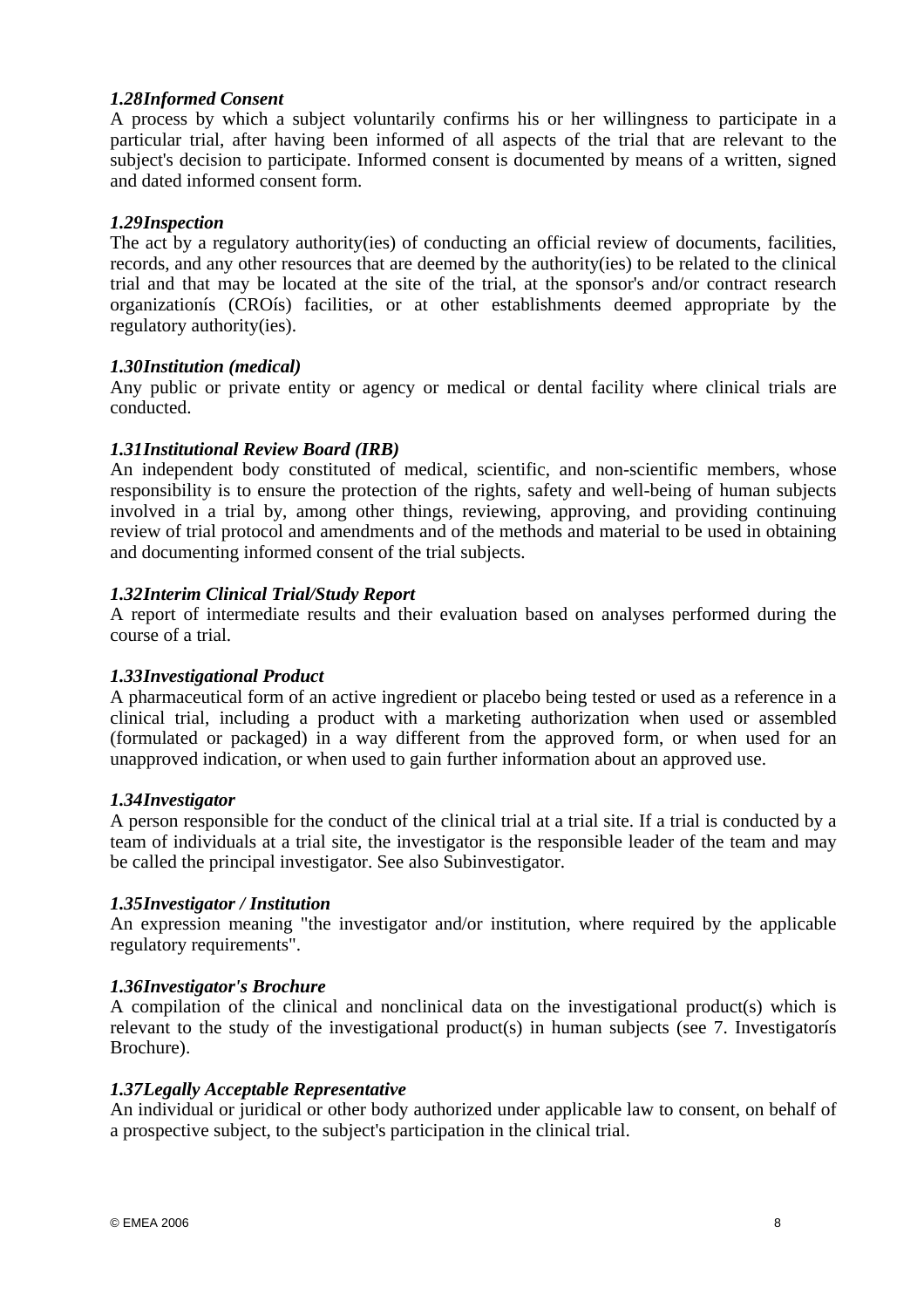# <span id="page-8-0"></span>*1.38 Monitoring*

The act of overseeing the progress of a clinical trial, and of ensuring that it is conducted, recorded, and reported in accordance with the protocol, Standard Operating Procedures (SOPs), Good Clinical Practice (GCP), and the applicable regulatory requirement(s).

## *1.39 Monitoring Report*

A written report from the monitor to the sponsor after each site visit and/or other trial-related communication according to the sponsorís SOPs.

### *1.40 Multicentre Trial*

A clinical trial conducted according to a single protocol but at more than one site, and therefore, carried out by more than one investigator.

### *1.41 Nonclinical Study*

Biomedical studies not performed on human subjects.

## *1.42 Opinion (in relation to Independent Ethics Committee)*

The judgement and/or the advice provided by an Independent Ethics Committee (IEC).

## *1.43 Original Medical Record*

See Source Documents.

## *1.44 Protocol*

A document that describes the objective(s), design, methodology, statistical considerations, and organization of a trial. The protocol usually also gives the background and rationale for the trial, but these could be provided in other protocol referenced documents. Throughout the ICH GCP Guideline the term protocol refers to protocol and protocol amendments.

### *1.45 Protocol Amendment*

A written description of a change(s) to or formal clarification of a protocol.

### *1.46 Quality Assurance (QA)*

All those planned and systematic actions that are established to ensure that the trial is performed and the data are generated, documented (recorded), and reported in compliance with Good Clinical Practice (GCP) and the applicable regulatory requirement(s).

# *1.47 Quality Control (QC)*

The operational techniques and activities undertaken within the quality assurance system to verify that the requirements for quality of the trial-related activities have been fulfilled.

### *1.48 Randomization*

The process of assigning trial subjects to treatment or control groups using an element of chance to determine the assignments in order to reduce bias.

### *1.49 Regulatory Authorities*

Bodies having the power to regulate. In the ICH GCP guideline the expression Regulatory Authorities includes the authorities that review submitted clinical data and those that conduct inspections (see 1.29). These bodies are sometimes referred to as competent authorities.

### *1.50 Serious Adverse Event (SAE) or Serious Adverse Drug Reaction (Serious ADR)*

Any untoward medical occurrence that at any dose:

- results in death.
- is life-threatening,
- requires inpatient hospitalization or prolongation of existing hospitalization,

 $\oslash$  EMEA 2006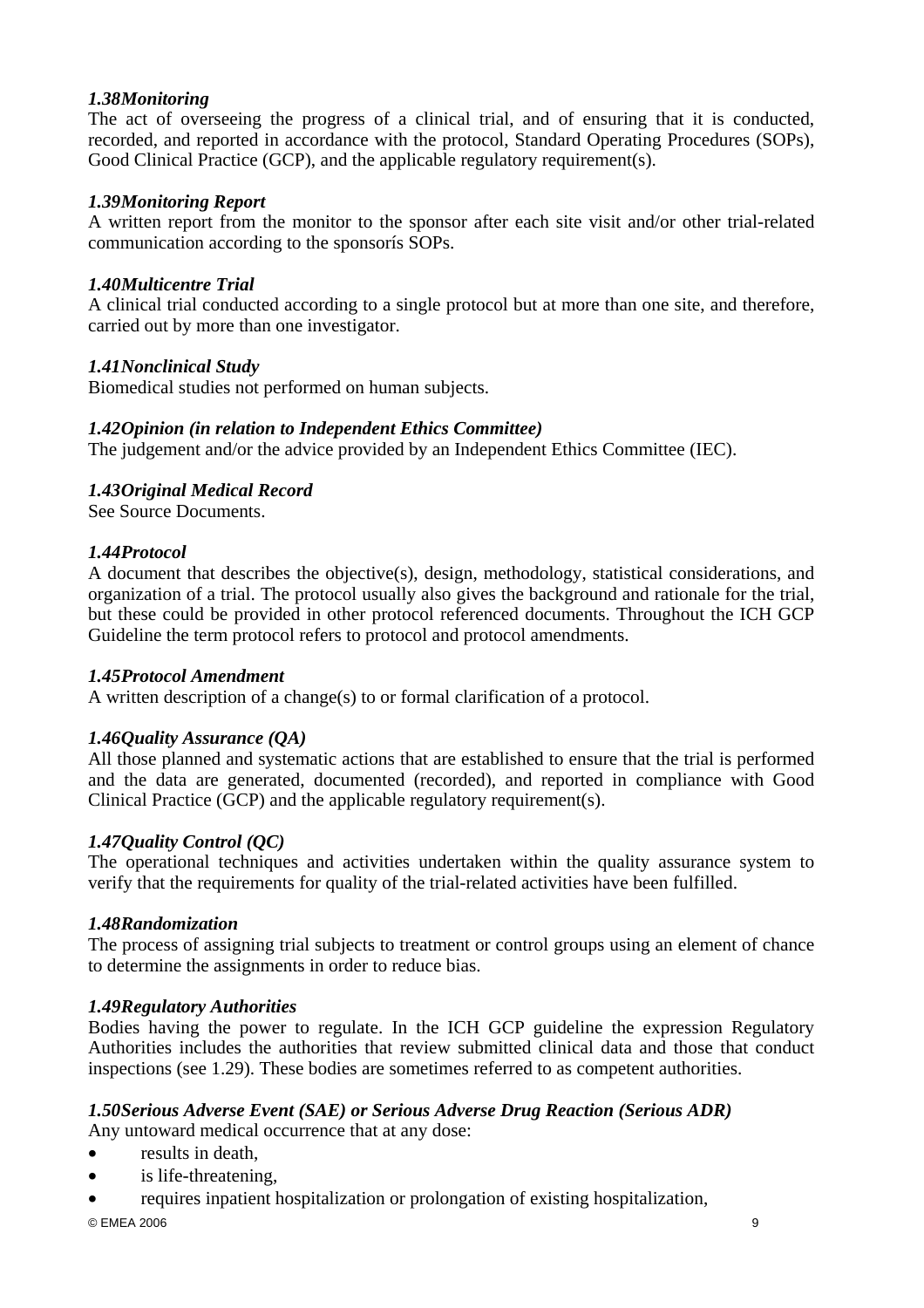<span id="page-9-0"></span>• results in persistent or significant disability/incapacity,

or

• is a congenital anomaly/birth defect

(see the ICH Guideline for Clinical Safety Data Management: Definitions and Standards for Expedited Reporting).

# *1.51 Source Data*

All information in original records and certified copies of original records of clinical findings, observations, or other activities in a clinical trial necessary for the reconstruction and evaluation of the trial. Source data are contained in source documents (original records or certified copies).

# *1.52 Source Documents*

Original documents, data, and records (e.g., hospital records, clinical and office charts, laboratory notes, memoranda, subjects' diaries or evaluation checklists, pharmacy dispensing records, recorded data from automated instruments, copies or transcriptions certified after verification as being accurate copies, microfiches, photographic negatives, microfilm or magnetic media, x-rays, subject files, and records kept at the pharmacy, at the laboratories and at medico-technical departments involved in the clinical trial).

## *1.53 Sponsor*

An individual, company, institution, or organization which takes responsibility for the initiation, management, and/or financing of a clinical trial.

## *1.54 Sponsor-Investigator*

An individual who both initiates and conducts, alone or with others, a clinical trial, and under whose immediate direction the investigational product is administered to, dispensed to, or used by a subject. The term does not include any person other than an individual (e.g., it does not include a corporation or an agency). The obligations of a sponsor-investigator include both those of a sponsor and those of an investigator.

### *1.55 Standard Operating Procedures (SOPs)*

Detailed, written instructions to achieve uniformity of the performance of a specific function.

### *1.56 Subinvestigator*

Any individual member of the clinical trial team designated and supervised by the investigator at a trial site to perform critical trial-related procedures and/or to make important trial-related decisions (e.g., associates, residents, research fellows). See also Investigator.

### *1.57 Subject/Trial Subject*

An individual who participates in a clinical trial, either as a recipient of the investigational product(s) or as a control.

### *1.58 Subject Identification Code*

A unique identifier assigned by the investigator to each trial subject to protect the subject's identity and used in lieu of the subject's name when the investigator reports adverse events and/or other trial related data.

# *1.59 Trial Site*

The location(s) where trial-related activities are actually conducted.

### *1.60 Unexpected Adverse Drug Reaction*

An adverse reaction, the nature or severity of which is not consistent with the applicable product information (e.g., Investigator's Brochure for an unapproved investigational product or package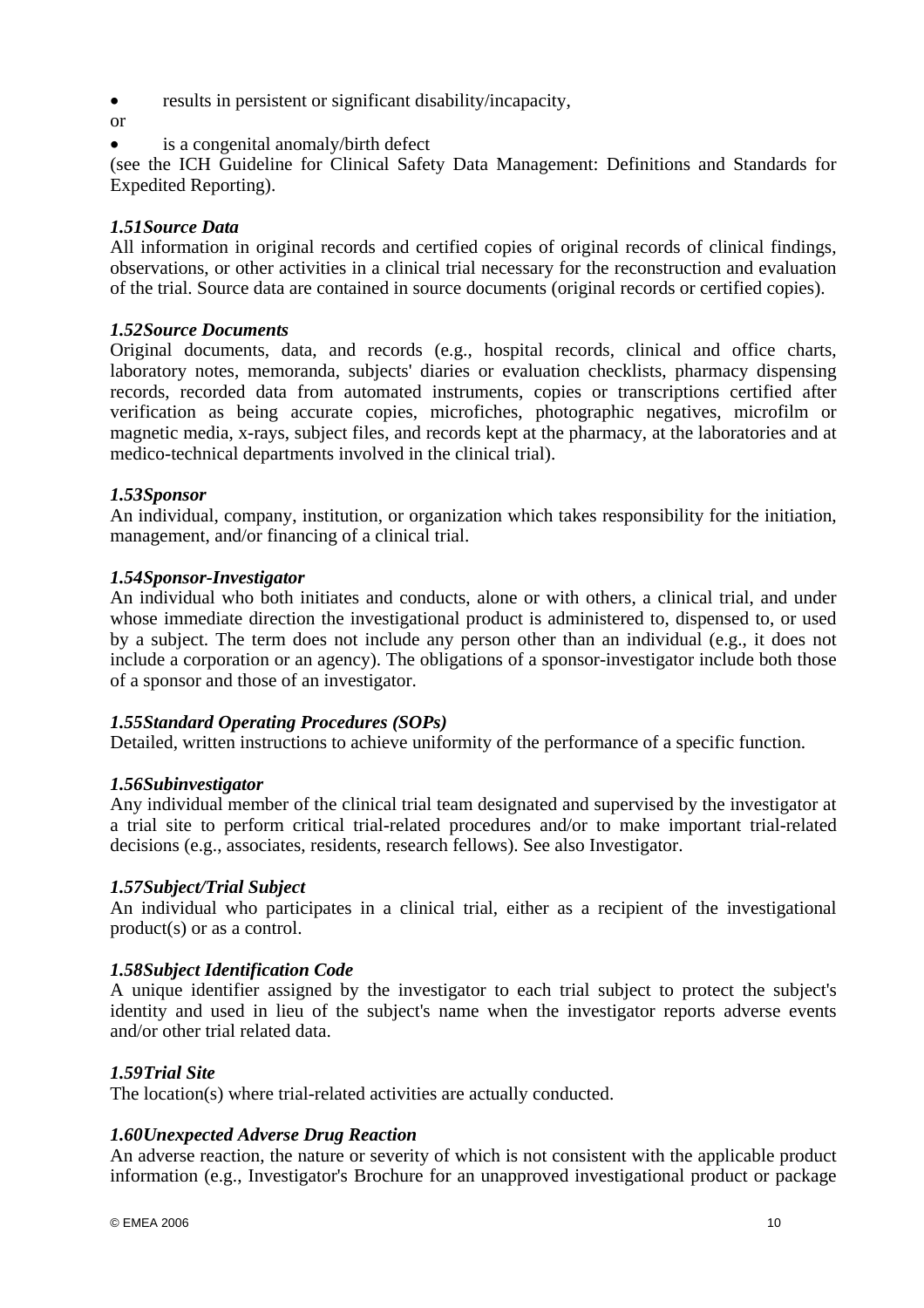<span id="page-10-0"></span>insert/summary of product characteristics for an approved product) (see the ICH Guideline for Clinical Safety Data Management: Definitions and Standards for Expedited Reporting).

### *1.61 Vulnerable Subjects*

Individuals whose willingness to volunteer in a clinical trial may be unduly influenced by the expectation, whether justified or not, of benefits associated with participation, or of a retaliatory response from senior members of a hierarchy in case of refusal to participate. Examples are members of a group with a hierarchical structure, such as medical, pharmacy, dental, and nursing students, subordinate hospital and laboratory personnel, employees of the pharmaceutical industry, members of the armed forces, and persons kept in detention. Other vulnerable subjects include patients with incurable diseases, persons in nursing homes, unemployed or impoverished persons, patients in emergency situations, ethnic minority groups, homeless persons, nomads, refugees, minors, and those incapable of giving consent.

#### *1.62 Well-being (of the trial subjects)*

The physical and mental integrity of the subjects participating in a clinical trial.

### **2. THE PRINCIPLES OF ICH GCP**

- 2.1 Clinical trials should be conducted in accordance with the ethical principles that have their origin in the Declaration of Helsinki, and that are consistent with GCP and the applicable regulatory requirement(s).
- **2.2** Before a trial is initiated, foreseeable risks and inconveniences should be weighed against the anticipated benefit for the individual trial subject and society. A trial should be initiated and continued only if the anticipated benefits justify the risks.
- **2.3** The rights, safety, and well-being of the trial subjects are the most important considerations and should prevail over interests of science and society.
- **2.4** The available nonclinical and clinical information on an investigational product should be adequate to support the proposed clinical trial.
- **2.5** Clinical trials should be scientifically sound, and described in a clear, detailed protocol.
- **2.6** A trial should be conducted in compliance with the protocol that has received prior institutional review board (IRB)/independent ethics committee (IEC) approval/favourable opinion.
- **2.7** The medical care given to, and medical decisions made on behalf of, subjects should always be the responsibility of a qualified physician or, when appropriate, of a qualified dentist.
- **2.8** Each individual involved in conducting a trial should be qualified by education, training, and experience to perform his or her respective task(s).
- **2.9** Freely given informed consent should be obtained from every subject prior to clinical trial participation.
- **2.10** All clinical trial information should be recorded, handled, and stored in a way that allows its accurate reporting, interpretation and verification.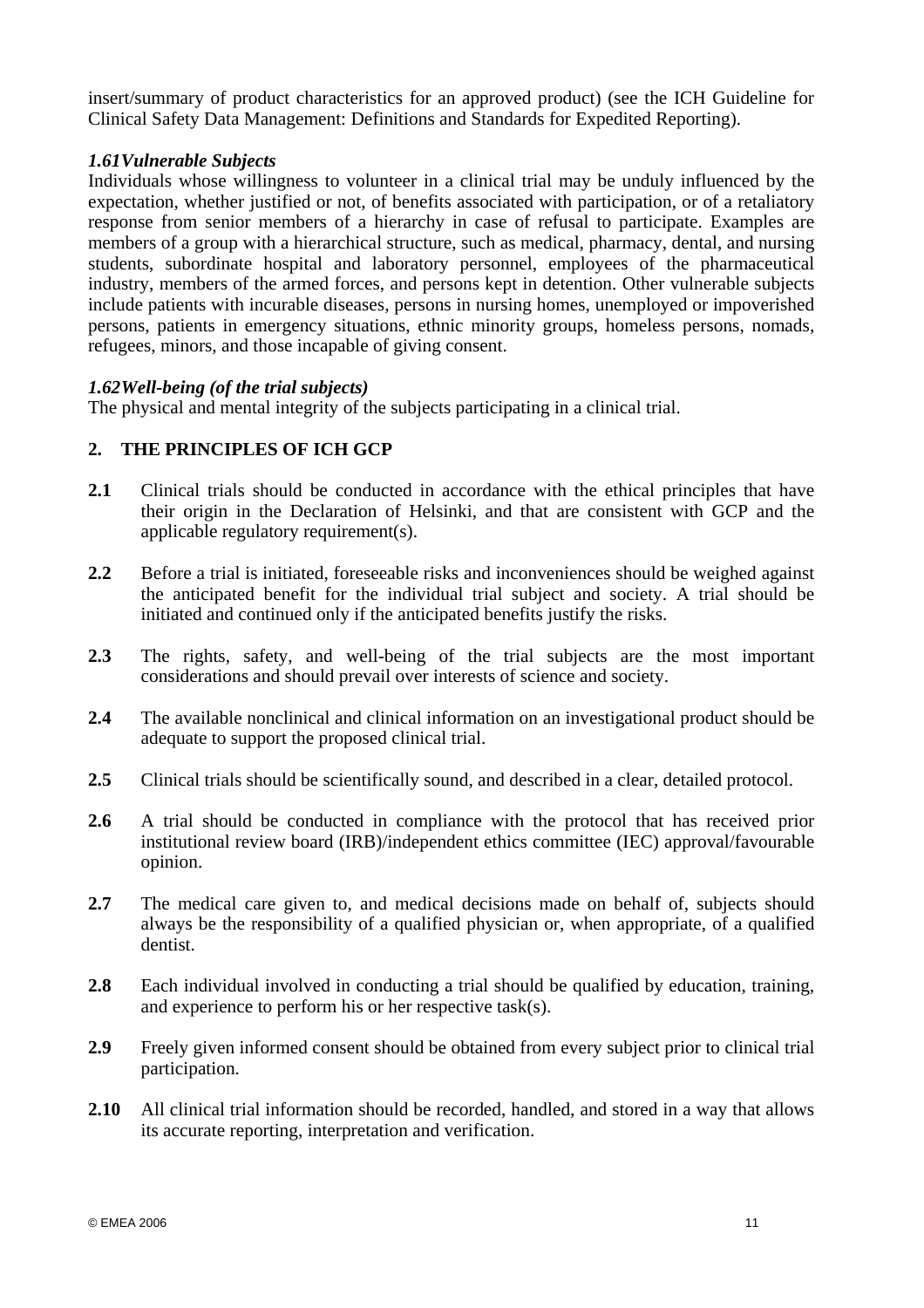- <span id="page-11-0"></span>**2.11** The confidentiality of records that could identify subjects should be protected, respecting the privacy and confidentiality rules in accordance with the applicable regulatory requirement(s).
- **2.12** Investigational products should be manufactured, handled, and stored in accordance with applicable good manufacturing practice (GMP). They should be used in accordance with the approved protocol.
- **2.13** Systems with procedures that assure the quality of every aspect of the trial should be implemented.

# **3. INSTITUTIONAL REVIEW BOARD/INDEPENDENT ETHICS COMMITTEE (IRB/IEC)**

# *3.1 Responsibilities*

- 3.1.1 An IRB/IEC should safeguard the rights, safety, and well-being of all trial subjects. Special attention should be paid to trials that may include vulnerable subjects.
- 3.1.2 The IRB/IEC should obtain the following documents:

 trial protocol(s)/amendment(s), written informed consent form(s) and consent form updates that the investigator proposes for use in the trial, subject recruitment procedures (e.g. advertisements), written information to be provided to subjects, Investigator's Brochure (IB), available safety information, information about payments and compensation available to subjects, the investigatorís current curriculum vitae and/or other documentation evidencing qualifications, and any other documents that the IRB/IEC may need to fulfil its responsibilities.

 The IRB/IEC should review a proposed clinical trial within a reasonable time and document its views in writing, clearly identifying the trial, the documents reviewed and the dates for the following:

- approval/favourable opinion;
- modifications required prior to its approval/favourable opinion;
- disapproval / negative opinion; and
- termination/suspension of any prior approval/favourable opinion.
- 3.1.3 The IRB/IEC should consider the qualifications of the investigator for the proposed trial, as documented by a current curriculum vitae and/or by any other relevant documentation the IRB/IEC requests.
- 3.1.4 The IRB/IEC should conduct continuing review of each ongoing trial at intervals appropriate to the degree of risk to human subjects, but at least once per year.
- 3.1.5 The IRB/IEC may request more information than is outlined in paragraph 4.8.10 be given to subjects when, in the judgement of the IRB/IEC, the additional information would add meaningfully to the protection of the rights, safety and/or well-being of the subjects.
- 3.1.6 When a non-therapeutic trial is to be carried out with the consent of the subjectís legally acceptable representative (see 4.8.12, 4.8.14), the IRB/IEC should determine that the proposed protocol and/or other document(s) adequately addresses relevant ethical concerns and meets applicable regulatory requirements for such trials.
- 3.1.7 Where the protocol indicates that prior consent of the trial subject or the subjectís legally acceptable representative is not possible (see 4.8.15), the IRB/IEC should determine that the proposed protocol and/or other document(s) adequately addresses relevant ethical  $© EMEA 2006$  12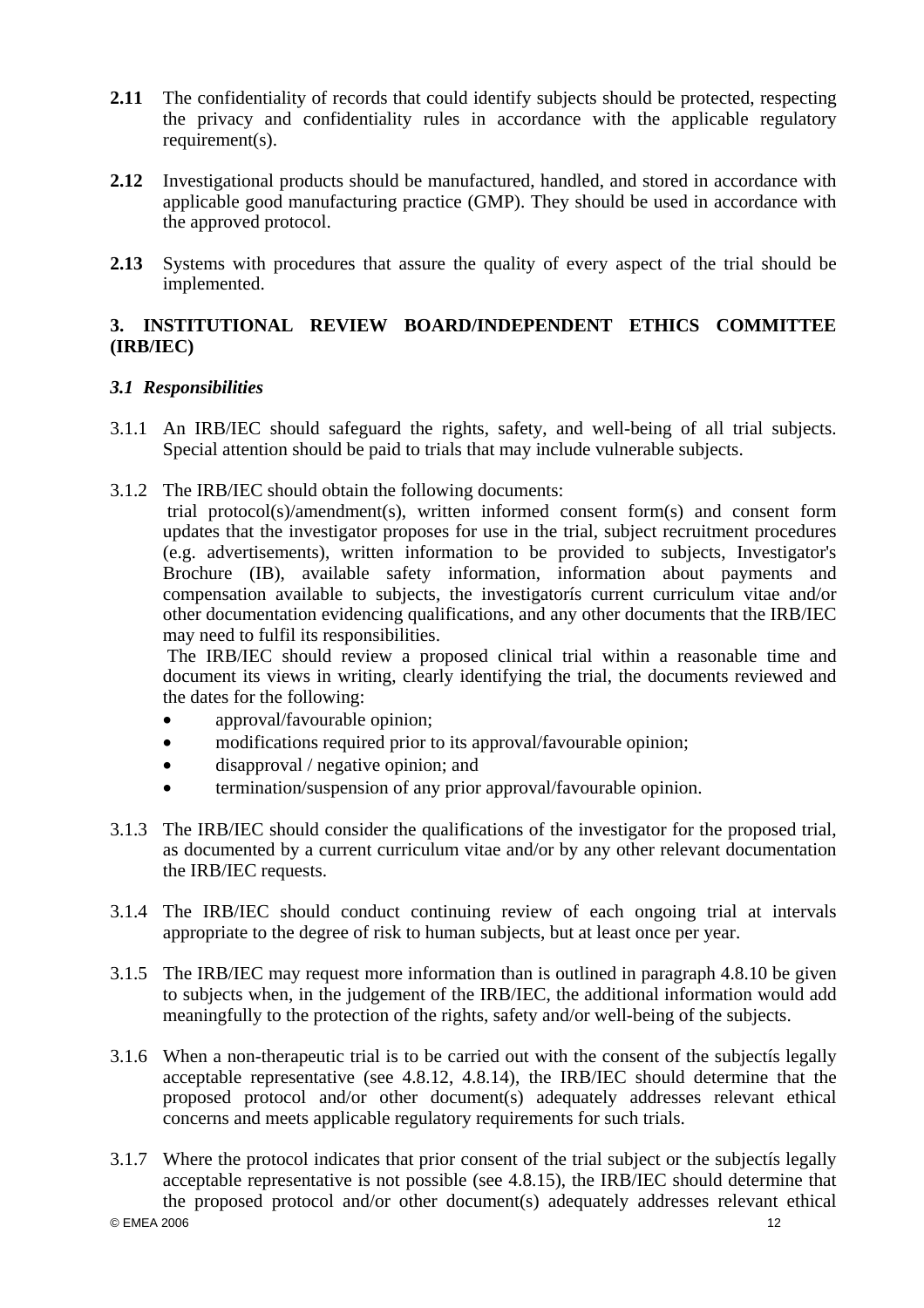<span id="page-12-0"></span>concerns and meets applicable regulatory requirements for such trials (i.e. in emergency situations).

- 3.1.8 The IRB/IEC should review both the amount and method of payment to subjects to assure that neither presents problems of coercion or undue influence on the trial subjects. Payments to a subject should be prorated and not wholly contingent on completion of the trial by the subject.
- 3.1.9 The IRB/IEC should ensure that information regarding payment to subjects, including the methods, amounts, and schedule of payment to trial subjects, is set forth in the written informed consent form and any other written information to be provided to subjects. The way payment will be prorated should be specified.

### *3.2 Composition, Functions and Operations*

- 3.2.1 The IRB/IEC should consist of a reasonable number of members, who collectively have the qualifications and experience to review and evaluate the science, medical aspects, and ethics of the proposed trial. It is recommended that the IRB/IEC should include:
	- a) At least five members.
	- b) At least one member whose primary area of interest is in a nonscientific area.
	- c) At least one member who is independent of the institution/trial site.

Only those IRB/IEC members who are independent of the investigator and the sponsor of the trial should vote/provide opinion on a trial-related matter.

A list of IRB/IEC members and their qualifications should be maintained.

- 3.2.2 The IRB/IEC should perform its functions according to written operating procedures, should maintain written records of its activities and minutes of its meetings, and should comply with GCP and with the applicable regulatory requirement(s).
- 3.2.3 An IRB/IEC should make its decisions at announced meetings at which at least a quorum, as stipulated in its written operating procedures, is present.
- 3.2.4 Only members who participate in the IRB/IEC review and discussion should vote/provide their opinion and/or advise.
- 3.2.5 The investigator may provide information on any aspect of the trial, but should not participate in the deliberations of the IRB/IEC or in the vote/opinion of the IRB/IEC.
- 3.2.6 An IRB/IEC may invite nonmembers with expertise in special areas for assistance.

#### *3.3 Procedures*

The IRB/IEC should establish, document in writing, and follow its procedures, which should include:

- 3.3.1 Determining its composition (names and qualifications of the members) and the authority under which it is established.
- 3.3.2 Scheduling, notifying its members of, and conducting its meetings.
- 3.3.3 Conducting initial and continuing review of trials.
- 3.3.4 Determining the frequency of continuing review, as appropriate.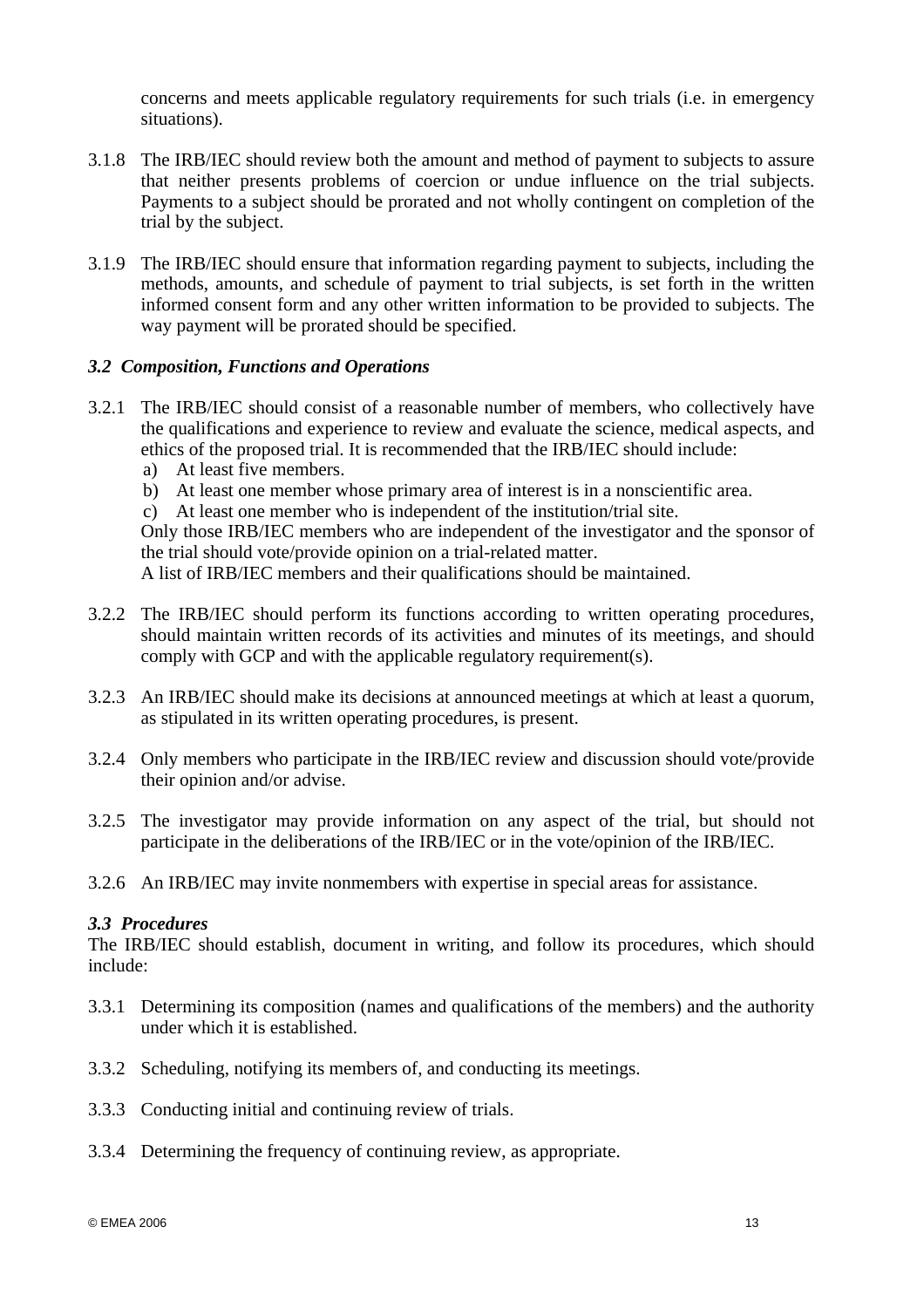- <span id="page-13-0"></span>3.3.5 Providing, according to the applicable regulatory requirements, expedited review and approval/favourable opinion of minor change(s) in ongoing trials that have the approval/favourable opinion of the IRB/IEC.
- 3.3.6 Specifying that no subject should be admitted to a trial before the IRB/IEC issues its written approval/favourable opinion of the trial.
- 3.3.7 Specifying that no deviations from, or changes of, the protocol should be initiated without prior written IRB/IEC approval/favourable opinion of an appropriate amendment, except when necessary to eliminate immediate hazards to the subjects or when the change(s) involves only logistical or administrative aspects of the trial (e.g., change of monitor(s), telephone number(s)) (see 4.5.2).
- 3.3.8 Specifying that the investigator should promptly report to the IRB/IEC:
	- a) Deviations from, or changes of, the protocol to eliminate immediate hazards to the trial subjects (see 3.3.7, 4.5.2, 4.5.4).
	- b) Changes increasing the risk to subjects and/or affecting significantly the conduct of the trial (see 4.10.2).
	- c) All adverse drug reactions (ADRs) that are both serious and unexpected.
	- d) New information that may affect adversely the safety of the subjects or the conduct of the trial.
- 3.3.9 Ensuring that the IRB/IEC promptly notify in writing the investigator/institution concerning:
	- a) Its trial-related decisions/opinions.
	- b) The reasons for its decisions/opinions.
	- c) Procedures for appeal of its decisions/opinions.

# *3.4 Records*

The IRB/IEC should retain all relevant records (e.g., written procedures, membership lists, lists of occupations/affiliations of members, submitted documents, minutes of meetings, and correspondence) for a period of at least 3 years after completion of the trial and make them available upon request from the regulatory authority(ies).

The IRB/IEC may be asked by investigators, sponsors or regulatory authorities to provide its written procedures and membership lists.

# **4. INVESTIGATOR**

### *4.1 Investigator's Qualifications and Agreements*

- 4.1.1 The investigator(s) should be qualified by education, training, and experience to assume responsibility for the proper conduct of the trial, should meet all the qualifications specified by the applicable regulatory requirement(s), and should provide evidence of such qualifications through up-to-date curriculum vitae and/or other relevant documentation requested by the sponsor, the IRB/IEC, and/or the regulatory authority(ies).
- 4.1.2 The investigator should be thoroughly familiar with the appropriate use of the investigational product(s), as described in the protocol, in the current Investigator's Brochure, in the product information and in other information sources provided by the sponsor.
- 4.1.3 The investigator should be aware of, and should comply with, GCP and the applicable regulatory requirements.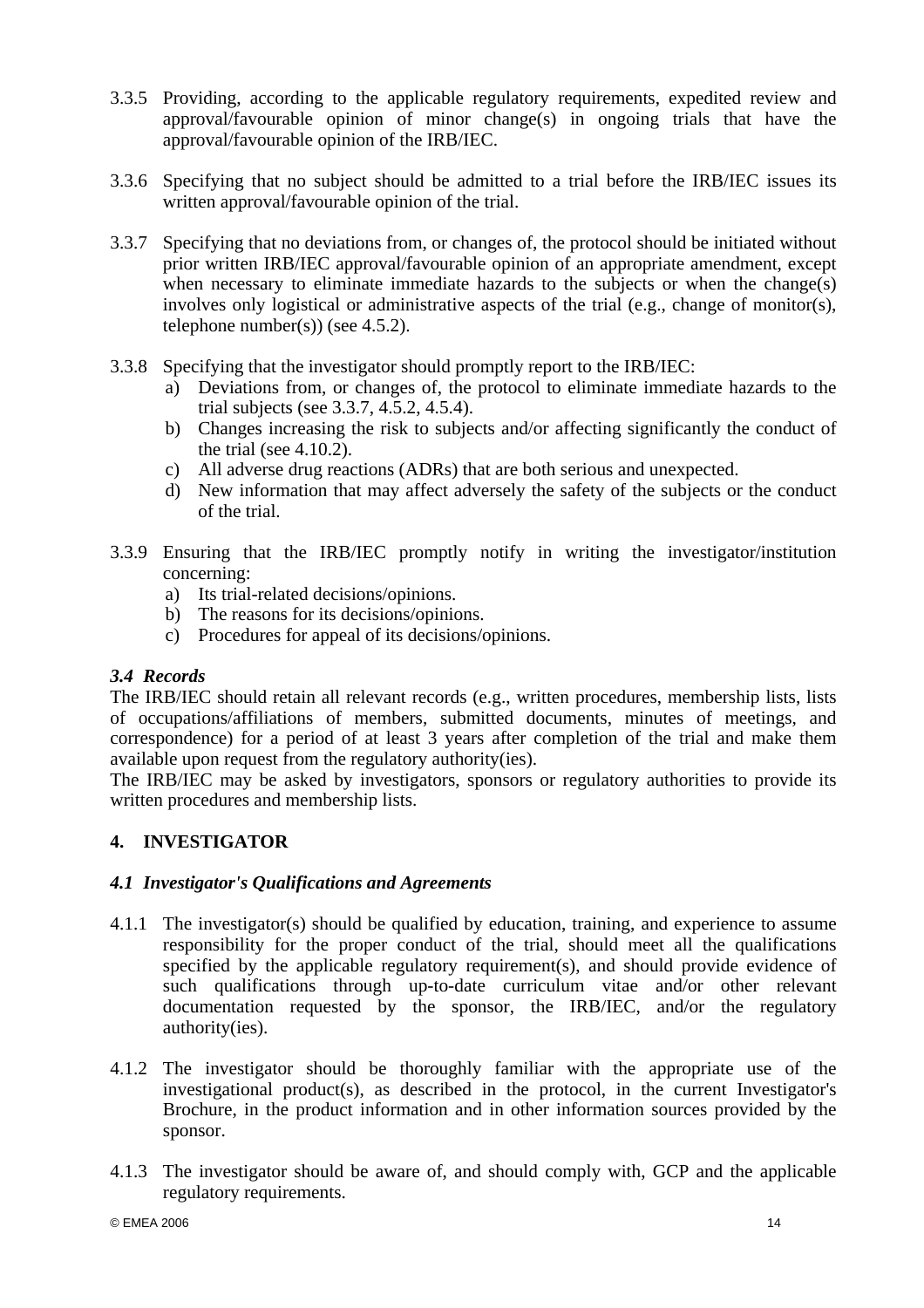- <span id="page-14-0"></span>4.1.4 The investigator/institution should permit monitoring and auditing by the sponsor, and inspection by the appropriate regulatory authority(ies).
- 4.1.5 The investigator should maintain a list of appropriately qualified persons to whom the investigator has delegated significant trial-related duties.

#### *4.2 Adequate Resources*

- 4.2.1 The investigator should be able to demonstrate (e.g., based on retrospective data) a potential for recruiting the required number of suitable subjects within the agreed recruitment period.
- 4.2.2 The investigator should have sufficient time to properly conduct and complete the trial within the agreed trial period.
- 4.2.3 The investigator should have available an adequate number of qualified staff and adequate facilities for the foreseen duration of the trial to conduct the trial properly and safely.
- 4.2.4 The investigator should ensure that all persons assisting with the trial are adequately informed about the protocol, the investigational product(s), and their trial-related duties and functions.

### *4.3 Medical Care of Trial Subjects*

- 4.3.1 A qualified physician (or dentist, when appropriate), who is an investigator or a subinvestigator for the trial, should be responsible for all trial-related medical (or dental) decisions.
- 4.3.2 During and following a subject's participation in a trial, the investigator/institution should ensure that adequate medical care is provided to a subject for any adverse events, including clinically significant laboratory values, related to the trial. The investigator/institution should inform a subject when medical care is needed for intercurrent illness(es) of which the investigator becomes aware.
- 4.3.3 It is recommended that the investigator inform the subject's primary physician about the subject's participation in the trial if the subject has a primary physician and if the subject agrees to the primary physician being informed.
- 4.3.4 Although a subject is not obliged to give his/her reason(s) for withdrawing prematurely from a trial, the investigator should make a reasonable effort to ascertain the reason(s), while fully respecting the subject's rights.

#### *4.4 Communication with IRB/IEC*

- 4.4.1 Before initiating a trial, the investigator/institution should have written and dated approval/favourable opinion from the IRB/IEC for the trial protocol, written informed consent form, consent form updates, subject recruitment procedures (e.g., advertisements), and any other written information to be provided to subjects.
- 4.4.2 As part of the investigator's/institutionís written application to the IRB/IEC, the investigator/institution should provide the IRB/IEC with a current copy of the Investigator's Brochure. If the Investigator's Brochure is updated during the trial, the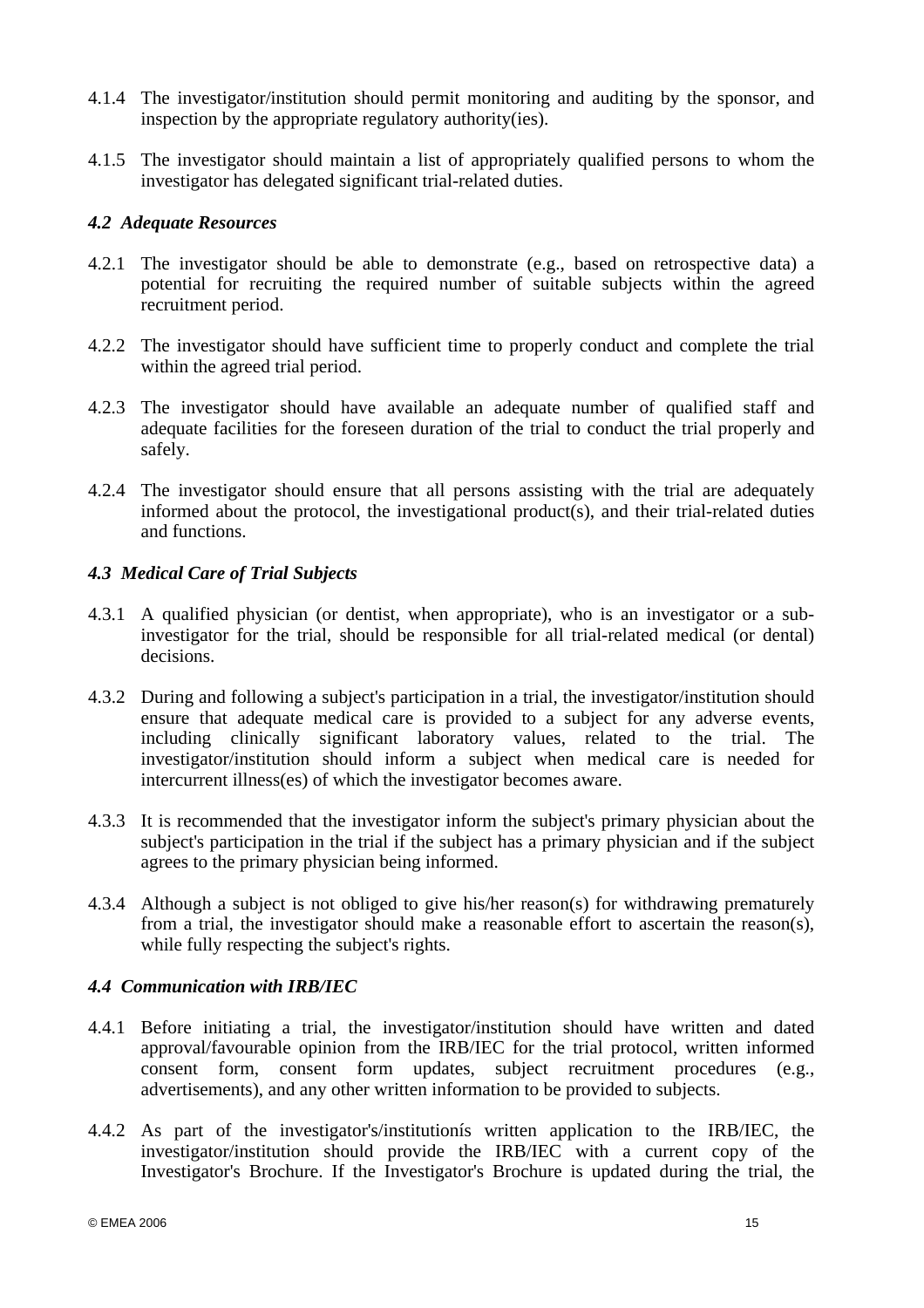<span id="page-15-0"></span>investigator/institution should supply a copy of the updated Investigatorís Brochure to the IRB/IEC.

4.4.3 During the trial the investigator/institution should provide to the IRB/IEC all documents subject to review.

# *4.5 Compliance with Protocol*

- 4.5.1 The investigator/institution should conduct the trial in compliance with the protocol agreed to by the sponsor and, if required, by the regulatory authority(ies) and which was given approval/favourable opinion by the IRB/IEC. The investigator/institution and the sponsor should sign the protocol, or an alternative contract, to confirm agreement.
- 4.5.2 The investigator should not implement any deviation from, or changes of the protocol without agreement by the sponsor and prior review and documented approval/favourable opinion from the IRB/IEC of an amendment, except where necessary to eliminate an immediate hazard(s) to trial subjects, or when the change(s) involves only logistical or administrative aspects of the trial (e.g., change in monitor(s), change of telephone  $number(s)$ ).
- 4.5.3 The investigator, or person designated by the investigator, should document and explain any deviation from the approved protocol.
- 4.5.4 The investigator may implement a deviation from, or a change of, the protocol to eliminate an immediate hazard(s) to trial subjects without prior IRB/IEC approval/favourable opinion. As soon as possible, the implemented deviation or change, the reasons for it, and, if appropriate, the proposed protocol amendment(s) should be submitted:
	- a) to the IRB/IEC for review and approval/favourable opinion,
	- b) to the sponsor for agreement and, if required,
	- c) to the regulatory authority(ies).

### *4.6 Investigational Product(s)*

- 4.6.1 Responsibility for investigational product(s) accountability at the trial site(s) rests with the investigator/institution.
- 4.6.2 Where allowed/required, the investigator/institution may/should assign some or all of the investigator's/institutionís duties for investigational product(s) accountability at the trial site(s) to an appropriate pharmacist or another appropriate individual who is under the supervision of the investigator/institution..
- 4.6.3 The investigator/institution and/or a pharmacist or other appropriate individual, who is designated by the investigator/institution, should maintain records of the product's delivery to the trial site, the inventory at the site, the use by each subject, and the return to the sponsor or alternative disposition of unused product(s). These records should include dates, quantities, batch/serial numbers, expiration dates (if applicable), and the unique code numbers assigned to the investigational product(s) and trial subjects. Investigators should maintain records that document adequately that the subjects were provided the doses specified by the protocol and reconcile all investigational product(s) received from the sponsor.
- 4.6.4 The investigational product(s) should be stored as specified by the sponsor (see 5.13.2 and 5.14.3) and in accordance with applicable regulatory requirement(s).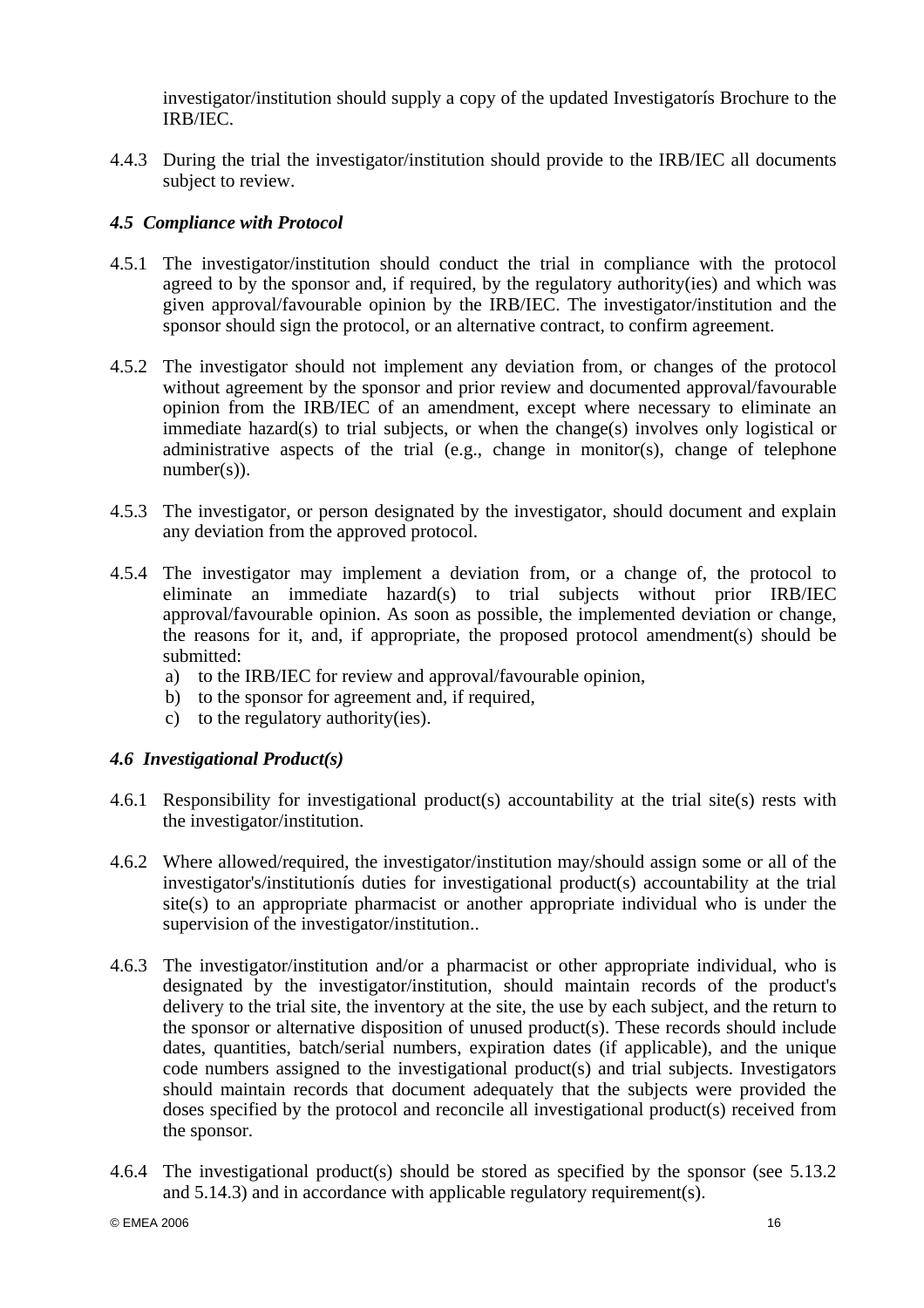- <span id="page-16-0"></span>4.6.5 The investigator should ensure that the investigational product(s) are used only in accordance with the approved protocol.
- 4.6.6 The investigator, or a person designated by the investigator/institution, should explain the correct use of the investigational product(s) to each subject and should check, at intervals appropriate for the trial, that each subject is following the instructions properly.

### *4.7 Randomization Procedures and Unblinding*

The investigator should follow the trial's randomization procedures, if any, and should ensure that the code is broken only in accordance with the protocol. If the trial is blinded, the investigator should promptly document and explain to the sponsor any premature unblinding (e.g., accidental unblinding, unblinding due to a serious adverse event) of the investigational product(s).

### *4.8 Informed Consent of Trial Subjects*

- 4.8.1 In obtaining and documenting informed consent, the investigator should comply with the applicable regulatory requirement(s), and should adhere to GCP and to the ethical principles that have their origin in the Declaration of Helsinki. Prior to the beginning of the trial, the investigator should have the IRB/IEC's written approval/favourable opinion of the written informed consent form and any other written information to be provided to subjects.
- 4.8.2 The written informed consent form and any other written information to be provided to subjects should be revised whenever important new information becomes available that may be relevant to the subjectís consent. Any revised written informed consent form, and written information should receive the IRB/IEC's approval/favourable opinion in advance of use. The subject or the subjectís legally acceptable representative should be informed in a timely manner if new information becomes available that may be relevant to the subjectís willingness to continue participation in the trial. The communication of this information should be documented.
- 4.8.3 Neither the investigator, nor the trial staff, should coerce or unduly influence a subject to participate or to continue to participate in a trial.
- 4.8.4 None of the oral and written information concerning the trial, including the written informed consent form, should contain any language that causes the subject or the subject's legally acceptable representative to waive or to appear to waive any legal rights, or that releases or appears to release the investigator, the institution, the sponsor, or their agents from liability for negligence.
- 4.8.5 The investigator, or a person designated by the investigator, should fully inform the subject or, if the subject is unable to provide informed consent, the subject's legally acceptable representative, of all pertinent aspects of the trial including the written information and the approval/ favourable opinion by the IRB/IEC.
- 4.8.6 The language used in the oral and written information about the trial, including the written informed consent form, should be as non-technical as practical and should be understandable to the subject or the subject's legally acceptable representative and the impartial witness, where applicable.
- 4.8.7 Before informed consent may be obtained, the investigator, or a person designated by the investigator, should provide the subject or the subject's legally acceptable representative ample time and opportunity to inquire about details of the trial and to decide whether or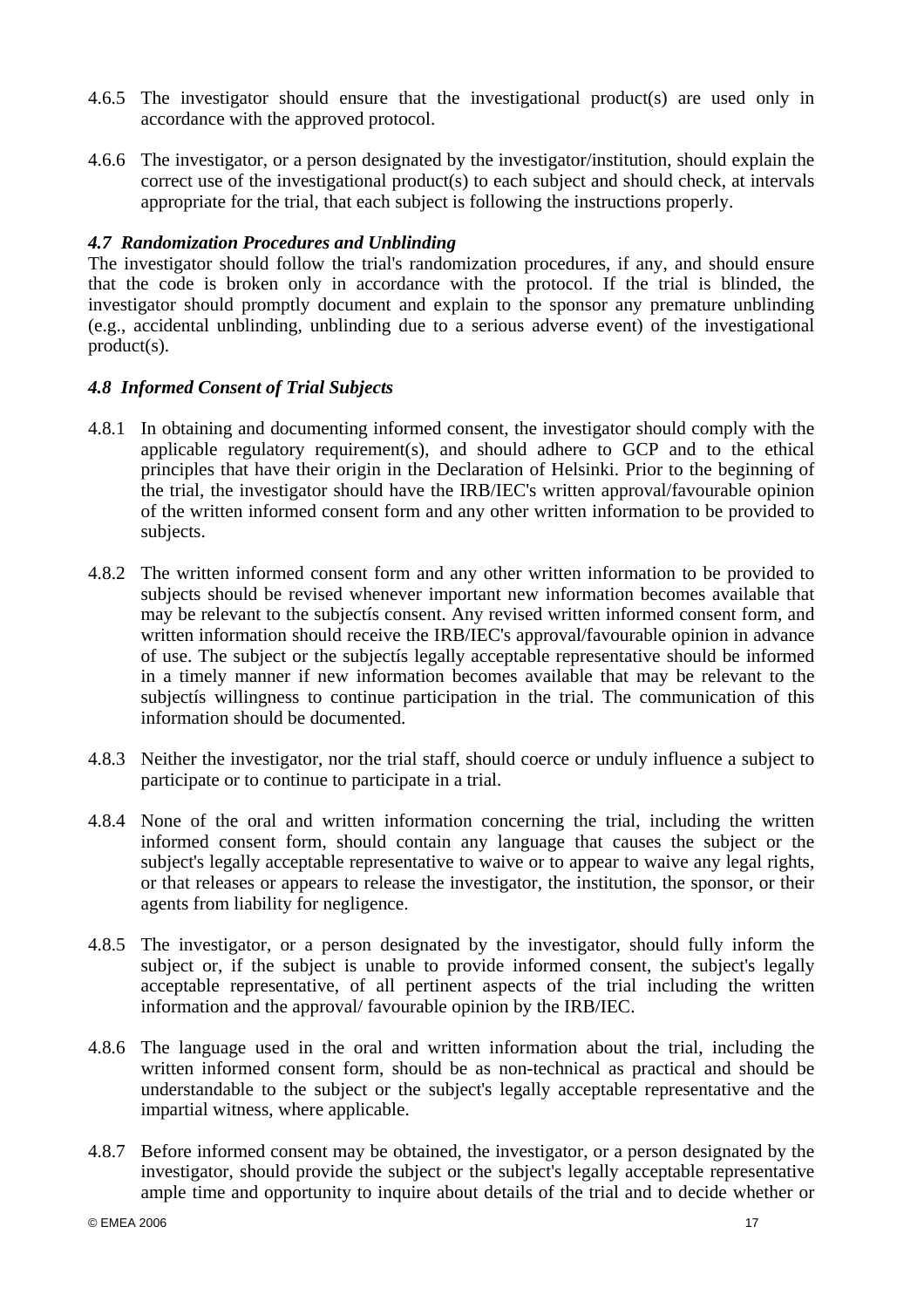not to participate in the trial. All questions about the trial should be answered to the satisfaction of the subject or the subject's legally acceptable representative.

- 4.8.8 Prior to a subjectís participation in the trial, the written informed consent form should be signed and personally dated by the subject or by the subject's legally acceptable representative, and by the person who conducted the informed consent discussion.
- 4.8.9 If a subject is unable to read or if a legally acceptable representative is unable to read, an impartial witness should be present during the entire informed consent discussion. After the written informed consent form and any other written information to be provided to subjects, is read and explained to the subject or the subjectís legally acceptable representative, and after the subject or the subjectís legally acceptable representative has orally consented to the subjectís participation in the trial and, if capable of doing so, has signed and personally dated the informed consent form, the witness should sign and personally date the consent form. By signing the consent form, the witness attests that the information in the consent form and any other written information was accurately explained to, and apparently understood by, the subject or the subject's legally acceptable representative, and that informed consent was freely given by the subject or the subjectís legally acceptable representative.
- 4.8.10 Both the informed consent discussion and the written informed consent form and any other written information to be provided to subjects should include explanations of the following:
	- a) That the trial involves research.
	- b) The purpose of the trial.
	- c) The trial treatment(s) and the probability for random assignment to each treatment.
	- d) The trial procedures to be followed, including all invasive procedures.
	- e) The subject's responsibilities.
	- f) Those aspects of the trial that are experimental.
	- g) The reasonably foreseeable risks or inconveniences to the subject and, when applicable, to an embryo, fetus, or nursing infant.
	- h) The reasonably expected benefits. When there is no intended clinical benefit to the subject, the subject should be made aware of this.
	- i) The alternative procedure(s) or course(s) of treatment that may be available to the subject, and their important potential benefits and risks.
	- j) The compensation and/or treatment available to the subject in the event of trialrelated injury.
	- k) The anticipated prorated payment, if any, to the subject for participating in the trial.
	- l) The anticipated expenses, if any, to the subject for participating in the trial.
	- m) That the subject's participation in the trial is voluntary and that the subject may refuse to participate or withdraw from the trial, at any time, without penalty or loss of benefits to which the subject is otherwise entitled.
	- n) That the monitor(s), the auditor(s), the IRB/IEC, and the regulatory authority(ies) will be granted direct access to the subject's original medical records for verification of clinical trial procedures and/or data, without violating the confidentiality of the subject, to the extent permitted by the applicable laws and regulations and that, by signing a written informed consent form, the subject or the subject's legally acceptable representative is authorizing such access.
	- o) That records identifying the subject will be kept confidential and, to the extent permitted by the applicable laws and/or regulations, will not be made publicly available. If the results of the trial are published, the subjectís identity will remain confidential.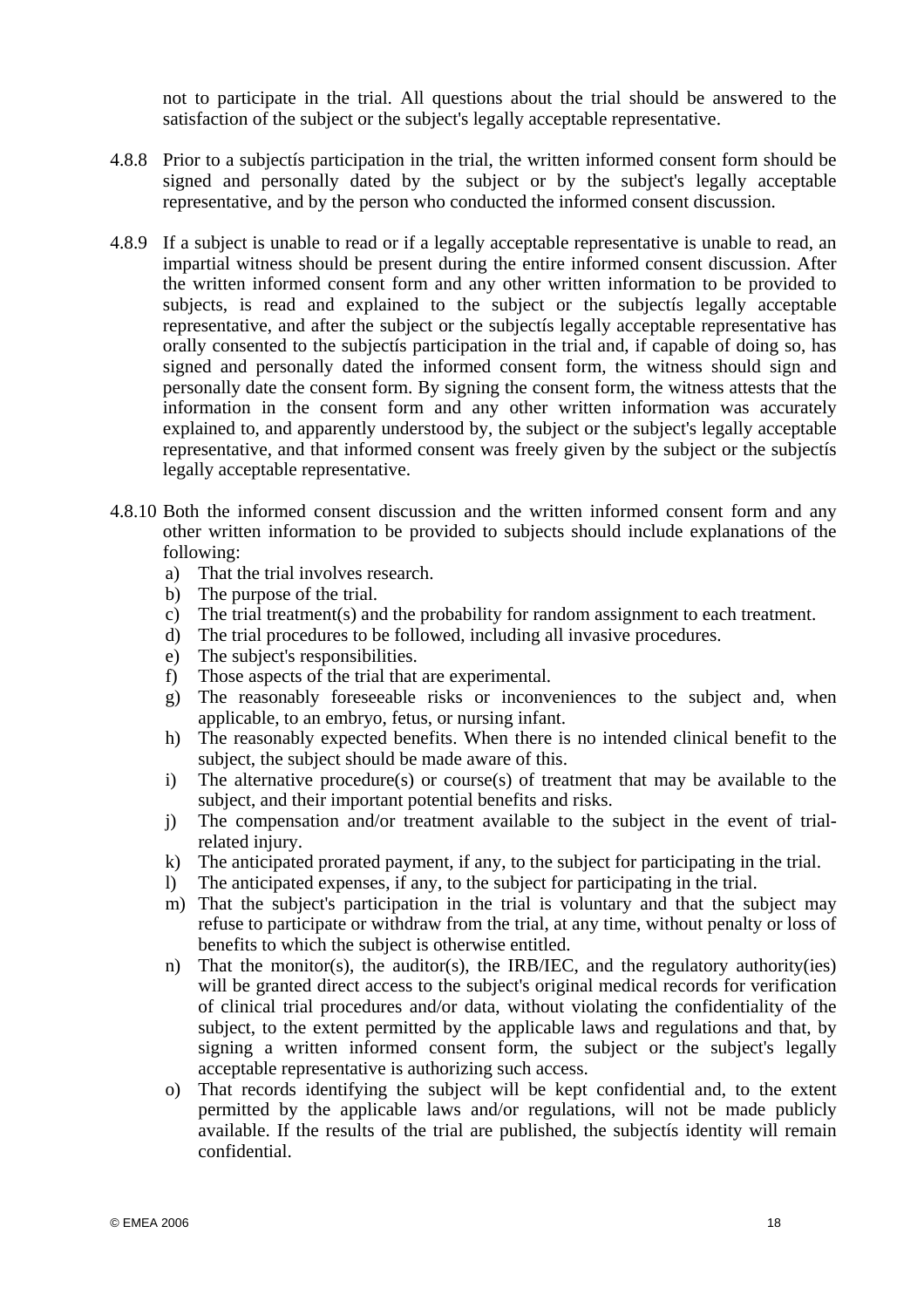- p) That the subject or the subject's legally acceptable representative will be informed in a timely manner if information becomes available that may be relevant to the subject's willingness to continue participation in the trial.
- q) The person(s) to contact for further information regarding the trial and the rights of trial subjects, and whom to contact in the event of trial-related injury.
- r) The foreseeable circumstances and/or reasons under which the subject's participation in the trial may be terminated.
- s) The expected duration of the subject's participation in the trial.
- t) The approximate number of subjects involved in the trial.
- 4.8.11 Prior to participation in the trial, the subject or the subject's legally acceptable representative should receive a copy of the signed and dated written informed consent form and any other written information provided to the subjects. During a subjectís participation in the trial, the subject or the subjectís legally acceptable representative should receive a copy of the signed and dated consent form updates and a copy of any amendments to the written information provided to subjects.
- 4.8.12 When a clinical trial (therapeutic or non-therapeutic) includes subjects who can only be enrolled in the trial with the consent of the subjectís legally acceptable representative (e.g., minors, or patients with severe dementia), the subject should be informed about the trial to the extent compatible with the subjectís understanding and, if capable, the subject should sign and personally date the written informed consent.
- 4.8.13 Except as described in 4.8.14, a non-therapeutic trial (i.e. a trial in which there is no anticipated direct clinical benefit to the subject), should be conducted in subjects who personally give consent and who sign and date the written informed consent form.
- 4.8.14 Non-therapeutic trials may be conducted in subjects with consent of a legally acceptable representative provided the following conditions are fulfilled:
	- a) The objectives of the trial can not be met by means of a trial in subjects who can give informed consent personally.
	- b) The foreseeable risks to the subjects are low.
	- c) The negative impact on the subjectís well-being is minimized and low.
	- d) The trial is not prohibited by law.
	- e) The approval/favourable opinion of the IRB/IEC is expressly sought on the inclusion of such subjects, and the written approval/ favourable opinion covers this aspect.

Such trials, unless an exception is justified, should be conducted in patients having a disease or condition for which the investigational product is intended. Subjects in these trials should be particularly closely monitored and should be withdrawn if they appear to be unduly distressed.

4.8.15 In emergency situations, when prior consent of the subject is not possible, the consent of the subject's legally acceptable representative, if present, should be requested. When prior consent of the subject is not possible, and the subjectís legally acceptable representative is not available, enrolment of the subject should require measures described in the protocol and/or elsewhere, with documented approval/favourable opinion by the IRB/IEC, to protect the rights, safety and well-being of the subject and to ensure compliance with applicable regulatory requirements. The subject or the subject's legally acceptable representative should be informed about the trial as soon as possible and consent to continue and other consent as appropriate (see 4.8.10) should be requested.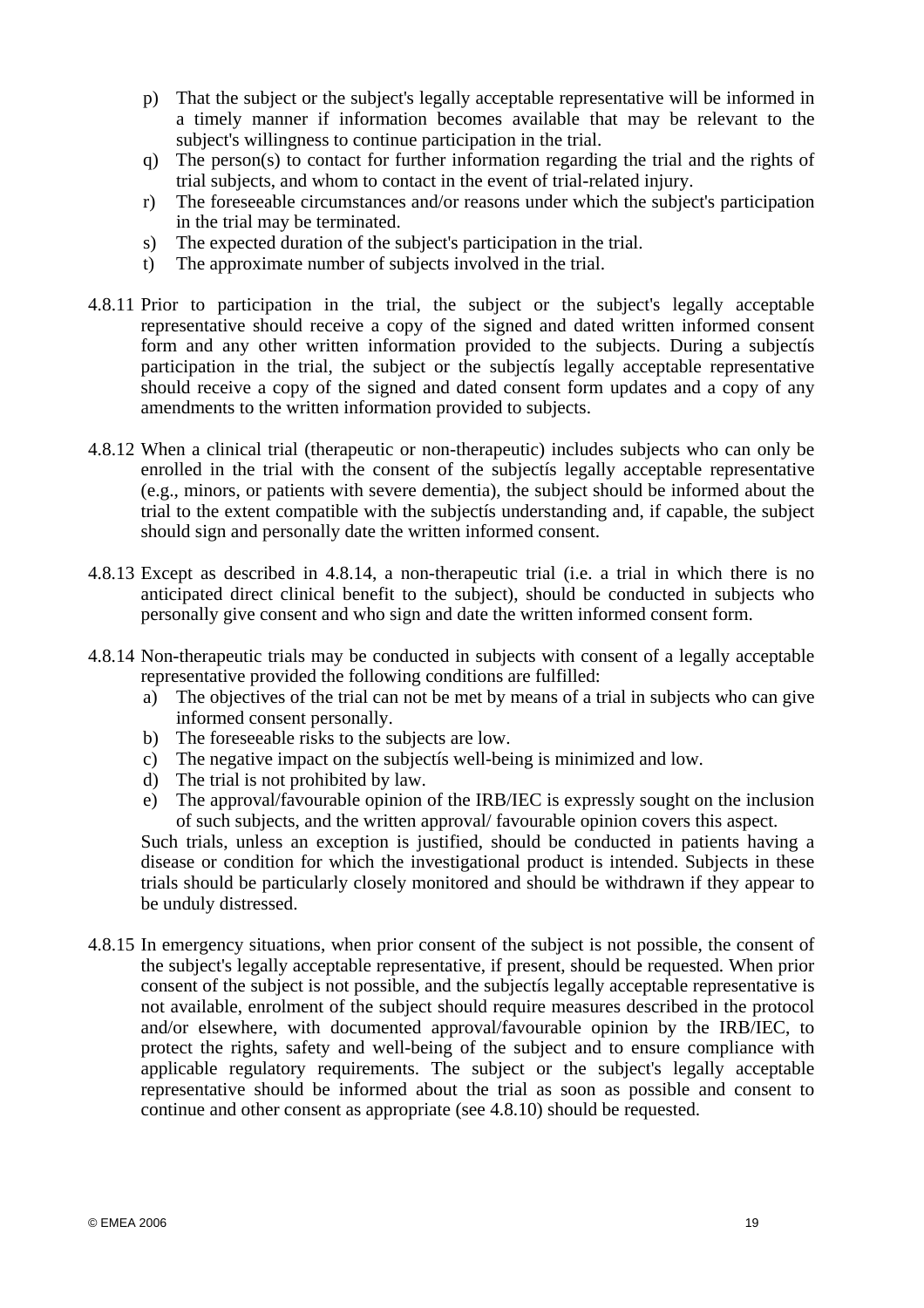# <span id="page-19-0"></span>*4.9 Records and Reports*

- 4.9.1 The investigator should ensure the accuracy, completeness, legibility, and timeliness of the data reported to the sponsor in the CRFs and in all required reports.
- 4.9.2 Data reported on the CRF, that are derived from source documents, should be consistent with the source documents or the discrepancies should be explained.
- 4.9.3 Any change or correction to a CRF should be dated, initialed, and explained (if necessary) and should not obscure the original entry (i.e. an audit trail should be maintained); this applies to both written and electronic changes or corrections (see 5.18.4 (n)). Sponsors should provide guidance to investigators and/or the investigators' designated representatives on making such corrections. Sponsors should have written procedures to assure that changes or corrections in CRFs made by sponsor's designated representatives are documented, are necessary, and are endorsed by the investigator. The investigator should retain records of the changes and corrections.
- 4.9.4 The investigator/institution should maintain the trial documents as specified in Essential Documents for the Conduct of a Clinical Trial (see 8.) and as required by the applicable regulatory requirement(s). The investigator/institution should take measures to prevent accidental or premature destruction of these documents.
- 4.9.5 Essential documents should be retained until at least 2 years after the last approval of a marketing application in an ICH region and until there are no pending or contemplated marketing applications in an ICH region or at least 2 years have elapsed since the formal discontinuation of clinical development of the investigational product. These documents should be retained for a longer period however if required by the applicable regulatory requirements or by an agreement with the sponsor. It is the responsibility of the sponsor to inform the investigator/institution as to when these documents no longer need to be retained (see 5.5.12).
- 4.9.6 The financial aspects of the trial should be documented in an agreement between the sponsor and the investigator/institution.
- 4.9.7 Upon request of the monitor, auditor, IRB/IEC, or regulatory authority, the investigator/institution should make available for direct access all requested trial-related records.

# *4.10 Progress Reports*

- 4.10.1 The investigator should submit written summaries of the trial status to the IRB/IEC annually, or more frequently, if requested by the IRB/IEC.
- 4.10.2 The investigator should promptly provide written reports to the sponsor, the IRB/IEC (see 3.3.8) and, where applicable, the institution on any changes significantly affecting the conduct of the trial, and/or increasing the risk to subjects.

# *4.11 Safety Reporting*

4.11.1 All serious adverse events (SAEs) should be reported immediately to the sponsor except for those SAEs that the protocol or other document (e.g., Investigator's Brochure) identifies as not needing immediate reporting. The immediate reports should be followed promptly by detailed, written reports. The immediate and follow-up reports should identify subjects by unique code numbers assigned to the trial subjects rather than by the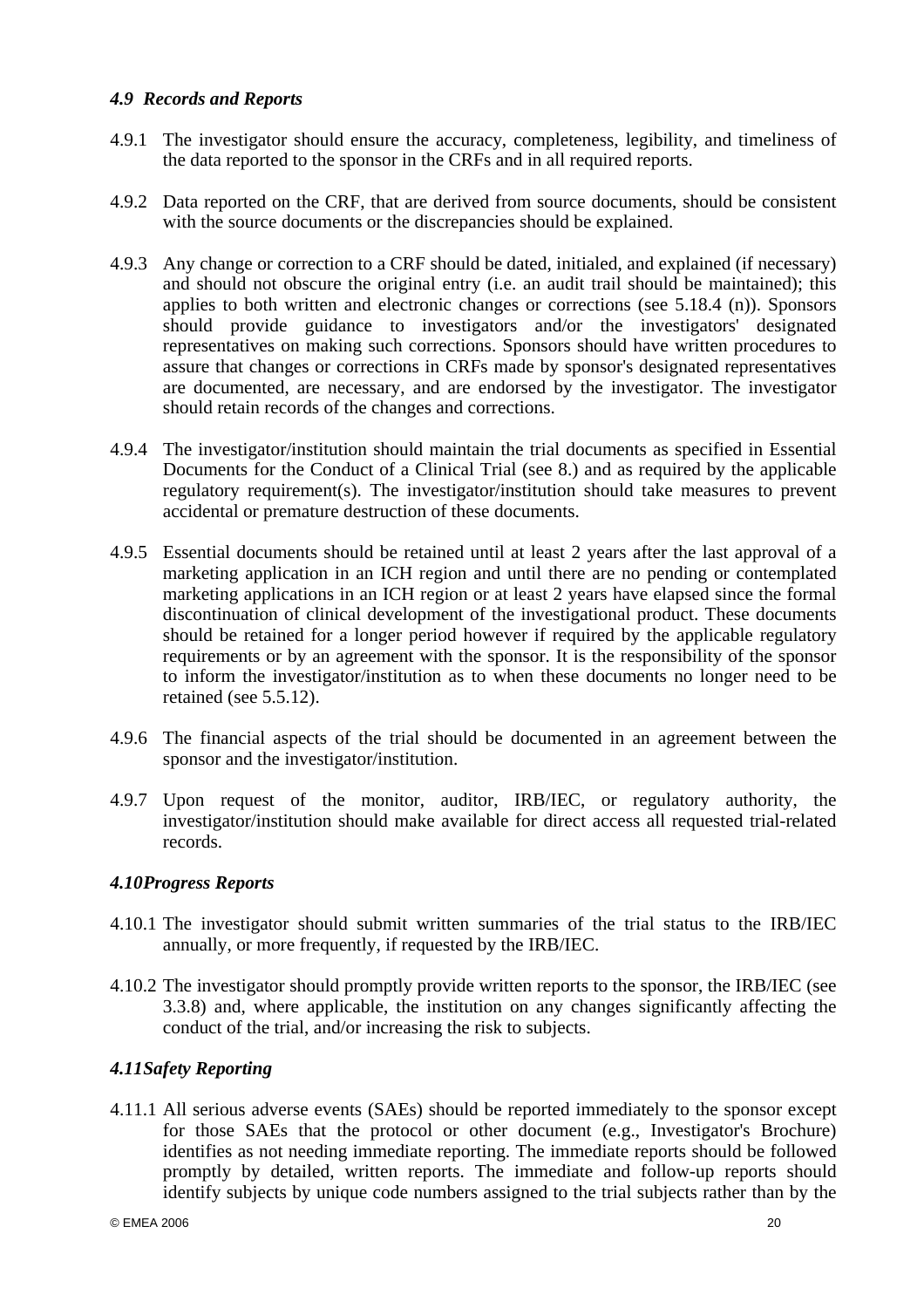<span id="page-20-0"></span>subjects' names, personal identification numbers, and/or addresses. The investigator should also comply with the applicable regulatory requirement(s) related to the reporting of unexpected serious adverse drug reactions to the regulatory authority(ies) and the IRB/IEC.

- 4.11.2 Adverse events and/or laboratory abnormalities identified in the protocol as critical to safety evaluations should be reported to the sponsor according to the reporting requirements and within the time periods specified by the sponsor in the protocol.
- 4.11.3 For reported deaths, the investigator should supply the sponsor and the IRB/IEC with any additional requested information (e.g., autopsy reports and terminal medical reports).

### *4.12 Premature Termination or Suspension of a Trial*

If the trial is prematurely terminated or suspended for any reason, the investigator/institution should promptly inform the trial subjects, should assure appropriate therapy and follow-up for the subjects, and, where required by the applicable regulatory requirement(s), should inform the regulatory authority(ies). In addition:

- 4.12.1 If the investigator terminates or suspends a trial without prior agreement of the sponsor, the investigator should inform the institution where applicable, and the investigator/institution should promptly inform the sponsor and the IRB/IEC, and should provide the sponsor and the IRB/IEC a detailed written explanation of the termination or suspension.
- 4.12.2 If the sponsor terminates or suspends a trial (see 5.21), the investigator should promptly inform the institution where applicable and the investigator/institution should promptly inform the IRB/IEC and provide the IRB/IEC a detailed written explanation of the termination or suspension.
- 4.12.3 If the IRB/IEC terminates or suspends its approval/favourable opinion of a trial (see 3.1.2 and 3.3.9), the investigator should inform the institution where applicable and the investigator/institution should promptly notify the sponsor and provide the sponsor with a detailed written explanation of the termination or suspension.

### *4.13 Final Report(s) by Investigator*

Upon completion of the trial, the investigator, where applicable, should inform the institution; the investigator/institution should provide the IRB/IEC with a summary of the trialís outcome, and the regulatory authority(ies) with any reports required.

# **5. SPONSOR**

### *5.1 Quality Assurance and Quality Control*

- 5.1.1 The sponsor is responsible for implementing and maintaining quality assurance and quality control systems with written SOPs to ensure that trials are conducted and data are generated, documented (recorded), and reported in compliance with the protocol, GCP, and the applicable regulatory requirement(s).
- 5.1.2 The sponsor is responsible for securing agreement from all involved parties to ensure direct access (see 1.21) to all trial related sites, source data/documents , and reports for the purpose of monitoring and auditing by the sponsor, and inspection by domestic and foreign regulatory authorities.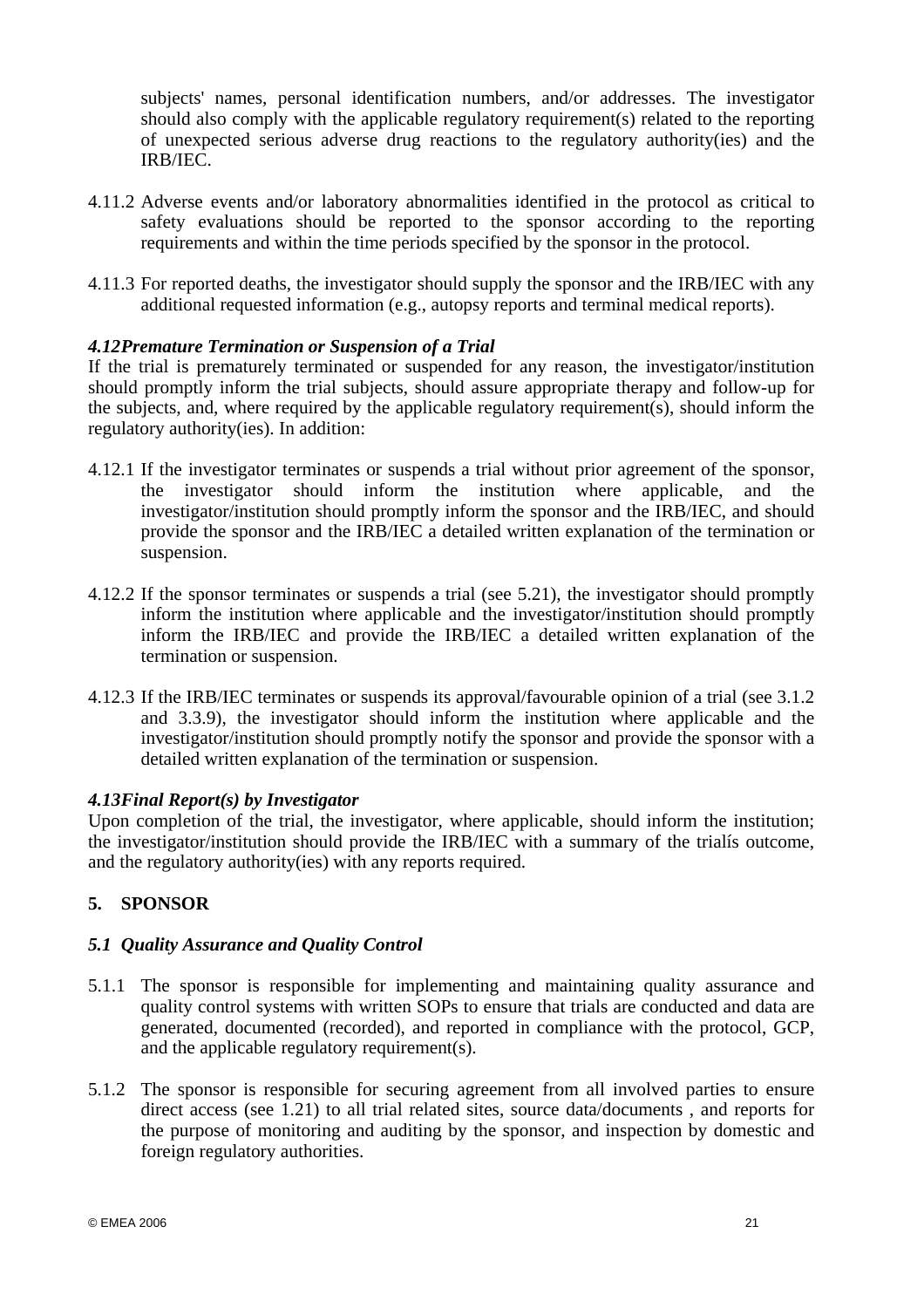- <span id="page-21-0"></span>5.1.3 Quality control should be applied to each stage of data handling to ensure that all data are reliable and have been processed correctly.
- 5.1.4 Agreements, made by the sponsor with the investigator/institution and any other parties involved with the clinical trial, should be in writing, as part of the protocol or in a separate agreement.

## *5.2 Contract Research Organization (CRO)*

- 5.2.1 A sponsor may transfer any or all of the sponsor's trial-related duties and functions to a CRO, but the ultimate responsibility for the quality and integrity of the trial data always resides with the sponsor. The CRO should implement quality assurance and quality control.
- 5.2.2 Any trial-related duty and function that is transferred to and assumed by a CRO should be specified in writing.
- 5.2.3 Any trial-related duties and functions not specifically transferred to and assumed by a CRO are retained by the sponsor.
- 5.2.4 All references to a sponsor in this guideline also apply to a CRO to the extent that a CRO has assumed the trial related duties and functions of a sponsor.

### *5.3 Medical Expertise*

The sponsor should designate appropriately qualified medical personnel who will be readily available to advise on trial related medical questions or problems. If necessary, outside consultant(s) may be appointed for this purpose.

# *5.4 Trial Design*

- 5.4.1 The sponsor should utilize qualified individuals (e.g. biostatisticians, clinical pharmacologists, and physicians) as appropriate, throughout all stages of the trial process, from designing the protocol and CRFs and planning the analyses to analyzing and preparing interim and final clinical trial reports.
- 5.4.2 For further guidance: Clinical Trial Protocol and Protocol Amendment(s) (see 6.), the ICH Guideline for Structure and Content of Clinical Study Reports, and other appropriate ICH guidance on trial design, protocol and conduct.

### *5.5 Trial Management, Data Handling, and Record Keeping*

- 5.5.1 The sponsor should utilize appropriately qualified individuals to supervise the overall conduct of the trial, to handle the data, to verify the data, to conduct the statistical analyses, and to prepare the trial reports.
- 5.5.2 The sponsor may consider establishing an independent data-monitoring committee (IDMC) to assess the progress of a clinical trial, including the safety data and the critical efficacy endpoints at intervals, and to recommend to the sponsor whether to continue, modify, or stop a trial. The IDMC should have written operating procedures and maintain written records of all its meetings.
- 5.5.3 When using electronic trial data handling and/or remote electronic trial data systems, the sponsor should: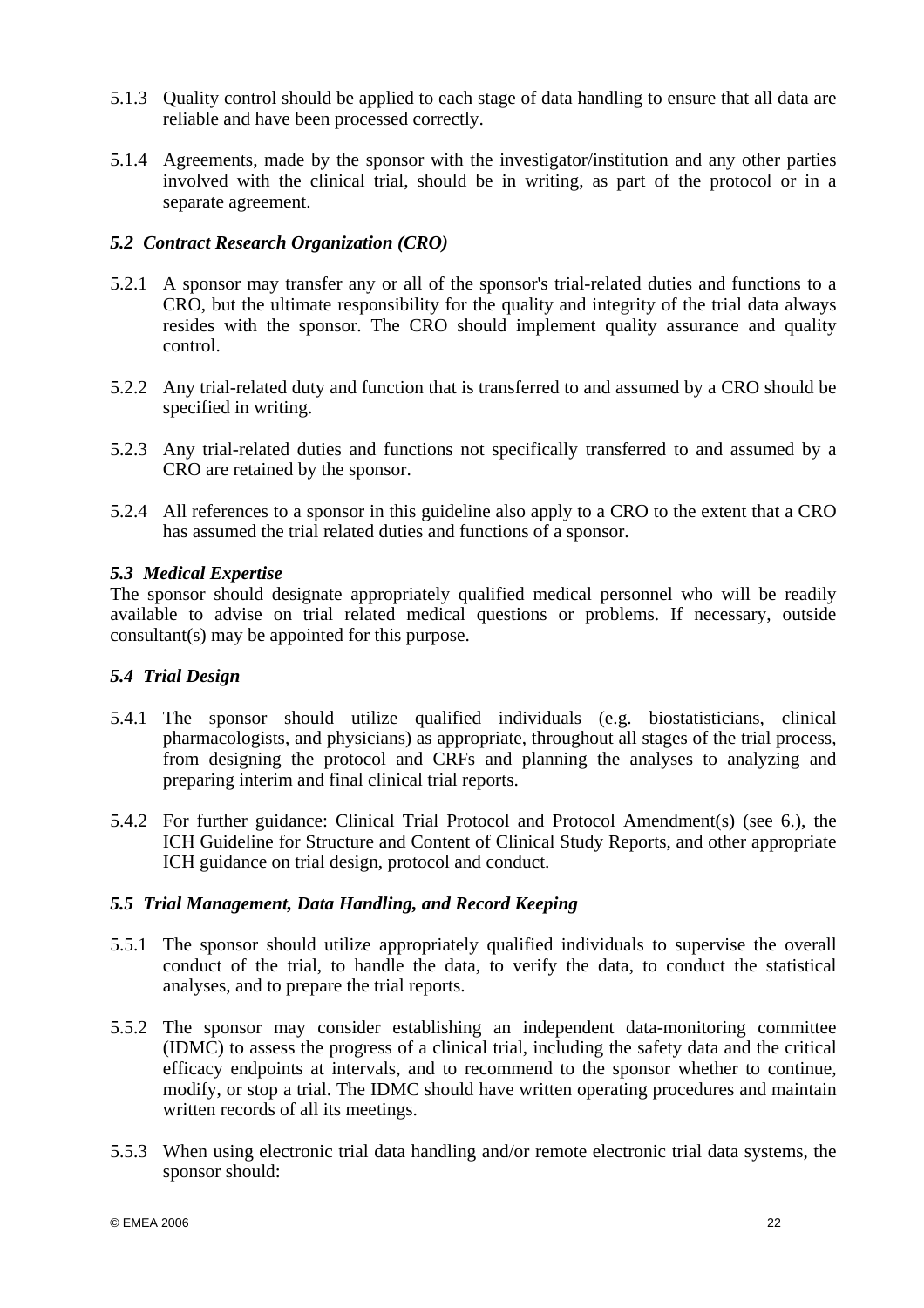- a) Ensure and document that the electronic data processing system(s) conforms to the sponsorís established requirements for completeness, accuracy, reliability, and consistent intended performance (i.e. validation).
- b) Maintains SOPs for using these systems.
- c) Ensure that the systems are designed to permit data changes in such a way that the data changes are documented and that there is no deletion of entered data (i.e. maintain an audit trail, data trail, edit trail).
- d) Maintain a security system that prevents unauthorized access to the data.
- e) Maintain a list of the individuals who are authorized to make data changes (see 4.1.5 and 4.9.3).
- f) Maintain adequate backup of the data.
- g) Safeguard the blinding, if any (e.g. maintain the blinding during data entry and processing).
- 5.5.4 If data are transformed during processing, it should always be possible to compare the original data and observations with the processed data.
- 5.5.5 The sponsor should use an unambiguous subject identification code (see 1.58) that allows identification of all the data reported for each subject.
- 5.5.6 The sponsor, or other owners of the data, should retain all of the sponsor-specific essential documents pertaining to the trial (see 8. Essential Documents for the Conduct of a Clinical Trial).
- 5.5.7 The sponsor should retain all sponsor-specific essential documents in conformance with the applicable regulatory requirement(s) of the country(ies) where the product is approved, and/or where the sponsor intends to apply for approval(s).
- 5.5.8 If the sponsor discontinues the clinical development of an investigational product (i.e. for any or all indications, routes of administration, or dosage forms), the sponsor should maintain all sponsor-specific essential documents for at least 2 years after formal discontinuation or in conformance with the applicable regulatory requirement(s).
- 5.5.9 If the sponsor discontinues the clinical development of an investigational product, the sponsor should notify all the trial investigators/institutions and all the regulatory authorities.
- 5.5.10 Any transfer of ownership of the data should be reported to the appropriate authority(ies), as required by the applicable regulatory requirement(s).
- 5.5.11 The sponsor specific essential documents should be retained until at least 2 years after the last approval of a marketing application in an ICH region and until there are no pending or contemplated marketing applications in an ICH region or at least 2 years have elapsed since the formal discontinuation of clinical development of the investigational product. These documents should be retained for a longer period however if required by the applicable regulatory requirement(s) or if needed by the sponsor.
- 5.5.12 The sponsor should inform the investigator(s)/institution(s) in writing of the need for record retention and should notify the investigator(s)/institution(s) in writing when the trial related records are no longer needed.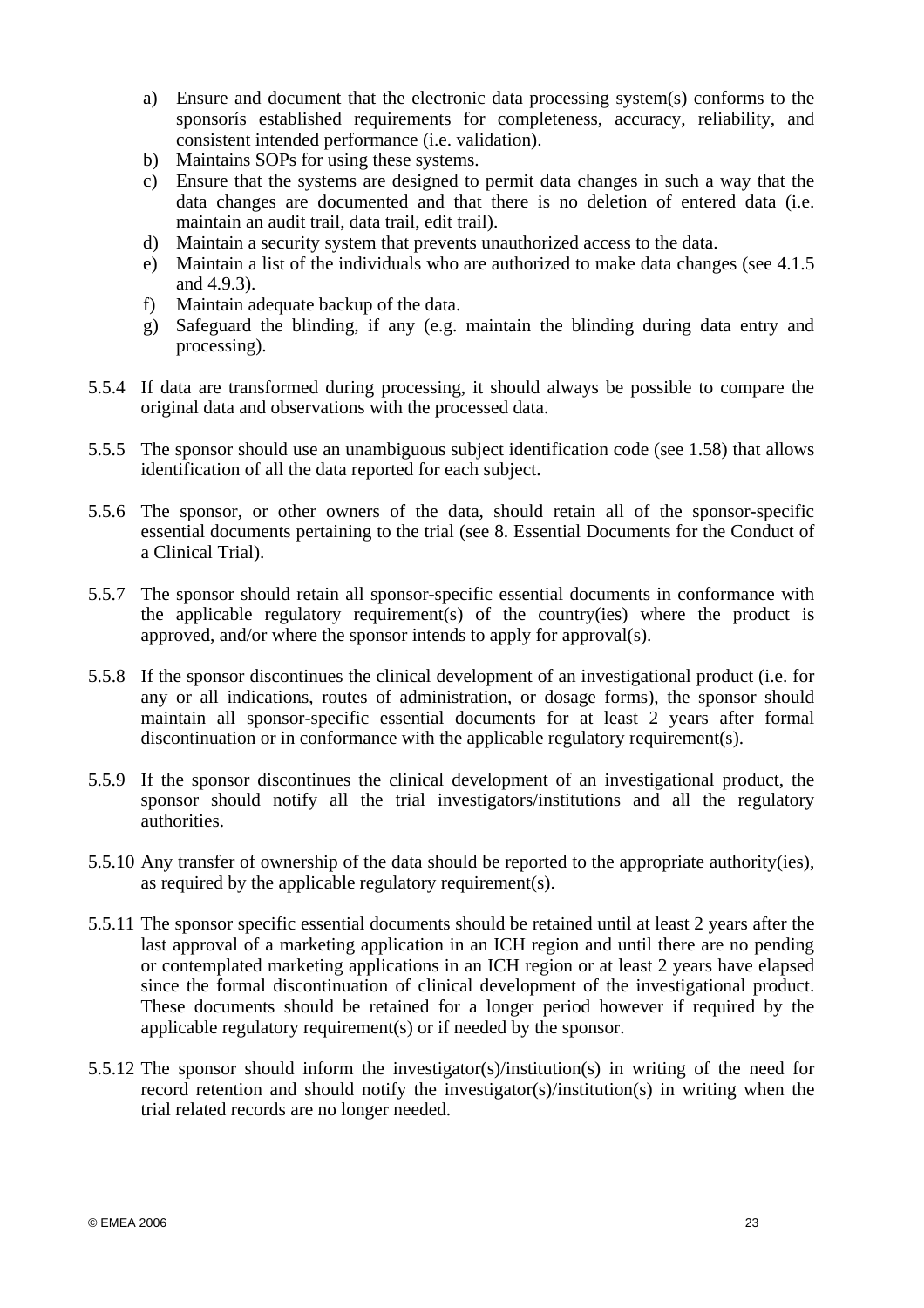## <span id="page-23-0"></span>*5.6 Investigator Selection*

- 5.6.1 The sponsor is responsible for selecting the investigator(s)/institution(s). Each investigator should be qualified by training and experience and should have adequate resources (see 4.1, 4.2) to properly conduct the trial for which the investigator is selected. If organization of a coordinating committee and/or selection of coordinating investigator(s) are to be utilized in multicentre trials, their organization and/or selection are the sponsor's responsibility.
- 5.6.2 Before entering an agreement with an investigator/institution to conduct a trial, the sponsor should provide the investigator(s)/institution(s) with the protocol and an up-todate Investigator's Brochure, and should provide sufficient time for the investigator/institution to review the protocol and the information provided.
- 5.6.3 The sponsor should obtain the investigator's/institution's agreement:
	- (a) to conduct the trial in compliance with GCP, with the applicable regulatory requirement(s) (see  $4.1.3$ ), and with the protocol agreed to by the sponsor and given approval/favourable opinion by the IRB/IEC (see 4.5.1);
	- (b) to comply with procedures for data recording/reporting;
	- (c) to permit monitoring, auditing and inspection (see 4.1.4) and
	- (d) to retain the trial related essential documents until the sponsor informs the investigator/institution these documents are no longer needed (see 4.9.4 and 5.5.12).

The sponsor and the investigator/institution should sign the protocol, or an alternative document, to confirm this agreement.

## *5.7 Allocation of Responsibilities*

Prior to initiating a trial, the sponsor should define, establish, and allocate all trial-related duties and functions.

### *5.8 Compensation to Subjects and Investigators*

- 5.8.1 If required by the applicable regulatory requirement(s), the sponsor should provide insurance or should indemnify (legal and financial coverage) the investigator/the institution against claims arising from the trial, except for claims that arise from malpractice and/or negligence.
- 5.8.2 The sponsor's policies and procedures should address the costs of treatment of trial subjects in the event of trial-related injuries in accordance with the applicable regulatory requirement(s).
- 5.8.3 When trial subjects receive compensation, the method and manner of compensation should comply with applicable regulatory requirement(s).

### *5.9 Financing*

The financial aspects of the trial should be documented in an agreement between the sponsor and the investigator/institution.

### *5.10 Notification/Submission to Regulatory Authority(ies)*

Before initiating the clinical trial(s), the sponsor (or the sponsor and the investigator, if required by the applicable regulatory requirement(s)) should submit any required application(s) to the appropriate authority(ies) for review, acceptance, and/or permission (as required by the applicable regulatory requirement(s)) to begin the trial(s). Any notification/submission should be dated and contain sufficient information to identify the protocol.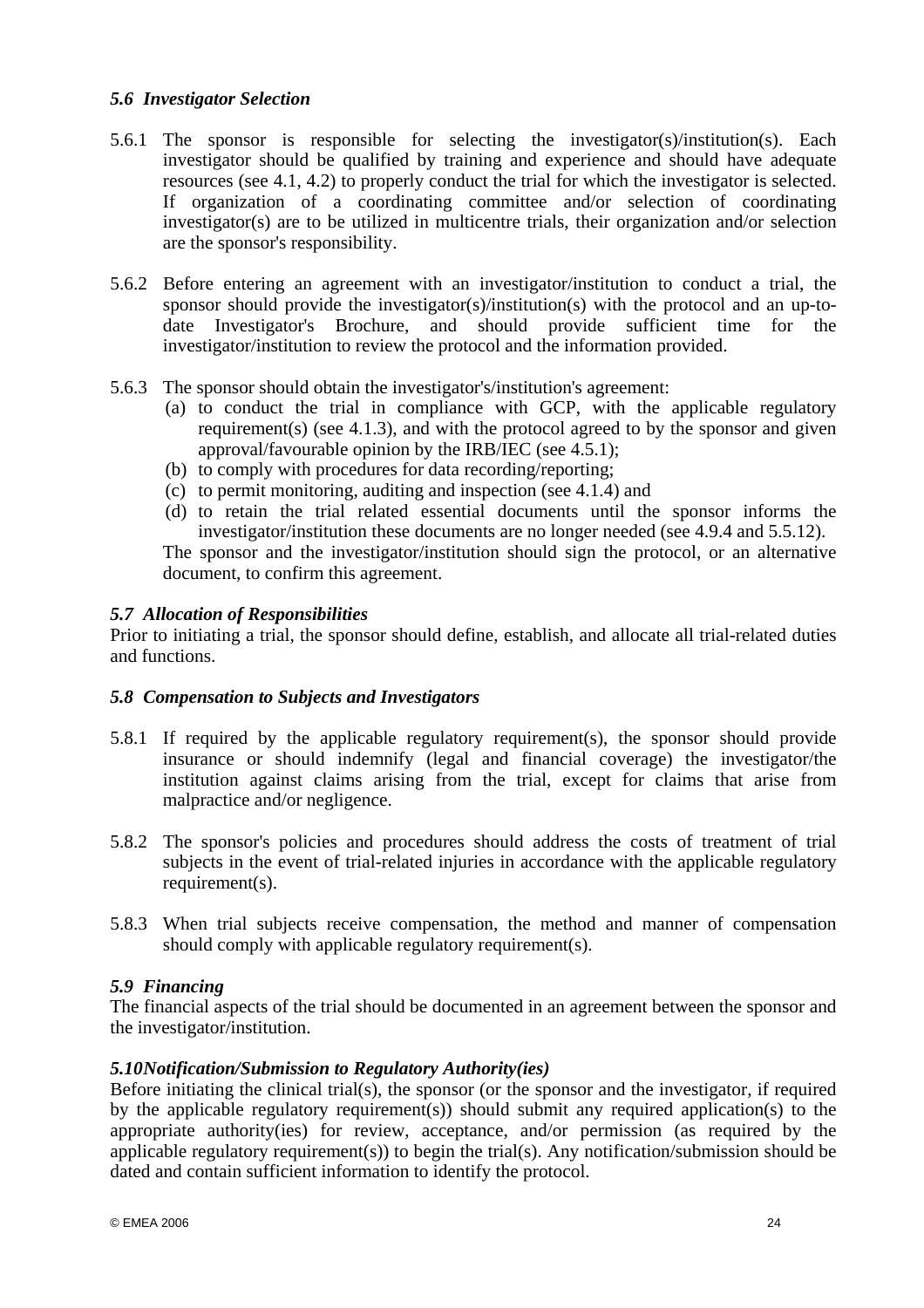# <span id="page-24-0"></span>*5.11 Confirmation of Review by IRB/IEC*

- 5.11.1 The sponsor should obtain from the investigator/institution:
	- a) The name and address of the investigator's/institutionís IRB/IEC.
	- b) A statement obtained from the IRB/IEC that it is organized and operates according to GCP and the applicable laws and regulations.
	- c) Documented IRB/IEC approval/favourable opinion and, if requested by the sponsor, a current copy of protocol, written informed consent form(s) and any other written information to be provided to subjects, subject recruiting procedures, and documents related to payments and compensation available to the subjects, and any other documents that the IRB/IEC may have requested.
- 5.11.2 If the IRB/IEC conditions its approval/favourable opinion upon change(s) in any aspect of the trial, such as modification(s) of the protocol, written informed consent form and any other written information to be provided to subjects, and/or other procedures, the sponsor should obtain from the investigator/institution a copy of the modification(s) made and the date approval/favourable opinion was given by the IRB/IEC.
- 5.11.3 The sponsor should obtain from the investigator/institution documentation and dates of any IRB/IEC reapprovals/re-evaluations with favourable opinion, and of any withdrawals or suspensions of approval/favourable opinion.

### *5.12 Information on Investigational Product(s)*

- 5.12.1 When planning trials, the sponsor should ensure that sufficient safety and efficacy data from nonclinical studies and/or clinical trials are available to support human exposure by the route, at the dosages, for the duration, and in the trial population to be studied.
- 5.12.2 The sponsor should update the Investigator's Brochure as significant new information becomes available (see 7. Investigator's Brochure).

### *5.13 Manufacturing, Packaging, Labelling, and Coding Investigational Product(s)*

- 5.13.1 The sponsor should ensure that the investigational product(s) (including active comparator(s) and placebo, if applicable) is characterized as appropriate to the stage of development of the product(s), is manufactured in accordance with any applicable GMP, and is coded and labelled in a manner that protects the blinding, if applicable. In addition, the labelling should comply with applicable regulatory requirement(s).
- 5.13.2 The sponsor should determine, for the investigational product(s), acceptable storage temperatures, storage conditions (e.g. protection from light), storage times, reconstitution fluids and procedures, and devices for product infusion, if any. The sponsor should inform all involved parties (e.g. monitors, investigators, pharmacists, storage managers) of these determinations.
- 5.13.3 The investigational product(s) should be packaged to prevent contamination and unacceptable deterioration during transport and storage.
- 5.13.4 In blinded trials, the coding system for the investigational product(s) should include a mechanism that permits rapid identification of the product(s) in case of a medical emergency, but does not permit undetectable breaks of the blinding.
- 5.13.5 If significant formulation changes are made in the investigational or comparator product(s) during the course of clinical development, the results of any additional studies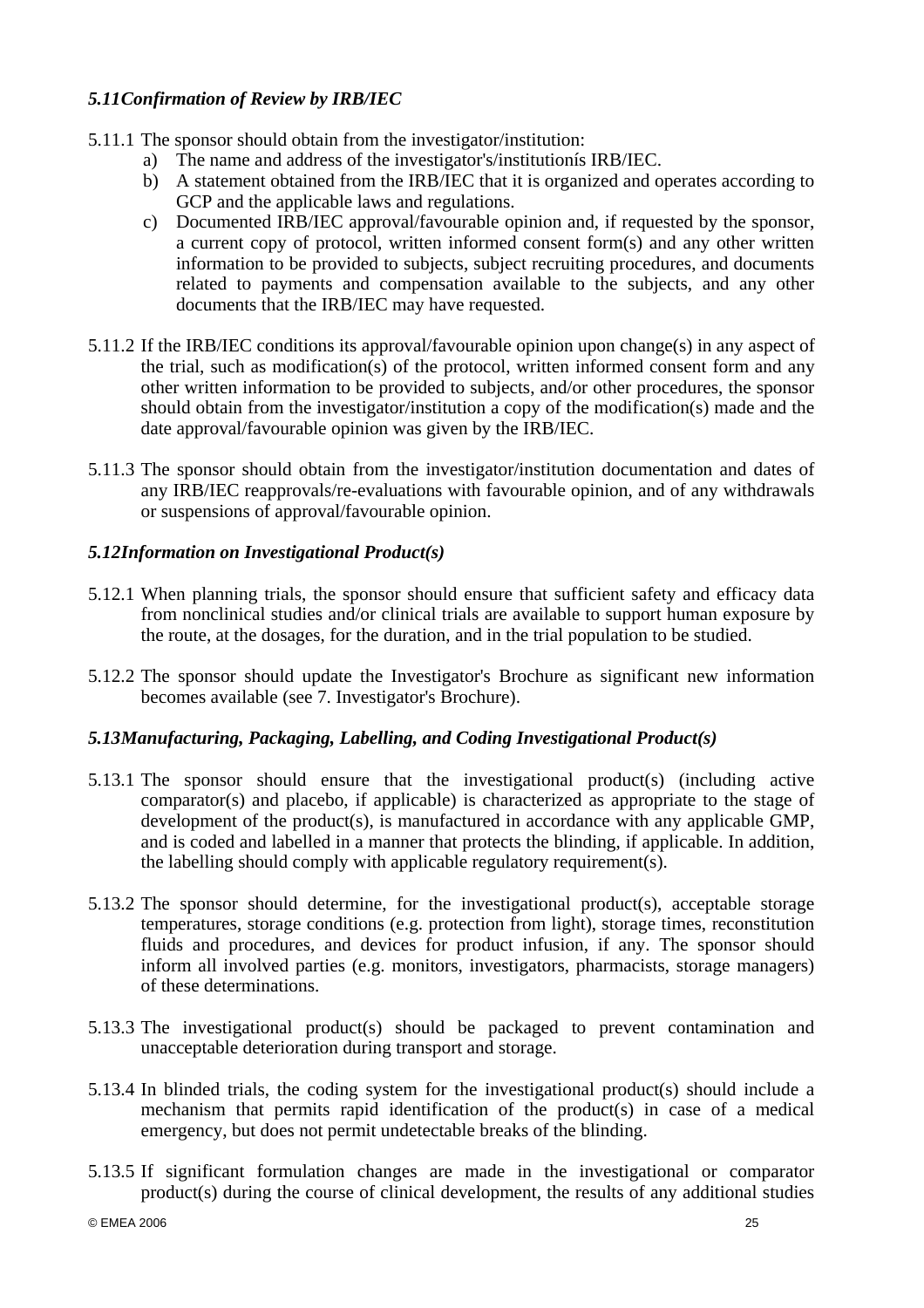<span id="page-25-0"></span>of the formulated product(s) (e.g. stability, dissolution rate, bioavailability) needed to assess whether these changes would significantly alter the pharmacokinetic profile of the product should be available prior to the use of the new formulation in clinical trials.

### *5.14 Supplying and Handling Investigational Product(s)*

- 5.14.1 The sponsor is responsible for supplying the investigator(s)/institution(s) with the investigational product(s).
- 5.14.2 The sponsor should not supply an investigator/institution with the investigational product(s) until the sponsor obtains all required documentation (e.g. approval/favourable opinion from IRB/IEC and regulatory authority(ies)).
- 5.14.3 The sponsor should ensure that written procedures include instructions that the investigator/institution should follow for the handling and storage of investigational product(s) for the trial and documentation thereof. The procedures should address adequate and safe receipt, handling, storage, dispensing, retrieval of unused product from subjects, and return of unused investigational product(s) to the sponsor (or alternative disposition if authorized by the sponsor and in compliance with the applicable regulatory requirement(s)).
- 5.14.4 The sponsor should:
	- a) Ensure timely delivery of investigational product(s) to the investigator(s).
	- b) Maintain records that document shipment, receipt, disposition, return, and destruction of the investigational product(s) (see 8. Essential Documents for the Conduct of a Clinical Trial).
	- c) Maintain a system for retrieving investigational products and documenting this retrieval (e.g. for deficient product recall, reclaim after trial completion, expired product reclaim).
	- d) Maintain a system for the disposition of unused investigational product(s) and for the documentation of this disposition.
- 5.14.5 The sponsor should:
	- a) Take steps to ensure that the investigational product(s) are stable over the period of use.
	- b) Maintain sufficient quantities of the investigational product(s) used in the trials to reconfirm specifications, should this become necessary, and maintain records of batch sample analyses and characteristics. To the extent stability permits, samples should be retained either until the analyses of the trial data are complete or as required by the applicable regulatory requirement(s), whichever represents the longer retention period.

### *5.15 Record Access*

- 5.15.1 The sponsor should ensure that it is specified in the protocol or other written agreement that the investigator(s)/institution(s) provide direct access to source data/documents for trial-related monitoring, audits, IRB/IEC review, and regulatory inspection.
- 5.15.2 The sponsor should verify that each subject has consented, in writing, to direct access to his/her original medical records for trial-related monitoring, audit, IRB/IEC review, and regulatory inspection.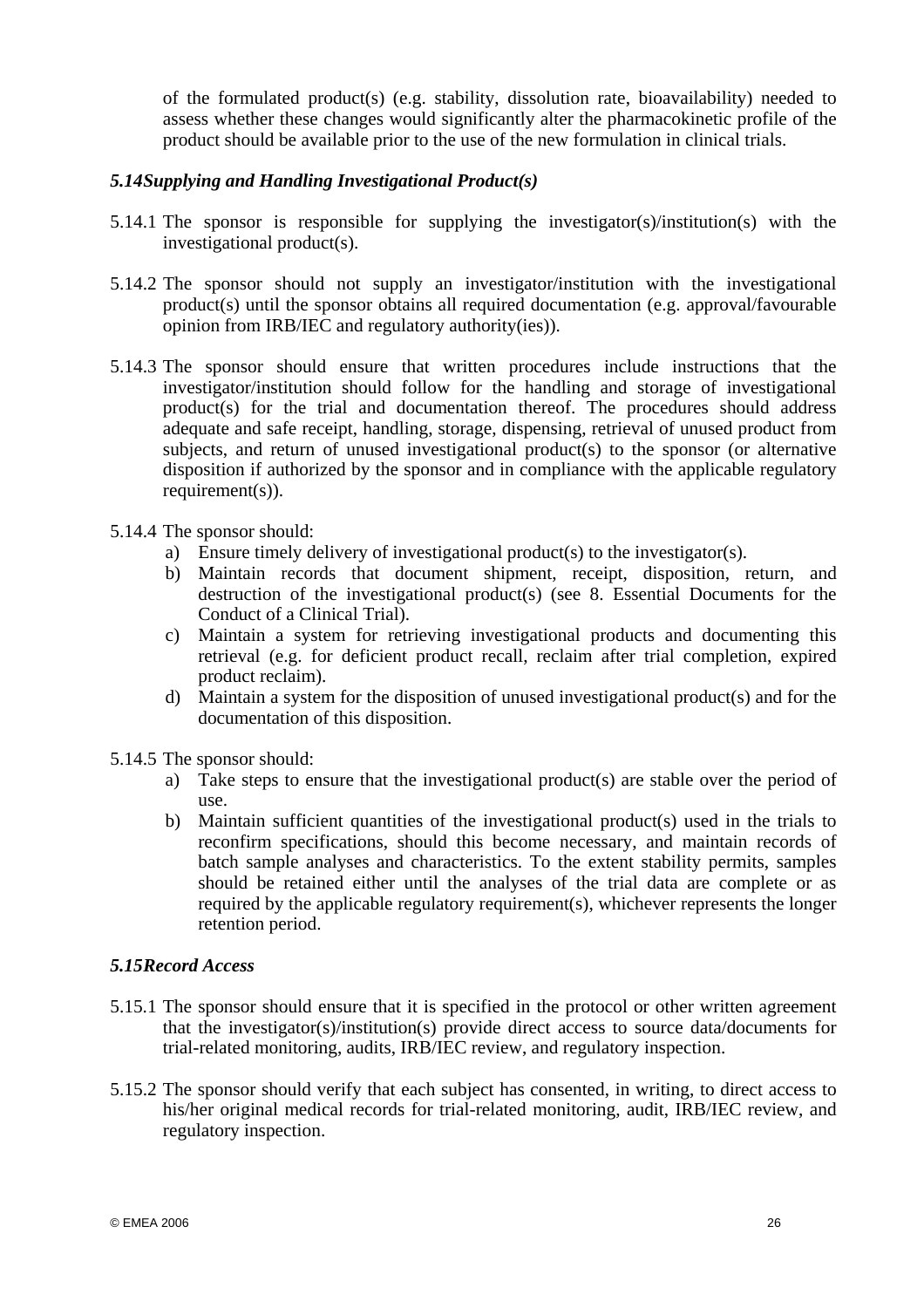### <span id="page-26-0"></span>*5.16 Safety Information*

- 5.16.1 The sponsor is responsible for the ongoing safety evaluation of the investigational product(s).
- 5.16.2 The sponsor should promptly notify all concerned investigator(s)/institution(s) and the regulatory authority(ies) of findings that could affect adversely the safety of subjects, impact the conduct of the trial, or alter the IRB/IEC's approval/favourable opinion to continue the trial.

## *5.17 Adverse Drug Reaction Reporting*

- 5.17.1 The sponsor should expedite the reporting to all concerned investigator(s)/institutions(s), to the IRB(s)/IEC(s), where required, and to the regulatory authority(ies) of all adverse drug reactions (ADRs) that are both serious and unexpected.
- 5.17.2 Such expedited reports should comply with the applicable regulatory requirement(s) and with the ICH Guideline for Clinical Safety Data Management: Definitions and Standards for Expedited Reporting.
- 5.17.3 The sponsor should submit to the regulatory authority(ies) all safety updates and periodic reports, as required by applicable regulatory requirement(s).

## *5.18 Monitoring*

### 5.18.1 Purpose

The purposes of trial monitoring are to verify that:

- a) The rights and well-being of human subjects are protected.
- b) The reported trial data are accurate, complete, and verifiable from source documents.
- c) The conduct of the trial is in compliance with the currently approved protocol/amendment(s), with GCP, and with the applicable regulatory requirement(s).
- 5.18.2 Selection and Qualifications of Monitors
	- a) Monitors should be appointed by the sponsor.
	- b) Monitors should be appropriately trained, and should have the scientific and/or clinical knowledge needed to monitor the trial adequately. A monitorís qualifications should be documented.
	- c) Monitors should be thoroughly familiar with the investigational product(s), the protocol, written informed consent form and any other written information to be provided to subjects, the sponsorís SOPs, GCP, and the applicable regulatory requirement(s).
- 5.18.3 Extent and Nature of Monitoring

The sponsor should ensure that the trials are adequately monitored. The sponsor should determine the appropriate extent and nature of monitoring. The determination of the extent and nature of monitoring should be based on considerations such as the objective, purpose, design, complexity, blinding, size, and endpoints of the trial. In general there is a need for on-site monitoring, before, during, and after the trial; however in exceptional circumstances the sponsor may determine that central monitoring in conjunction with procedures such as investigatorsí training and meetings, and extensive written guidance can assure appropriate conduct of the trial in accordance with GCP. Statistically controlled sampling may be an acceptable method for selecting the data to be verified.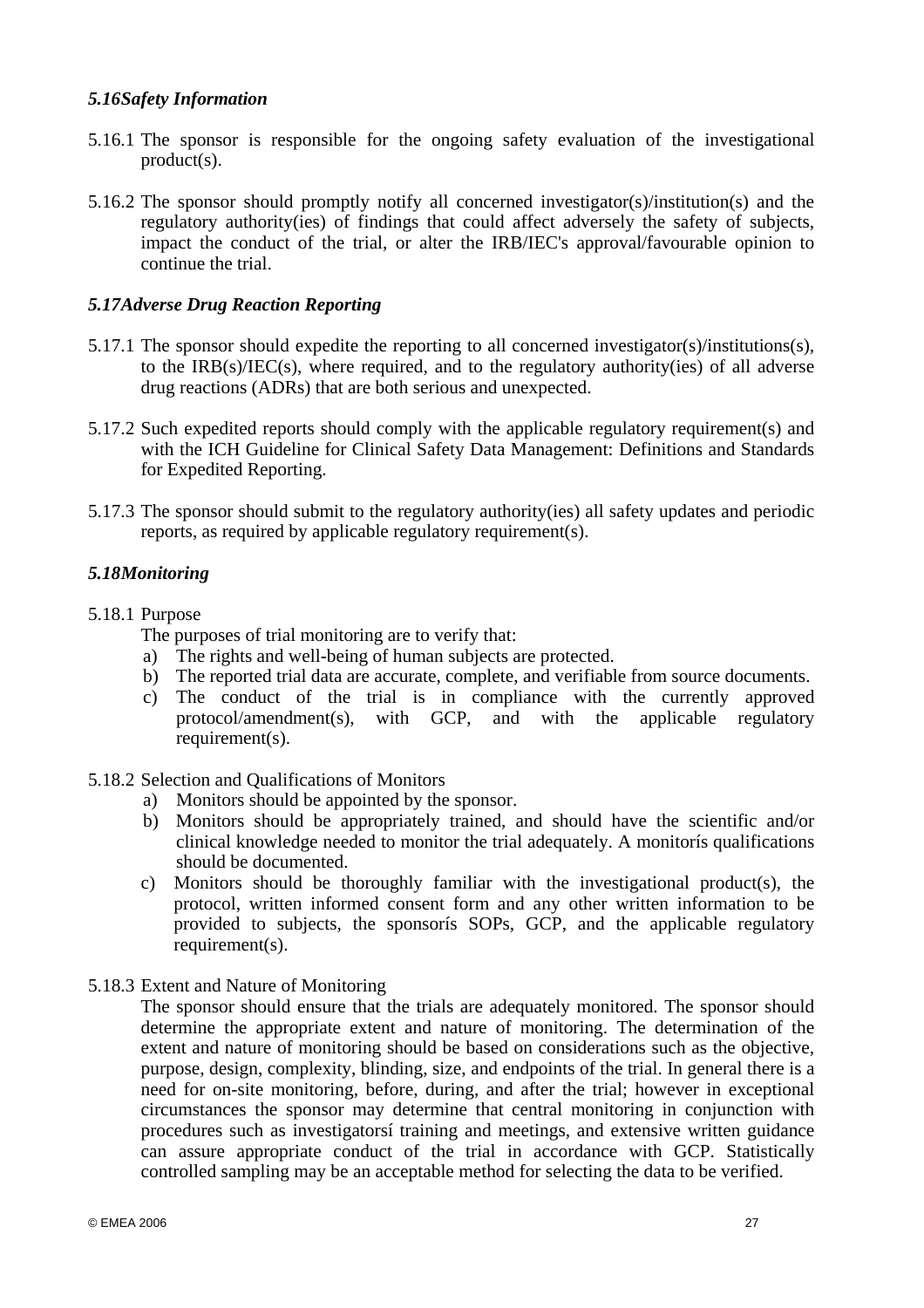#### 5.18.4 Monitor's Responsibilities

The monitor(s) in accordance with the sponsorís requirements should ensure that the trial is conducted and documented properly by carrying out the following activities when relevant and necessary to the trial and the trial site:

- a) Acting as the main line of communication between the sponsor and the investigator.
- b) Verifying that the investigator has adequate qualifications and resources (see 4.1, 4.2, 5.6) and remain adequate throughout the trial period, that facilities, including laboratories, equipment, and staff, are adequate to safely and properly conduct the trial and remain adequate throughout the trial period.
- c) Verifying, for the investigational product(s):
	- i) That storage times and conditions are acceptable, and that supplies are sufficient throughout the trial.
	- ii) That the investigational product(s) are supplied only to subjects who are eligible to receive it and at the protocol specified dose(s).
	- iii) That subjects are provided with necessary instruction on properly using, handling, storing, and returning the investigational product(s).
	- iv) That the receipt, use, and return of the investigational product(s) at the trial sites are controlled and documented adequately.
	- v) That the disposition of unused investigational product(s) at the trial sites complies with applicable regulatory requirement(s) and is in accordance with the sponsor.
- d) Verifying that the investigator follows the approved protocol and all approved amendment(s), if any.
- e) Verifying that written informed consent was obtained before each subject's participation in the trial.
- f) Ensuring that the investigator receives the current Investigator's Brochure, all documents, and all trial supplies needed to conduct the trial properly and to comply with the applicable regulatory requirement(s).
- g) Ensuring that the investigator and the investigator's trial staff are adequately informed about the trial.
- h) Verifying that the investigator and the investigator's trial staff are performing the specified trial functions, in accordance with the protocol and any other written agreement between the sponsor and the investigator/institution, and have not delegated these functions to unauthorized individuals.
- i) Verifying that the investigator is enroling only eligible subjects.
- j) Reporting the subject recruitment rate.
- k) Verifying that source documents and other trial records are accurate, complete, kept up-to-date and maintained.
- l) Verifying that the investigator provides all the required reports, notifications, applications, and submissions, and that these documents are accurate, complete, timely, legible, dated, and identify the trial.
- m) Checking the accuracy and completeness of the CRF entries, source documents and other trial-related records against each other. The monitor specifically should verify that:
	- i) The data required by the protocol are reported accurately on the CRFs and are consistent with the source documents.
	- ii) Any dose and/or therapy modifications are well documented for each of the trial subjects.
	- iii) Adverse events, concomitant medications and intercurrent illnesses are reported in accordance with the protocol on the CRFs.
	- iv) Visits that the subjects fail to make, tests that are not conducted, and examinations that are not performed are clearly reported as such on the CRFs.
	- v) All withdrawals and dropouts of enrolled subjects from the trial are reported and explained on the CRFs.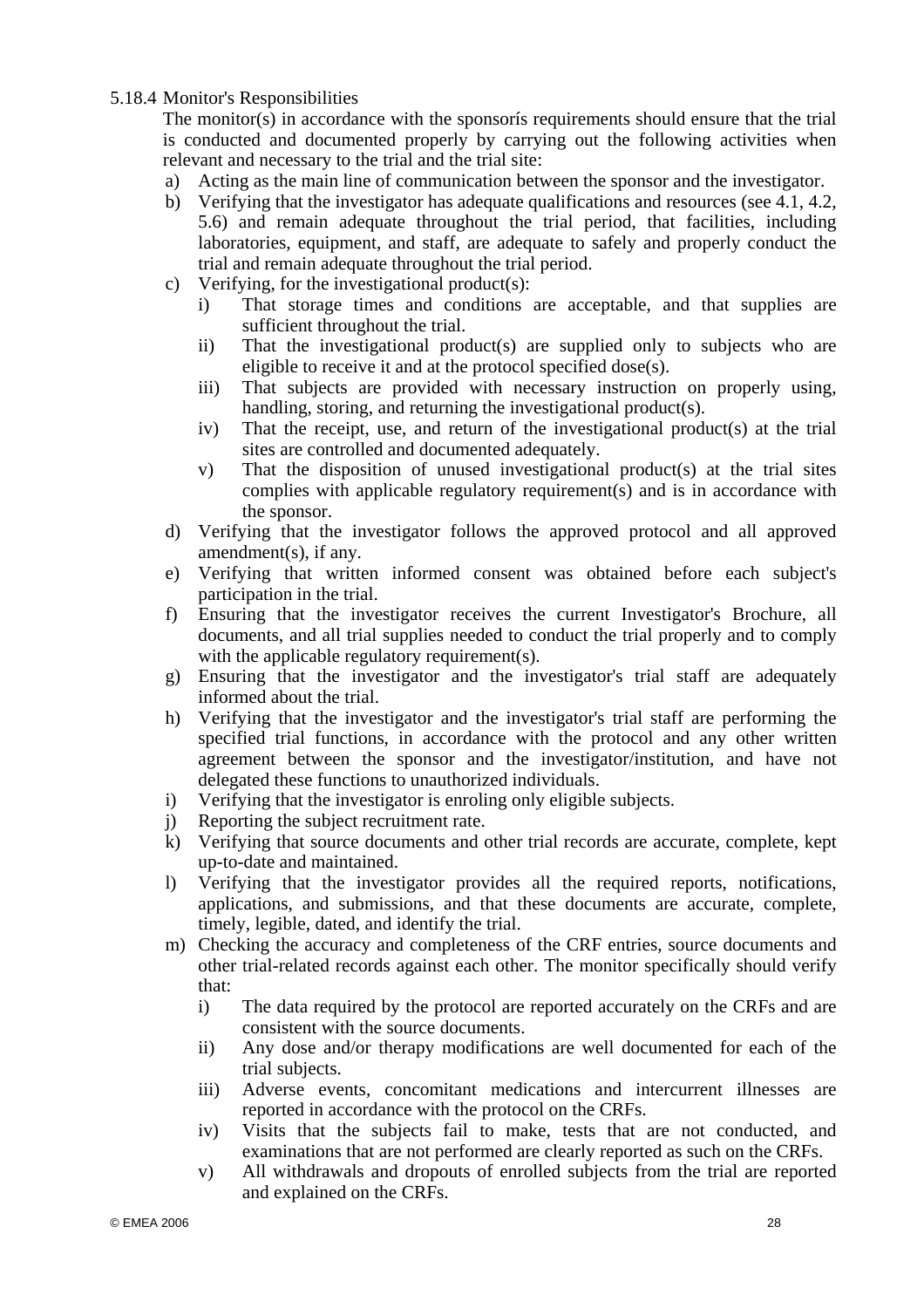- <span id="page-28-0"></span>n) Informing the investigator of any CRF entry error, omission, or illegibility. The monitor should ensure that appropriate corrections, additions, or deletions are made, dated, explained (if necessary), and initialled by the investigator or by a member of the investigator's trial staff who is authorized to initial CRF changes for the investigator. This authorization should be documented.
- o) Determining whether all adverse events (AEs) are appropriately reported within the time periods required by GCP, the protocol, the IRB/IEC, the sponsor, and the applicable regulatory requirement(s).
- p) Determining whether the investigator is maintaining the essential documents (see 8. Essential Documents for the Conduct of a Clinical Trial).
- q) Communicating deviations from the protocol, SOPs, GCP, and the applicable regulatory requirements to the investigator and taking appropriate action designed to prevent recurrence of the detected deviations.

### 5.18.5 Monitoring Procedures

The monitor(s) should follow the sponsorís established written SOPs as well as those procedures that are specified by the sponsor for monitoring a specific trial.

# 5.18.6 Monitoring Report

- a) The monitor should submit a written report to the sponsor after each trial-site visit or trial-related communication.
- b) Reports should include the date, site, name of the monitor, and name of the investigator or other individual(s) contacted.
- c) Reports should include a summary of what the monitor reviewed and the monitor's statements concerning the significant findings/facts, deviations and deficiencies, conclusions, actions taken or to be taken and/or actions recommended to secure compliance.
- d) The review and follow-up of the monitoring report with the sponsor should be documented by the sponsorís designated representative.

### *5.19 Audit*

If or when sponsors perform audits, as part of implementing quality assurance, they should consider:

### 5.19.1 Purpose

The purpose of a sponsor's audit, which is independent of and separate from routine monitoring or quality control functions, should be to evaluate trial conduct and compliance with the protocol, SOPs, GCP, and the applicable regulatory requirements.

### 5.19.2 Selection and Qualification of Auditors

- a) The sponsor should appoint individuals, who are independent of the clinical trials/systems, to conduct audits.
- b) The sponsor should ensure that the auditors are qualified by training and experience to conduct audits properly. An auditorís qualifications should be documented.

# 5.19.3 Auditing Procedures

- a) The sponsor should ensure that the auditing of clinical trials/systems is conducted in accordance with the sponsor's written procedures on what to audit, how to audit, the frequency of audits, and the form and content of audit reports.
- b) The sponsor's audit plan and procedures for a trial audit should be guided by the importance of the trial to submissions to regulatory authorities, the number of subjects in the trial, the type and complexity of the trial, the level of risks to the trial subjects, and any identified problem(s).
- c) The observations and findings of the auditor(s) should be documented.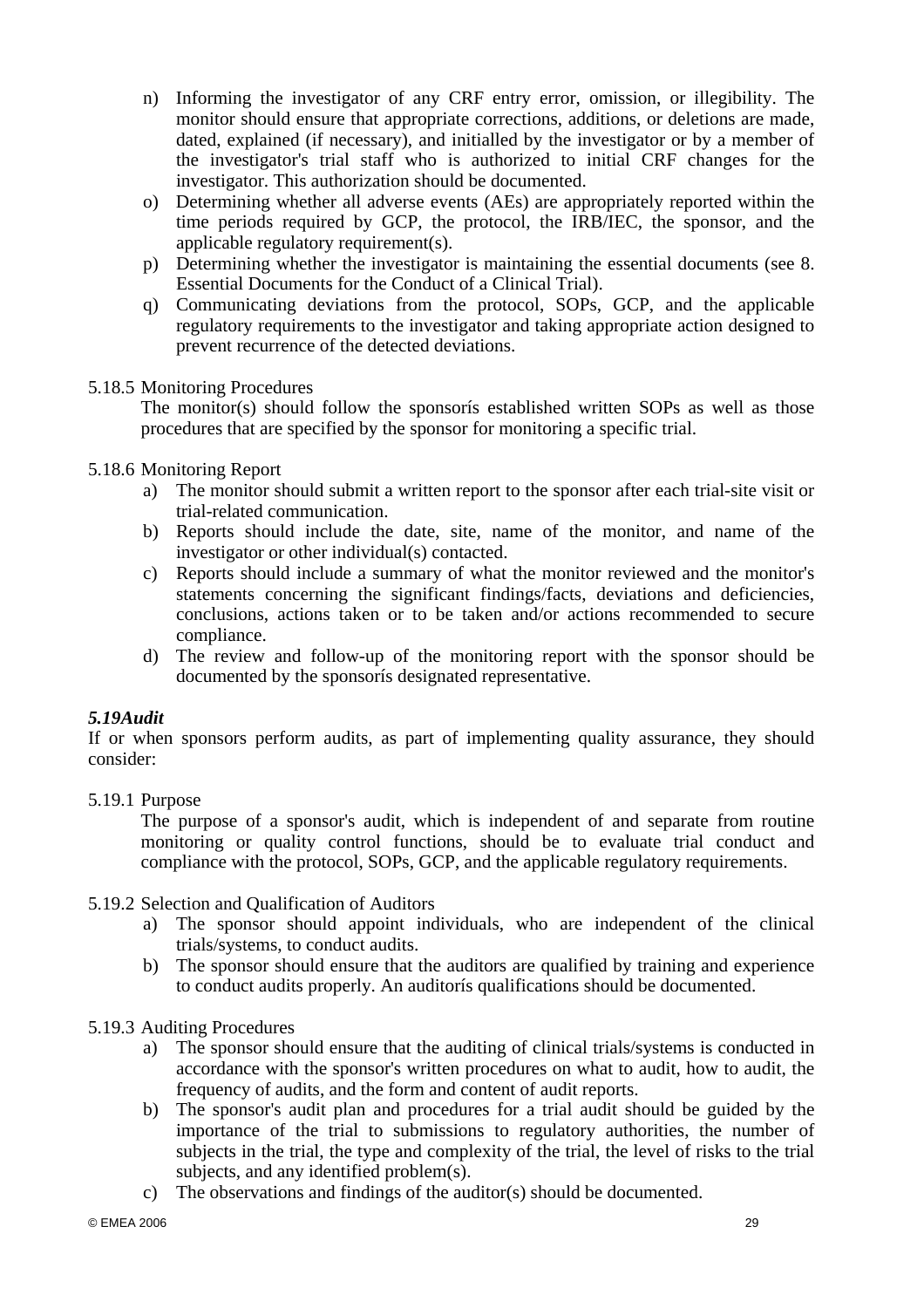- <span id="page-29-0"></span>d) To preserve the independence and value of the audit function, the regulatory authority(ies) should not routinely request the audit reports. Regulatory authority(ies) may seek access to an audit report on a case by case basis when evidence of serious GCP non-compliance exists, or in the course of legal proceedings.
- e) When required by applicable law or regulation, the sponsor should provide an audit certificate.

## *5.20 Noncompliance*

- 5.20.1 Noncompliance with the protocol, SOPs, GCP, and/or applicable regulatory requirement(s) by an investigator/institution, or by member(s) of the sponsor's staff should lead to prompt action by the sponsor to secure compliance.
- 5.20.2 If the monitoring and/or auditing identifies serious and/or persistent noncompliance on the part of an investigator/institution, the sponsor should terminate the investigator's/institutionís participation in the trial. When an investigator's/institutionís participation is terminated because of noncompliance, the sponsor should notify promptly the regulatory authority(ies).

### *5.21 Premature Termination or Suspension of a Trial*

If a trial is prematurely terminated or suspended, the sponsor should promptly inform the investigators/institutions, and the regulatory authority(ies) of the termination or suspension and the reason(s) for the termination or suspension. The IRB/IEC should also be informed promptly and provided the reason(s) for the termination or suspension by the sponsor or by the investigator/institution, as specified by the applicable regulatory requirement(s).

### *5.22 Clinical Trial/Study Reports*

Whether the trial is completed or prematurely terminated, the sponsor should ensure that the clinical trial reports are prepared and provided to the regulatory agency(ies) as required by the applicable regulatory requirement(s). The sponsor should also ensure that the clinical trial reports in marketing applications meet the standards of the ICH Guideline for Structure and Content of Clinical Study Reports. (NOTE: The ICH Guideline for Structure and Content of Clinical Study Reports specifies that abbreviated study reports may be acceptable in certain cases.)

### *5.23 Multicentre Trials*

For multicentre trials, the sponsor should ensure that:

- 5.23.1 All investigators conduct the trial in strict compliance with the protocol agreed to by the sponsor and, if required, by the regulatory authority(ies), and given approval/favourable opinion by the IRB/IEC.
- 5.23.2 The CRFs are designed to capture the required data at all multicentre trial sites. For those investigators who are collecting additional data, supplemental CRFs should also be provided that are designed to capture the additional data.
- 5.23.3 The responsibilities of coordinating investigator(s) and the other participating investigators are documented prior to the start of the trial.
- 5.23.4 All investigators are given instructions on following the protocol, on complying with a uniform set of standards for the assessment of clinical and laboratory findings, and on completing the CRFs.
- 5.23.5 Communication between investigators is facilitated.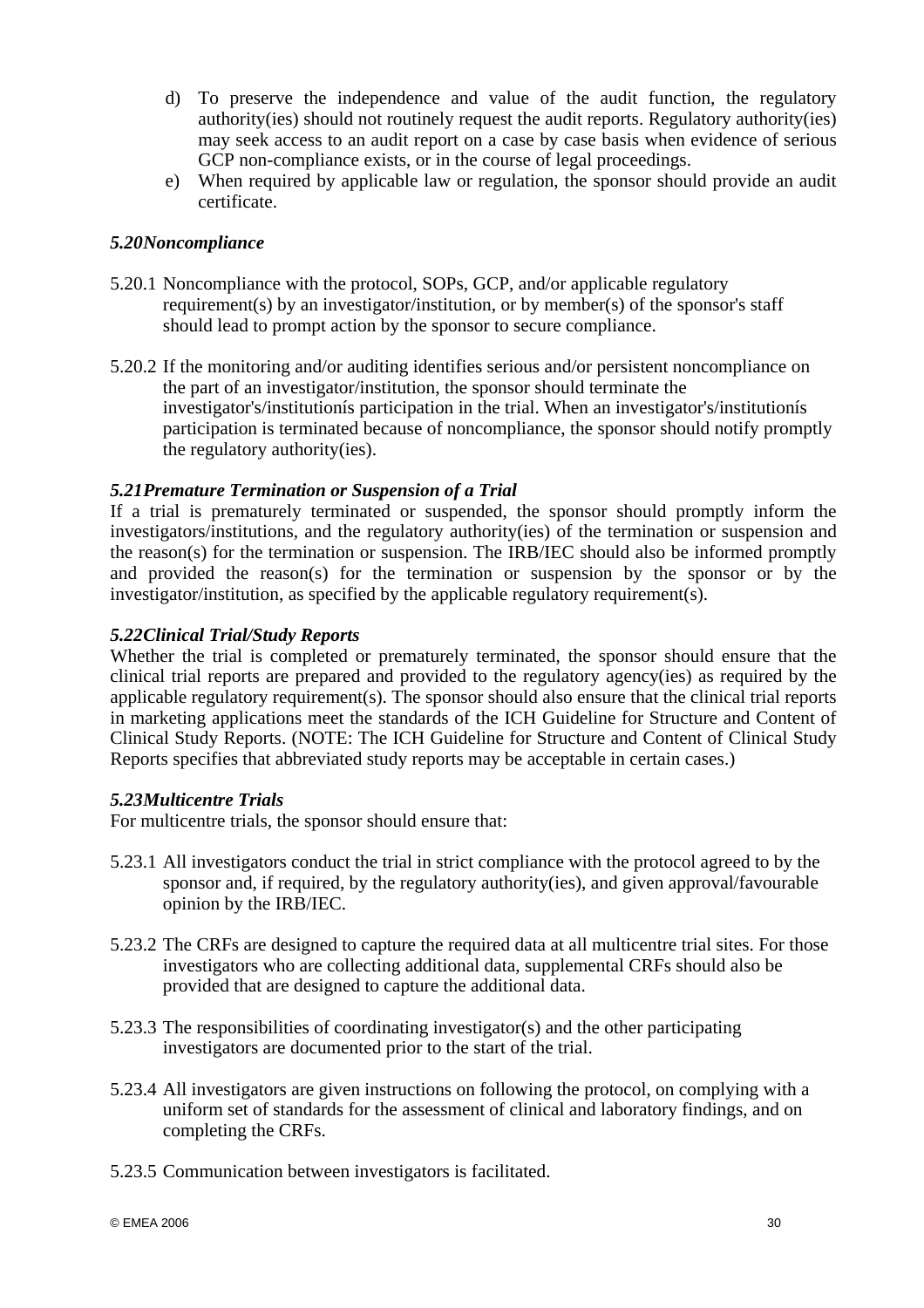### <span id="page-30-0"></span>**6. CLINICAL TRIAL PROTOCOL AND PROTOCOL AMENDMENT(S)**

The contents of a trial protocol should generally include the following topics. However, site specific information may be provided on separate protocol page(s), or addressed in a separate agreement, and some of the information listed below may be contained in other protocol referenced documents, such as an Investigatorís Brochure.

### *6.1 General Information*

- 6.1.1 Protocol title, protocol identifying number, and date. Any amendment(s) should also bear the amendment number(s) and date(s).
- 6.1.2 Name and address of the sponsor and monitor (if other than the sponsor).
- 6.1.3 Name and title of the person(s) authorized to sign the protocol and the protocol amendment(s) for the sponsor.
- 6.1.4 Name, title, address, and telephone number(s) of the sponsor's medical expert (or dentist when appropriate) for the trial.
- 6.1.5 Name and title of the investigator(s) who is (are) responsible for conducting the trial, and the address and telephone number(s) of the trial site(s).
- 6.1.6 Name, title, address, and telephone number(s) of the qualified physician (or dentist, if applicable), who is responsible for all trial-site related medical (or dental) decisions (if other than investigator).
- 6.1.7 Name(s) and address(es) of the clinical laboratory(ies) and other medical and/or technical department(s) and/or institutions involved in the trial.

### *6.2 Background Information*

- 6.2.1 Name and description of the investigational product(s).
- 6.2.2 A summary of findings from nonclinical studies that potentially have clinical significance and from clinical trials that are relevant to the trial.
- 6.2.3 Summary of the known and potential risks and benefits, if any, to human subjects.
- 6.2.4 Description of and justification for the route of administration, dosage, dosage regimen, and treatment period(s).
- 6.2.5 A statement that the trial will be conducted in compliance with the protocol, GCP and the applicable regulatory requirement(s).
- 6.2.6 Description of the population to be studied.
- 6.2.7 References to literature and data that are relevant to the trial, and that provide background for the trial.

### *6.3 Trial Objectives and Purpose*

A detailed description of the objectives and the purpose of the trial.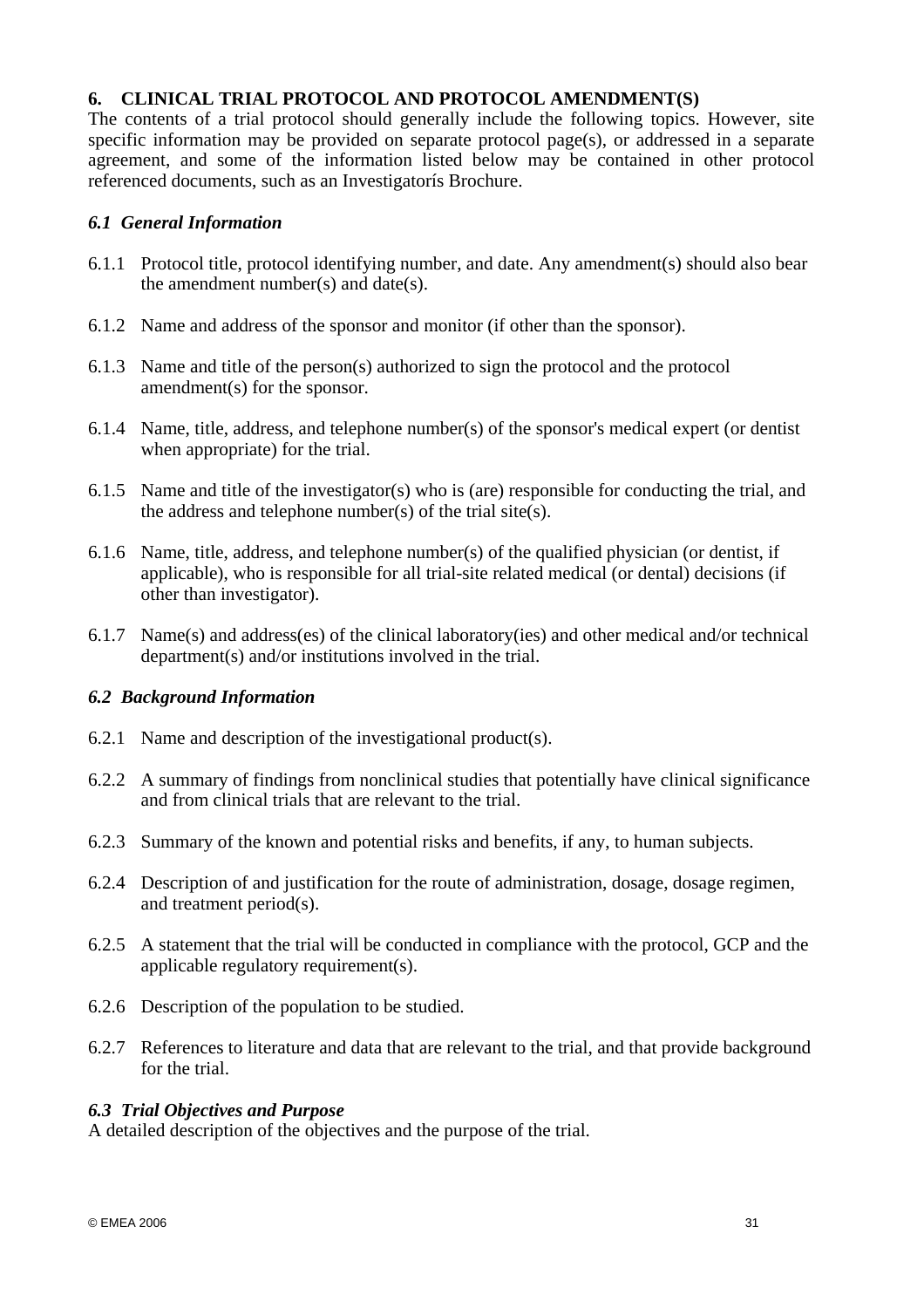# <span id="page-31-0"></span>*6.4 Trial Design*

The scientific integrity of the trial and the credibility of the data from the trial depend substantially on the trial design. A description of the trial design, should include:

- 6.4.1 A specific statement of the primary endpoints and the secondary endpoints, if any, to be measured during the trial.
- 6.4.2 A description of the type/design of trial to be conducted (e.g. double-blind, placebocontrolled, parallel design) and a schematic diagram of trial design, procedures and stages.
- 6.4.3 A description of the measures taken to minimize/avoid bias, including:
	- a) Randomization.
	- b) Blinding.
- 6.4.4 A description of the trial treatment(s) and the dosage and dosage regimen of the investigational product(s). Also include a description of the dosage form, packaging, and labelling of the investigational product(s).
- 6.4.5 The expected duration of subject participation, and a description of the sequence and duration of all trial periods, including follow-up, if any.
- 6.4.6 A description of the "stopping rules" or "discontinuation criteria" for individual subjects, parts of trial and entire trial.
- 6.4.7 Accountability procedures for the investigational product(s), including the placebo(s) and comparator(s), if any.
- 6.4.8 Maintenance of trial treatment randomization codes and procedures for breaking codes.
- 6.4.9 The identification of any data to be recorded directly on the CRFs (i.e. no prior written or electronic record of data), and to be considered to be source data.

### *6.5 Selection and Withdrawal of Subjects*

- 6.5.1 Subject inclusion criteria.
- 6.5.2 Subject exclusion criteria.
- 6.5.3 Subject withdrawal criteria (i.e. terminating investigational product treatment/trial treatment) and procedures specifying:
	- a) When and how to withdraw subjects from the trial/ investigational product treatment.
	- b) The type and timing of the data to be collected for withdrawn subjects.
	- c) Whether and how subjects are to be replaced.
	- d) The follow-up for subjects withdrawn from investigational product treatment/trial treatment.

### *6.6 Treatment of Subjects*

6.6.1 The treatment(s) to be administered, including the name(s) of all the product(s), the  $dose(s)$ , the dosing schedule(s), the route/mode(s) of administration, and the treatment period(s), including the follow-up period(s) for subjects for each investigational product treatment/trial treatment group/arm of the trial.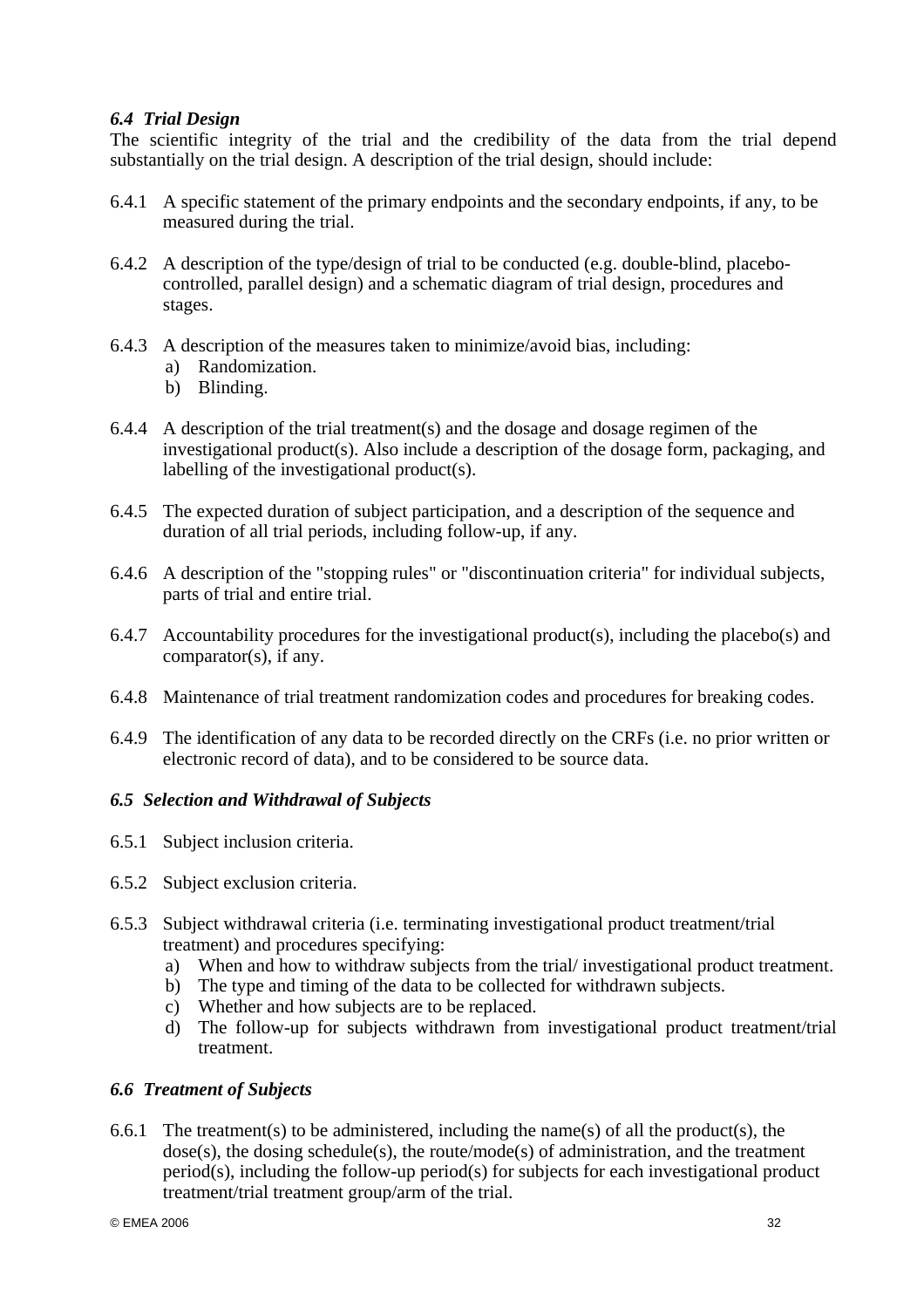- <span id="page-32-0"></span>6.6.2 Medication(s)/treatment(s) permitted (including rescue medication) and not permitted before and/or during the trial.
- 6.6.3 Procedures for monitoring subject compliance.

# *6.7 Assessment of Efficacy*

- 6.7.1 Specification of the efficacy parameters.
- 6.7.2 Methods and timing for assessing, recording, and analysing of efficacy parameters.

## *6.8 Assessment of Safety*

- 6.8.1 Specification of safety parameters.
- 6.8.2 The methods and timing for assessing, recording, and analysing safety parameters.
- 6.8.3 Procedures for eliciting reports of and for recording and reporting adverse event and intercurrent illnesses.
- 6.8.4 The type and duration of the follow-up of subjects after adverse events.

### *6.9 Statistics*

- 6.9.1 A description of the statistical methods to be employed, including timing of any planned interim analysis(ses).
- 6.9.2 The number of subjects planned to be enrolled. In multicentre trials, the numbers of enrolled subjects projected for each trial site should be specified. Reason for choice of sample size, including reflections on (or calculations of) the power of the trial and clinical justification.
- 6.9.3 The level of significance to be used.
- 6.9.4 Criteria for the termination of the trial.
- 6.9.5 Procedure for accounting for missing, unused, and spurious data.
- 6.9.6 Procedures for reporting any deviation(s) from the original statistical plan (any deviation(s) from the original statistical plan should be described and justified in protocol and/or in the final report, as appropriate).
- 6.9.7 The selection of subjects to be included in the analyses (e.g. all randomized subjects, all dosed subjects, all eligible subjects, evaluable subjects).

### *6.10 Direct Access to Source Data/Documents*

The sponsor should ensure that it is specified in the protocol or other written agreement that the investigator(s)/institution(s) will permit trial-related monitoring, audits, IRB/IEC review, and regulatory inspection(s), providing direct access to source data/documents.

# *6.11 Quality Control and Quality Assurance*

### *6.12 Ethics*

Description of ethical considerations relating to the trial.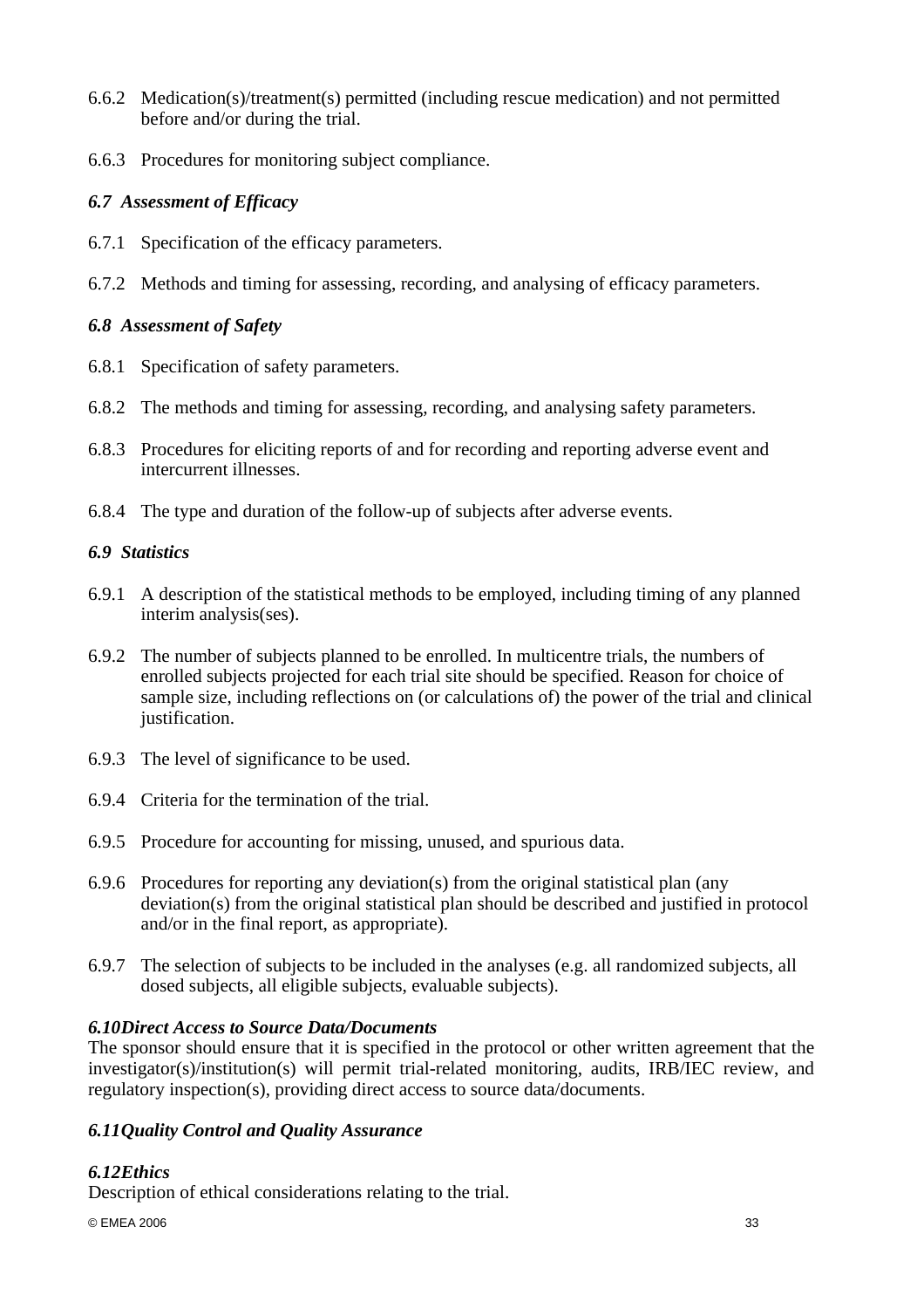## <span id="page-33-0"></span>*6.13 Data Handling and Record Keeping*

### *6.14 Financing and Insurance*

Financing and insurance if not addressed in a separate agreement.

#### *6.15 Publication Policy*

Publication policy, if not addressed in a separate agreement.

#### *6.16 Supplements*

(NOTE: Since the protocol and the clinical trial/study report are closely related, further relevant information can be found in the ICH Guideline for Structure and Content of Clinical Study Reports.)

### **7. INVESTIGATORíS BROCHURE**

#### *7.1 Introduction*

The Investigator's Brochure (IB) is a compilation of the clinical and nonclinical data on the investigational product(s) that are relevant to the study of the product(s) in human subjects. Its purpose is to provide the investigators and others involved in the trial with the information to facilitate their understanding of the rationale for, and their compliance with, many key features of the protocol, such as the dose, dose frequency/interval, methods of administration: and safety monitoring procedures. The IB also provides insight to support the clinical management of the study subjects during the course of the clinical trial. The information should be presented in a concise, simple, objective, balanced, and non-promotional form that enables a clinician, or potential investigator, to understand it and make his/her own unbiased risk-benefit assessment of the appropriateness of the proposed trial. For this reason, a medically qualified person should generally participate in the editing of an IB, but the contents of the IB should be approved by the disciplines that generated the described data.

This guideline delineates the minimum information that should be included in an IB and provides suggestions for its layout. It is expected that the type and extent of information available will vary with the stage of development of the investigational product. If the investigational product is marketed and its pharmacology is widely understood by medical practitioners, an extensive IB may not be necessary. Where permitted by regulatory authorities, a basic product information brochure, package leaflet, or labelling may be an appropriate alternative, provided that it includes current, comprehensive, and detailed information on all aspects of the investigational product that might be of importance to the investigator. If a marketed product is being studied for a new use (i.e., a new indication), an IB specific to that new use should be prepared. The IB should be reviewed at least annually and revised as necessary in compliance with a sponsor's written procedures. More frequent revision may be appropriate depending on the stage of development and the generation of relevant new information. However, in accordance with Good Clinical Practice, relevant new information may be so important that it should be communicated to the investigators, and possibly to the Institutional Review Boards (IRBs)/Independent Ethics Committees (IECs) and/or regulatory authorities before it is included in a revised IB.

Generally, the sponsor is responsible for ensuring that an up-to-date IB is made available to the investigator(s) and the investigators are responsible for providing the up-to-date IB to the responsible IRBs/IECs. In the case of an investigator sponsored trial, the sponsor-investigator should determine whether a brochure is available from the commercial manufacturer. If the investigational product is provided by the sponsor-investigator, then he or she should provide the necessary information to the trial personnel. In cases where preparation of a formal IB is impractical, the sponsor-investigator should provide, as a substitute, an expanded background information section in the trial protocol that contains the minimum current information described in this guideline.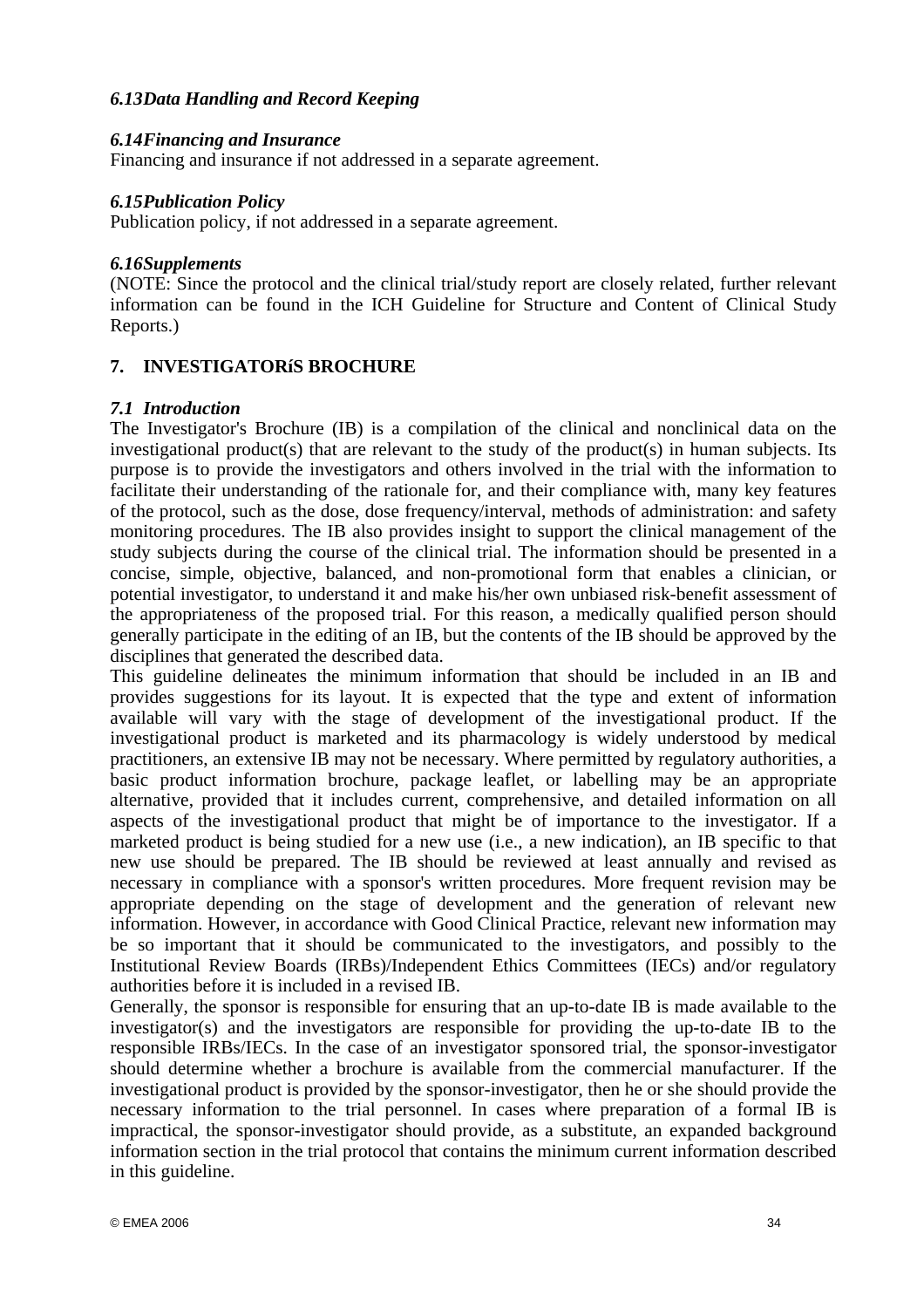# <span id="page-34-0"></span>*7.2 General Considerations*

The IB should include:

## 7.2.1 Title Page

This should provide the sponsor's name, the identity of each investigational product (i.e., research number, chemical or approved generic name, and trade name(s) where legally permissible and desired by the sponsor), and the release date. It is also suggested that an edition number, and a reference to the number and date of the edition it supersedes, be provided. An example is given in Appendix 1.

7.2.2 Confidentiality Statement

The sponsor may wish to include a statement instructing the investigator/recipients to treat the IB as a confidential document for the sole information and use of the investigator's team and the IRB/IEC.

## *7.3 Contents of the Investigatorís Brochure*

The IB should contain the following sections, each with literature references where appropriate:

7.3.1 Table of Contents

An example of the Table of Contents is given in Appendix 2

7.3.2 Summary

A brief summary (preferably not exceeding two pages) should be given, highlighting the significant physical, chemical, pharmaceutical, pharmacological, toxicological, pharmacokinetic, metabolic, and clinical information available that is relevant to the stage of clinical development of the investigational product.

7.3.3 Introduction

A brief introductory statement should be provided that contains the chemical name (and generic and trade name(s) when approved) of the investigational product(s), all active ingredients, the investigational product (s ) pharmacological class and its expected position within this class (e.g. advantages), the rationale for performing research with the investigational product(s), and the anticipated prophylactic, therapeutic, or diagnostic indication(s). Finally, the introductory statement should provide the general approach to be followed in evaluating the investigational product.

# 7.3.4 Physical, Chemical, and Pharmaceutical Properties and Formulation

A description should be provided of the investigational product substance(s) (including the chemical and/or structural formula(e)), and a brief summary should be given of the relevant physical, chemical, and pharmaceutical properties.

To permit appropriate safety measures to be taken in the course of the trial, a description of the formulation(s) to be used, including excipients, should be provided and justified if clinically relevant. Instructions for the storage and handling of the dosage form(s) should also be given.

Any structural similarities to other known compounds should be mentioned.

7.3.5 Nonclinical Studies

Introduction:

The results of all relevant nonclinical pharmacology, toxicology, pharmacokinetic, and investigational product metabolism studies should be provided in summary form. This summary should address the methodology used, the results, and a discussion of the relevance of the findings to the investigated therapeutic and the possible unfavourable and unintended effects in humans.

The information provided may include the following, as appropriate, if known/available: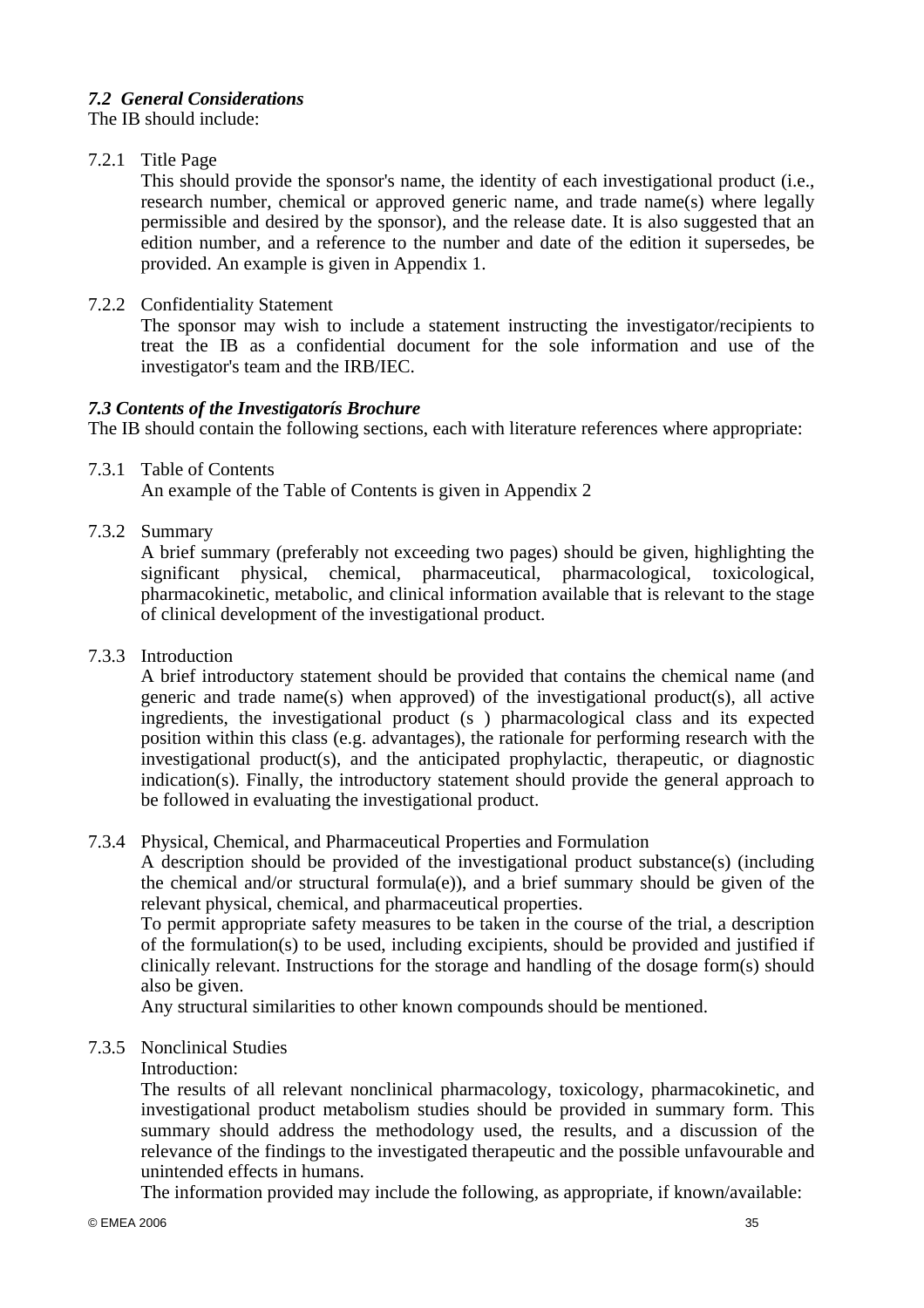- Species tested
- Number and sex of animals in each group
- Unit dose (e.g., milligram/kilogram (mg/kg))
- Dose interval
- Route of administration
- Duration of dosing
- Information on systemic distribution
- Duration of post-exposure follow-up
- Results, including the following aspects:
	- − Nature and frequency of pharmacological or toxic effects
	- − Severity or intensity of pharmacological or toxic effects
	- − Time to onset of effects
	- − Reversibility of effects
	- Duration of effects
	- Dose response

Tabular format/listings should be used whenever possible to enhance the clarity of the presentation.

The following sections should discuss the most important findings from the studies, including the dose response of observed effects, the relevance to humans, and any aspects to be studied in humans. If applicable, the effective and nontoxic dose findings in the same animal species should be compared (i.e., the therapeutic index should be discussed). The relevance of this information to the proposed human dosing should be addressed. Whenever possible, comparisons should be made in terms of blood/tissue levels rather than on a mg/kg basis.

a) Nonclinical Pharmacology

A summary of the pharmacological aspects of the investigational product and, where appropriate, its significant metabolites studied in animals, should be included. Such a summary should incorporate studies that assess potential therapeutic activity (e.g. efficacy models, receptor binding, and specificity) as well as those that assess safety (e.g., special studies to assess pharmacological actions other than the intended therapeutic effect(s)).

b) Pharmacokinetics and Product Metabolism in Animals

A summary of the pharmacokinetics and biological transformation and disposition of the investigational product in all species studied should be given. The discussion of the findings should address the absorption and the local and systemic bioavailability of the investigational product and its metabolites, and their relationship to the pharmacological and toxicological findings in animal species.

c) Toxicology

A summary of the toxicological effects found in relevant studies conducted in different animal species should be described under the following headings where appropriate:

- − Single dose
- − Repeated dose
- − CarcinogenicitySpecial studies (e.g. irritancy and sensitisation)
- Reproductive toxicity
- − Genotoxicity (mutagenicity)

# 7.3.6 Effects in Humans

Introduction:

A thorough discussion of the known effects of the investigational product(s) in humans should be provided, including information on pharmacokinetics, metabolism, pharmacodynamics, dose response, safety, efficacy, and other pharmacological activities.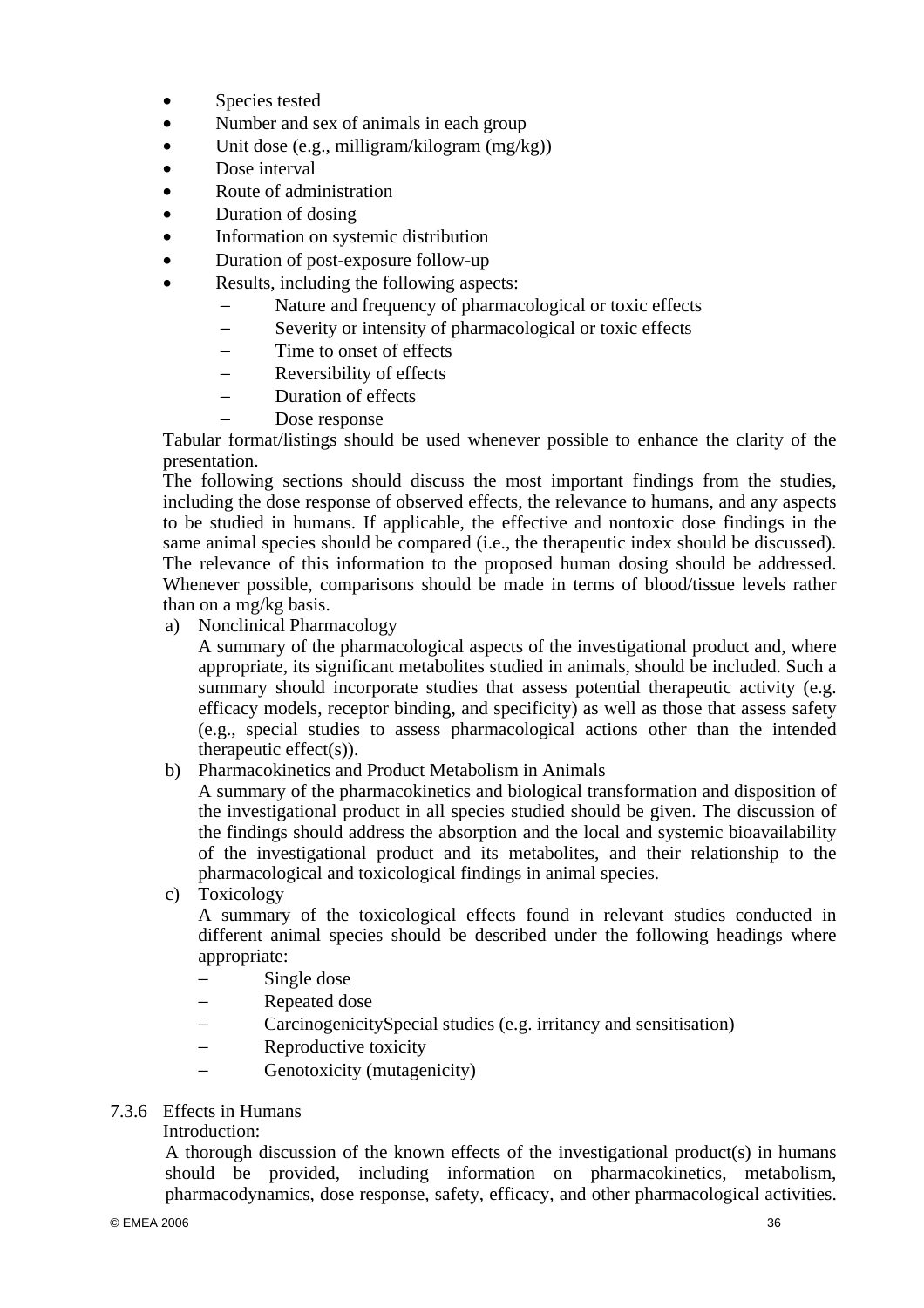Where possible, a summary of each completed clinical trial should be provided. Information should also be provided regarding results of any use of the investigational product(s) other than from in clinical trials, such as from experience during marketing.

a) Pharmacokinetics and Product Metabolism in Humans

- A summary of information on the pharmacokinetics of the investigational product(s) should be presented, including the following, if available:
- − Pharmacokinetics (including metabolism, as appropriate, and absorption, plasma protein binding, distribution, and elimination).
- Bioavailability of the investigational product (absolute, where possible, and/or relative) using a reference dosage form.
- Population subgroups (e.g., gender, age, and impaired organ function).
- − Interactions (e.g., product-product interactions and effects of food).
- − Other pharmacokinetic data (e.g., results of population studies performed within clinical trial(s).
- b) Safety and Efficacy

A summary of information should be provided about the investigational product's/products' (including metabolites, where appropriate) safety, pharmacodynamics, efficacy, and dose response that were obtained from preceding trials in humans (healthy volunteers and/or patients). The implications of this information should be discussed. In cases where a number of clinical trials have been completed, the use of summaries of safety and efficacy across multiple trials by indications in subgroups may provide a clear presentation of the data. Tabular summaries of adverse drug reactions for all the clinical trials (including those for all the studied indications) would be useful. Important differences in adverse drug reaction patterns/incidences across indications or subgroups should be discussed.

The IB should provide a description of the possible risks and adverse drug reactions to be anticipated on the basis of prior experiences with the product under investigation and with related products. A description should also be provided of the precautions or special monitoring to be done as part of the investigational use of the product(s).

c) Marketing Experience

The IB should identify countries where the investigational product has been marketed or approved. Any significant information arising from the marketed use should be summarised (e.g., formulations, dosages, routes of administration, and adverse product reactions). The IB should also identify all the countries where the investigational product did not receive approval/registration for marketing or was withdrawn from marketing/registration.

### 7.3.7 Summary of Data and Guidance for the Investigator

This section should provide an overall discussion of the nonclinical and clinical data, and should summarise the information from various sources on different aspects of the investigational product(s), wherever possible. In this way, the investigator can be provided with the most informative interpretation of the available data and with an assessment of the implications of the information for future clinical trials.

Where appropriate, the published reports on related products should be discussed. This could help the investigator to anticipate adverse drug reactions or other problems in clinical trials.

 $\degree$  EMEA 2006 37 **The overall aim of this section is to provide the investigator with a clear understanding of the possible risks and adverse reactions, and of the specific tests, observations, and precautions that may be needed for a clinical trial. This understanding should be based on the available physical, chemical, pharmaceutical, pharmacological, toxicological, and clinical information on the investigational product(s). Guidance should also be provided to the clinical investigator on the recognition and treatment of possible overdose and adverse**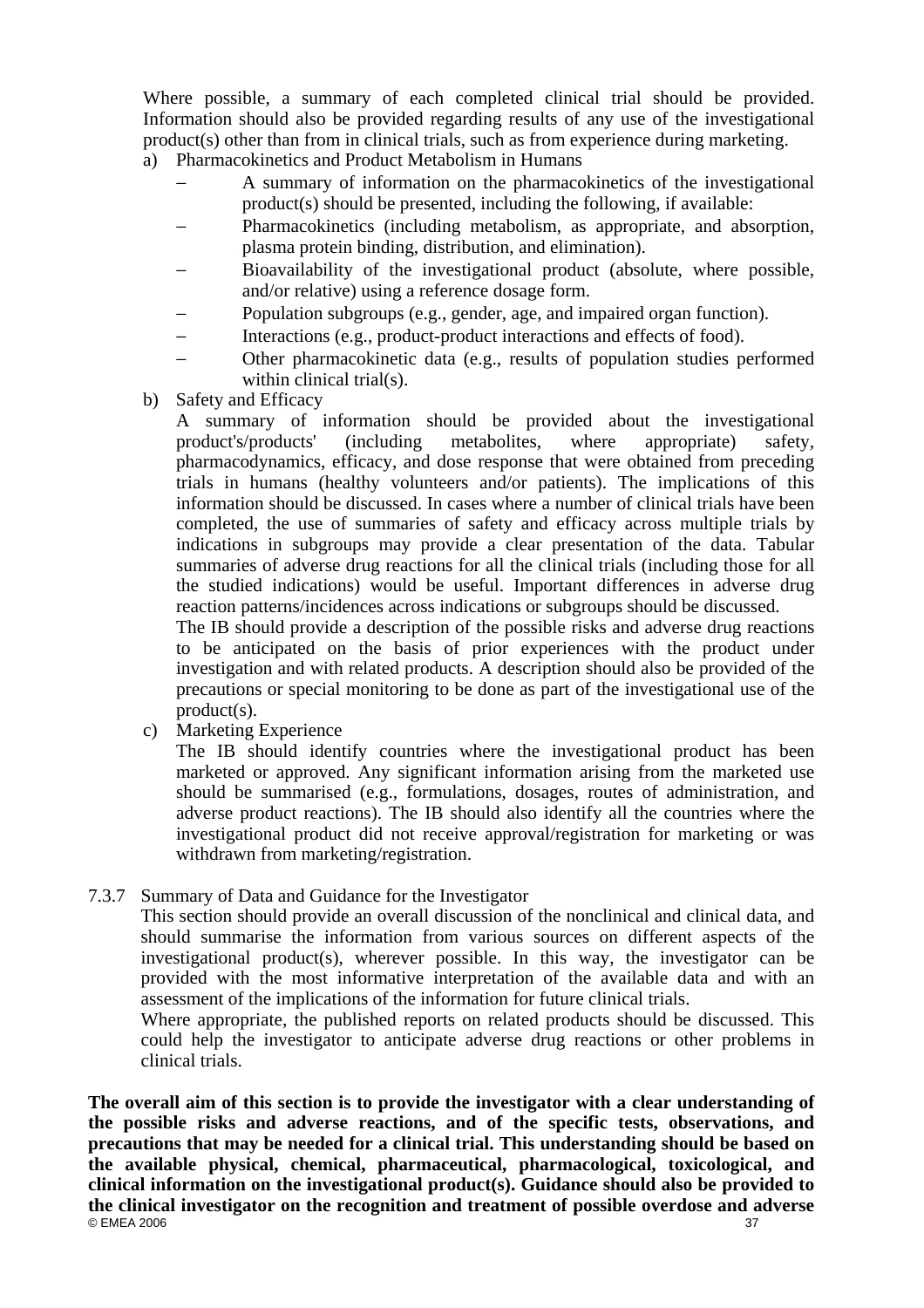<span id="page-37-0"></span>**drug reactions that is based on previous human experience and on the pharmacology of the investigational product.**  *7.4 APPENDIX 1:* 

**TITLE PAGE** *(Example)*

#### **SPONSOR'S NAME**

**Product: Research Number:**  Name(s): Chemical, Generic (if approved) Trade Name(s) (if legally permissible and desired by the sponsor)

# **INVESTIGATOR'S BROCHURE**

Edition Number: Release Date:

Replaces Previous Edition Number: Date:

### *7.5 APPENDIX 2:*

### **TABLE OF CONTENTS OF INVESTIGATOR'S BROCHURE** *(Example)*

| $\overline{\phantom{a}}$         |                                                                   |
|----------------------------------|-------------------------------------------------------------------|
| 1.                               |                                                                   |
| 2.                               |                                                                   |
| 3.                               |                                                                   |
| 4.                               | Physical, Chemical, and Pharmaceutical Properties and Formulation |
| 5.                               |                                                                   |
| 5.1                              |                                                                   |
| 5.2                              |                                                                   |
| 5.3                              |                                                                   |
| 6.                               |                                                                   |
| 6.1                              |                                                                   |
| 6.2                              |                                                                   |
| 6.3                              |                                                                   |
| $7_{\scriptscriptstyle{\ddots}}$ |                                                                   |
|                                  | NB: References on 1. Publications                                 |

2. Reports

These references should be found at the end of each chapter Appendices (if any)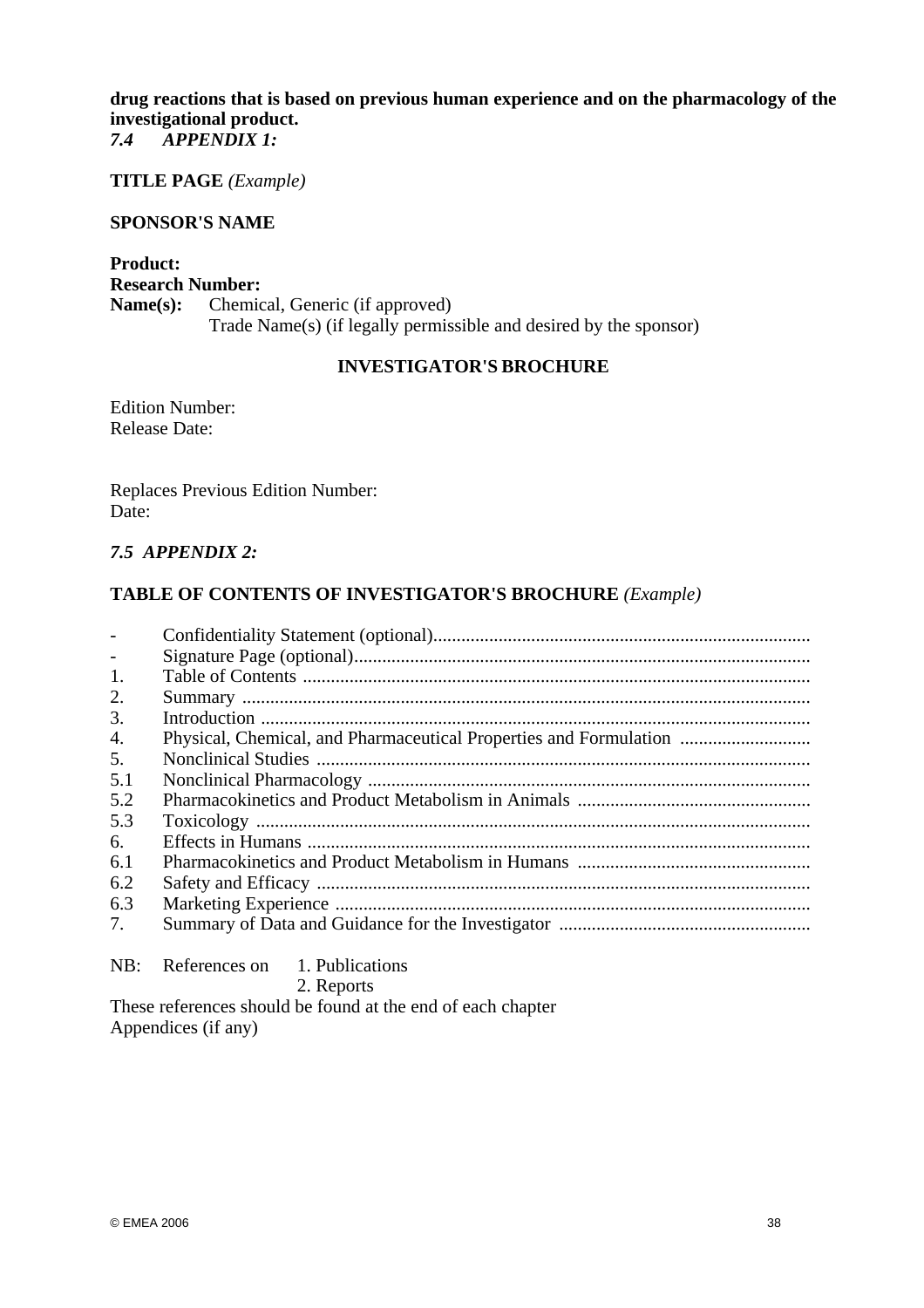## <span id="page-38-0"></span>**8. ESSENTIAL DOCUMENTS FOR THE CONDUCT OF A CLINICAL TRIAL**

### *8.1 Introduction*

Essential Documents are those documents which individually and collectively permit evaluation of the conduct of a trial and the quality of the data produced. These documents serve to demonstrate the compliance of the investigator, sponsor and monitor with the standards of Good Clinical Practice and with all applicable regulatory requirements.

Essential Documents also serve a number of other important purposes. Filing essential documents at the investigator/institution and sponsor sites in a timely manner can greatly assist in the successful management of a trial by the investigator, sponsor and monitor. These documents are also the ones which are usually audited by the sponsor's independent audit function and inspected by the regulatory authority (ies) as part of the process to confirm the validity of the trial conduct and the integrity of data collected.

The minimum list of essential documents which has been developed follows. The various documents are grouped in three sections according to the stage of the trial during which they will normally be generated: 1) before the clinical phase of the trial commences, 2) during the clinical conduct of the trial, and 3) after completion or termination of the trial. A description is given of the purpose of each document, and whether it should be filed in either the investigator/institution or sponsor files, or both. It is acceptable to combine some of the documents, provided the individual elements are readily identifiable.

Trial master files should be established at the beginning of the trial, both at the investigator/institutionís site and at the sponsor's office. A final close-out of a trial can only be done when the monitor has reviewed both investigator/institution and sponsor files and confirmed that all necessary documents are in the appropriate files.

Any or all of the documents addressed in this guideline may be subject to, and should be available for, audit by the sponsorís auditor and inspection by the regulatory authority(ies).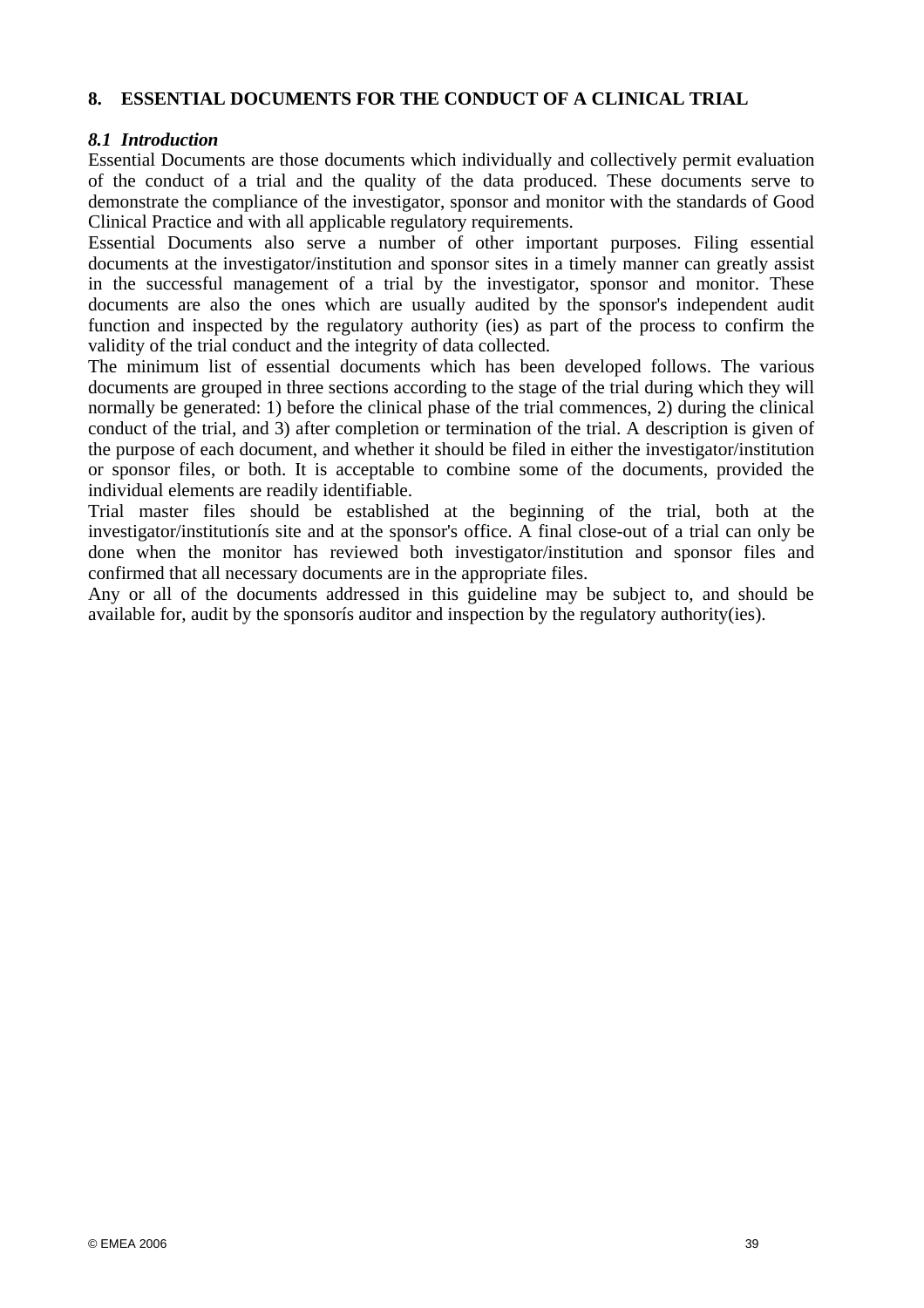#### *8.2 Before the Clinical Phase of the Trial Commences*

During this planning stage the following documents should be generated and should be on file before the trial formally starts

|                | <b>Title of Document</b>                                                               | <b>Purpose</b>                                                                                                                                                 |                                     | <b>Located in Files of</b> |
|----------------|----------------------------------------------------------------------------------------|----------------------------------------------------------------------------------------------------------------------------------------------------------------|-------------------------------------|----------------------------|
|                |                                                                                        |                                                                                                                                                                | Investigator/<br><b>Institution</b> | <b>Sponsor</b>             |
| 8.2.1          | <b>INVESTIGATORÍS BROCHURE</b>                                                         | To document that relevant and current scientific<br>information about the investigational product has<br>been provided to the investigator                     | $\mathbf{X}$                        | X                          |
| 8.2.2          | SIGNED PROTOCOL AND AMENDMENTS,<br>IF ANY, AND SAMPLE CASE REPORT<br><b>FORM (CRF)</b> | To document investigator and sponsor agreement<br>to the protocol/amendment(s) and CRF                                                                         | X                                   | X                          |
| 8.2.3          | <b>INFORMATION GIVEN TO TRIAL</b><br><b>SUBJECT</b>                                    |                                                                                                                                                                | X                                   | $\mathbf X$                |
|                | - INFORMED CONSENT FORM<br>(including all applicable translations)                     | To document the informed consent                                                                                                                               |                                     |                            |
|                | - ANY OTHER WRITTEN INFORMATION                                                        | To document that subjects will be given<br>appropriate written information (content and<br>wording) to support their ability to give fully<br>informed consent | X                                   | X                          |
|                | - ADVERTISEMENT FOR SUBJECT<br><b>RECRUITMENT</b> (if used)                            | To document that recruitment measures are<br>appropriate and not coercive                                                                                      | X                                   |                            |
| 8.2.4          | FINANCIAL ASPECTS OF THE TRIAL                                                         | To document the financial agreement between the<br>investigator/institution and the sponsor for the trial                                                      | X                                   | X                          |
| 8.2.5<br>8.2.6 | <b>INSURANCE STATEMENT</b><br>(where required)<br><b>SIGNED AGREEMENT BETWEEN</b>      | To document that compensation to subject(s) for<br>trial-related injury will be available<br>To document agreements                                            | X                                   | X                          |
|                | <b>INVOLVED PARTIES, e.g.:</b>                                                         |                                                                                                                                                                | X                                   | X                          |
|                | investigator/institution and sponsor                                                   |                                                                                                                                                                | X                                   | X                          |
|                | investigator/institution and CRO                                                       |                                                                                                                                                                |                                     | (where required)           |
|                |                                                                                        |                                                                                                                                                                |                                     | X                          |
|                | sponsor and CRO<br>investigator/institution and authority(ies)                         |                                                                                                                                                                | X                                   | X                          |

<span id="page-39-0"></span>(where required)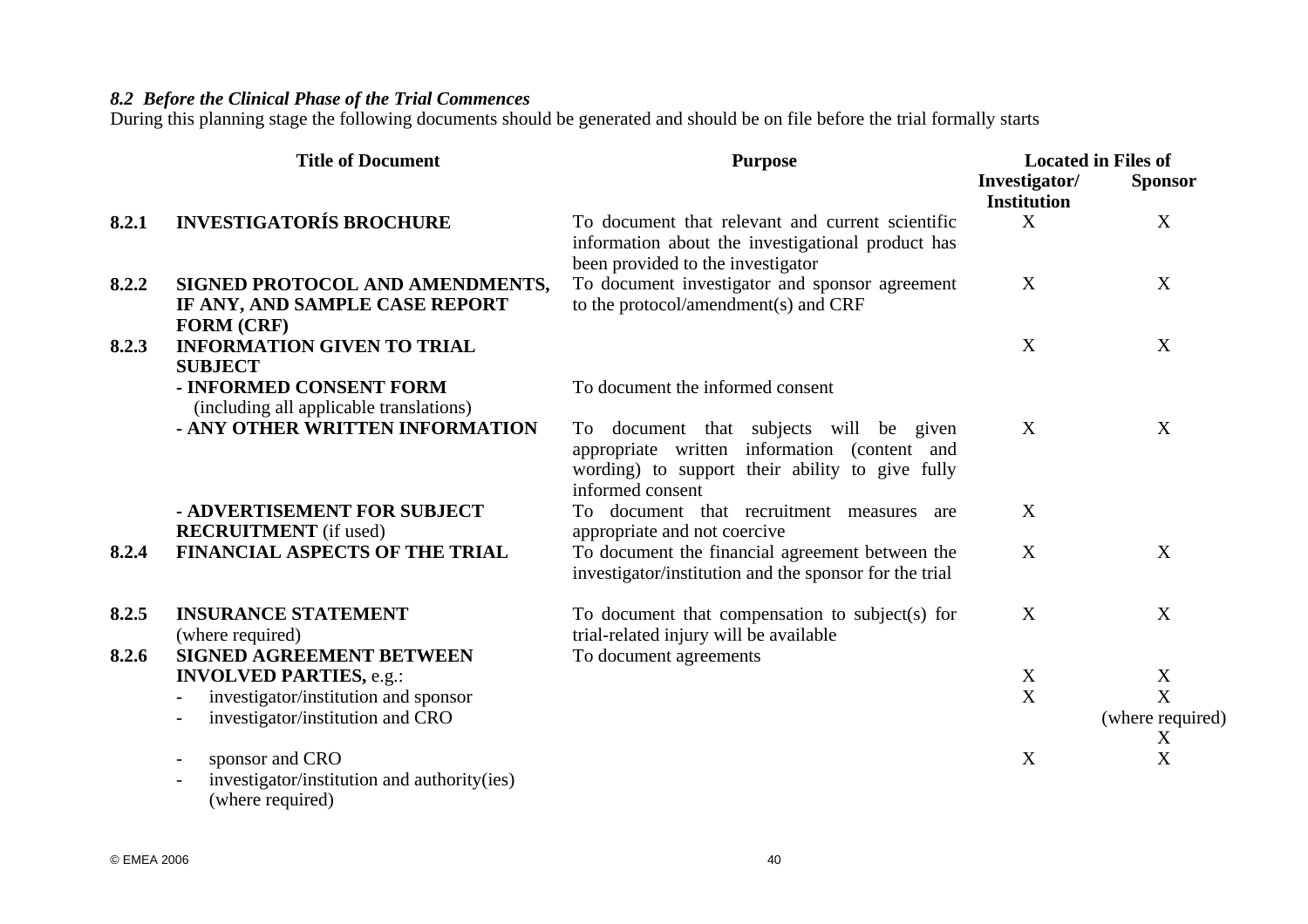|        | <b>Title of Document</b>                                                                                                                                                                                                                                                                                                                                                                                                                                                                                                                                         | <b>Purpose</b>                                                                                                                                                                                                          | <b>Located in Files of</b><br>Investigator/<br><b>Institution</b> | <b>Sponsor</b>            |
|--------|------------------------------------------------------------------------------------------------------------------------------------------------------------------------------------------------------------------------------------------------------------------------------------------------------------------------------------------------------------------------------------------------------------------------------------------------------------------------------------------------------------------------------------------------------------------|-------------------------------------------------------------------------------------------------------------------------------------------------------------------------------------------------------------------------|-------------------------------------------------------------------|---------------------------|
| 8.2.7  | DATED, DOCUMENTED<br><b>APPROVAL/FAVOURABLE OPINION OF</b><br><b>INSTITUTIONAL REVIEW BOARD (IRB)</b><br><b>/INDEPENDENT ETHICS COMMITTEE</b><br>(IEC) OF THE FOLLOWING:<br>protocol and any amendments<br>CRF (if applicable)<br>informed consent form(s)<br>$\qquad \qquad -$<br>any other written information to be provided<br>$\overline{\phantom{a}}$<br>to the subject(s)<br>advertisement for subject recruitment<br>(if used)<br>subject compensation (if any)<br>$\overline{\phantom{a}}$<br>any other documents given approval/<br>favourable opinion | To document that the trial has been subject to<br>IRB/IEC review and given approval/favourable<br>opinion. To identify the version number and date<br>of the document(s)                                                | X                                                                 | X                         |
| 8.2.8  | <b>INSTITUTIONAL REVIEW</b><br><b>BOARD/INDEPENDENT ETHICS</b><br><b>COMMITTEE COMPOSITION</b>                                                                                                                                                                                                                                                                                                                                                                                                                                                                   | To document that the IRB/IEC is constituted in<br>agreement with GCP                                                                                                                                                    | X                                                                 | X<br>(where)<br>required) |
| 8.2.9  | <b>REGULATORY AUTHORITY(IES)</b><br><b>AUTHORISATION/APPROVAL/</b><br><b>NOTIFICATION OF PROTOCOL</b><br>(where required)                                                                                                                                                                                                                                                                                                                                                                                                                                        | To document appropriate<br>authorisation/approval/notification by the<br>regulatory authority(ies) has been obtained prior to<br>initiation of the trial in compliance with the<br>applicable regulatory requirement(s) | X<br>(where<br>required)                                          | X<br>(where<br>required)  |
| 8.2.10 | <b>CURRICULUM VITAE AND/OR OTHER</b><br>RELEVANT DOCUMENTS EVIDENCING<br><b>QUALIFICATIONS OF INVESTIGATOR(S)</b>                                                                                                                                                                                                                                                                                                                                                                                                                                                | To document qualifications and eligibility to<br>conduct trial and/or provide medical supervision of<br>subjects                                                                                                        | X                                                                 | X                         |
| 8.2.11 | AND SUB-INVESTIGATOR(S)<br><b>NORMAL VALUE(S)/RANGE(S) FOR</b><br>MEDICAL/LABORATORY/TECHNICAL<br><b>PROCEDURE(S) AND/OR TEST(S)</b><br><b>INCLUDED IN THE PROTOCOL</b>                                                                                                                                                                                                                                                                                                                                                                                          | To document normal values and/or ranges of the<br>tests                                                                                                                                                                 | X                                                                 | X                         |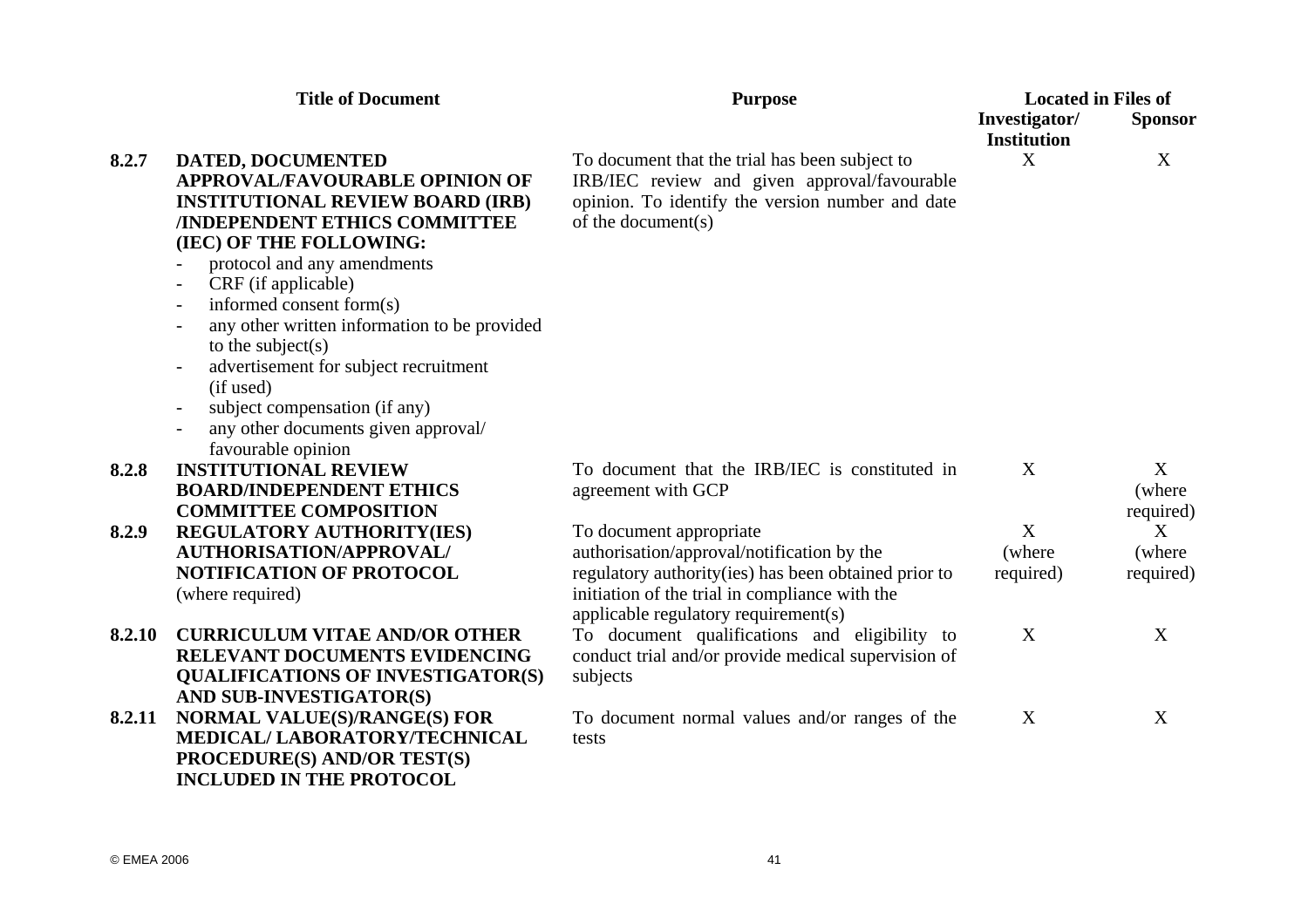|        | <b>Title of Document</b>                                                                                                                                                                                      | <b>Purpose</b>                                                                                                                                                                                                              | <b>Located in Files of</b>          |                                     |
|--------|---------------------------------------------------------------------------------------------------------------------------------------------------------------------------------------------------------------|-----------------------------------------------------------------------------------------------------------------------------------------------------------------------------------------------------------------------------|-------------------------------------|-------------------------------------|
|        |                                                                                                                                                                                                               |                                                                                                                                                                                                                             | Investigator/<br><b>Institution</b> | <b>Sponsor</b>                      |
| 8.2.12 | MEDICAL/LABORATORY/TECHNICAL<br><b>PROCEDURES /TESTS</b><br>certification or<br>accreditation or<br>established quality control and/or external<br>quality assessment or<br>other validation (where required) | To document competence of facility to perform<br>required test(s), and support reliability of results                                                                                                                       | X<br>(where)<br>required)           | X                                   |
| 8.2.13 | SAMPLE OF LABEL(S) ATTACHED TO<br><b>INVESTIGATIONAL PRODUCT</b><br><b>CONTAINER(S)</b>                                                                                                                       | To document compliance with applicable labelling<br>regulations and appropriateness of instructions<br>provided to the subjects                                                                                             |                                     | X                                   |
| 8.2.14 | <b>INSTRUCTIONS FOR HANDLING OF</b><br><b>INVESTIGATIONAL PRODUCT(S) AND</b><br><b>TRIAL-RELATED MATERIALS</b><br>(if not included in protocol or Investigatorís<br>Brochure)                                 | To document instructions needed to ensure proper<br>storage, packaging, dispensing and disposition of<br>investigational products and trial-related materials                                                               | X                                   | X                                   |
| 8.2.15 | <b>SHIPPING RECORDS FOR</b><br><b>INVESTIGATIONAL PRODUCT(S) AND</b><br><b>TRIAL-RELATED MATERIALS</b>                                                                                                        | To document shipment dates, batch numbers and<br>method of shipment of investigational product(s)<br>and trial-related materials. Allows tracking of<br>product batch, review of shipping conditions, and<br>accountability | X                                   | X                                   |
| 8.2.16 | <b>CERTIFICATE(S) OF ANALYSIS OF</b><br><b>INVESTIGATIONAL PRODUCT(S) SHIPPED</b>                                                                                                                             | To document identity, purity, and strength of<br>investigational product(s) to be used in the trial                                                                                                                         |                                     | X                                   |
| 8.2.17 | <b>DECODING PROCEDURES FOR BLINDED</b><br><b>TRIALS</b>                                                                                                                                                       | To document how, in case of an emergency,<br>identity of blinded investigational product can be<br>revealed without breaking the blind for the<br>remaining subjects' treatment                                             | X                                   | X<br>(third party if<br>applicable) |
| 8.2.18 | <b>MASTER RANDOMISATION LIST</b>                                                                                                                                                                              | To document method for randomisation of trial<br>population                                                                                                                                                                 |                                     | X<br>(third party if<br>applicable) |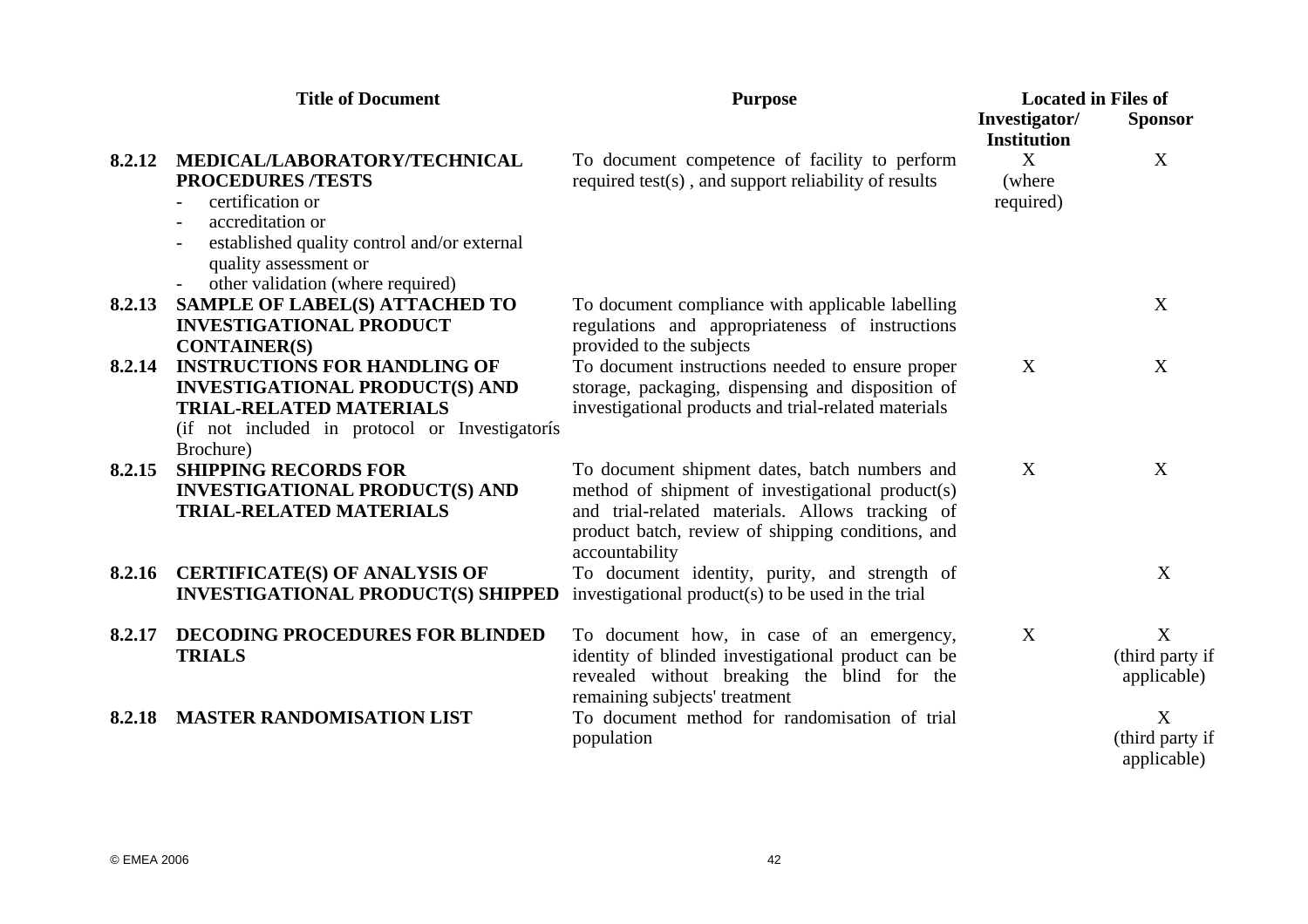|        | <b>Title of Document</b>                            | <b>Purpose</b>                                                                                                                                   | <b>Located in Files of</b>          |                |
|--------|-----------------------------------------------------|--------------------------------------------------------------------------------------------------------------------------------------------------|-------------------------------------|----------------|
|        |                                                     |                                                                                                                                                  | Investigator/<br><b>Institution</b> | <b>Sponsor</b> |
|        | 8.2.19 PRE-TRIAL MONITORING REPORT                  | To document that the site is suitable for the trial<br>(may be combined with $8.2.20$ )                                                          |                                     |                |
| 8.2.20 | <b>TRIAL INITIATION MONITORING</b><br><b>REPORT</b> | To document that trial procedures were reviewed<br>with the investigator and the investigator is trial<br>staff ( $may$ be combined with 8.2.19) |                                     |                |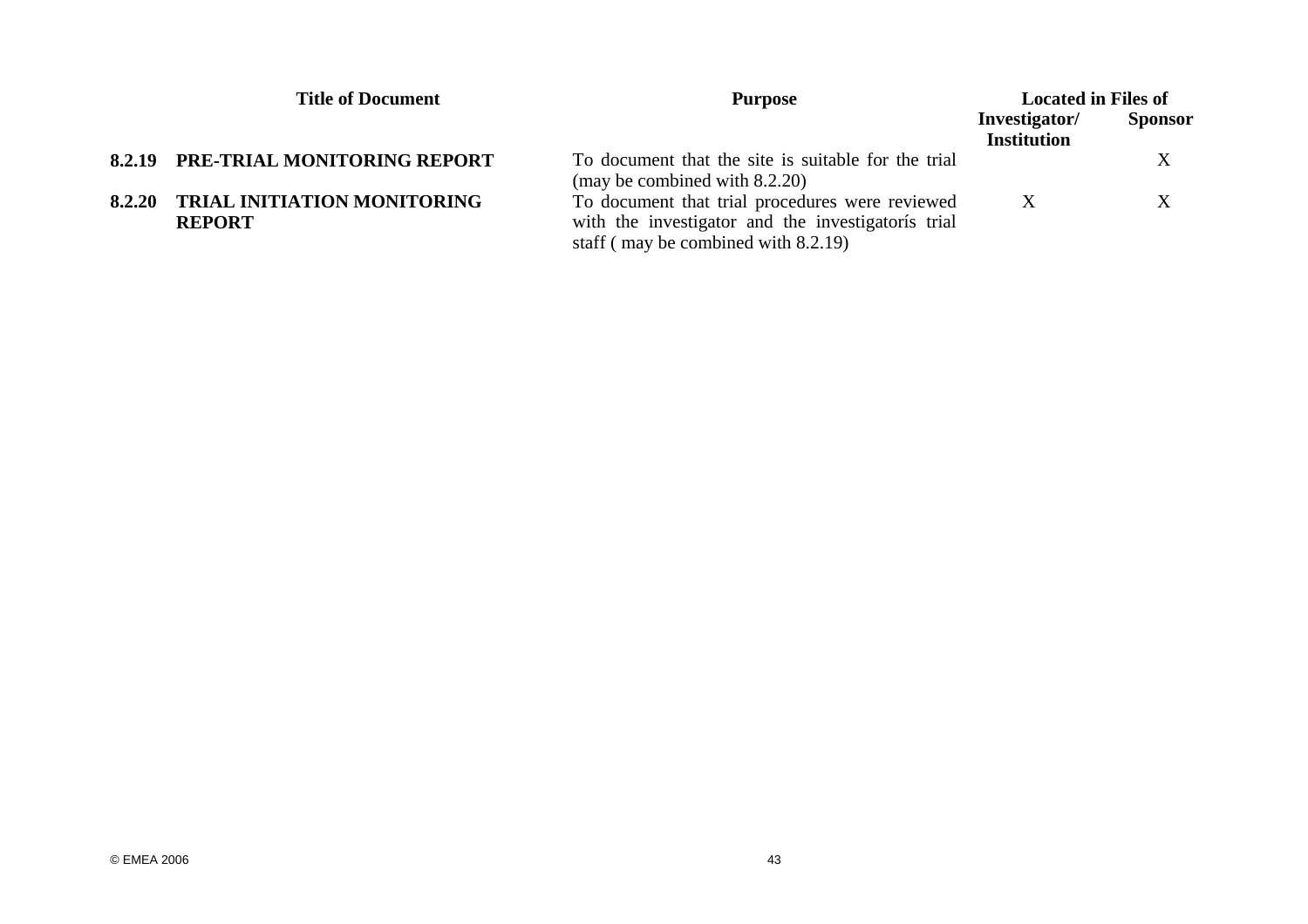# *8.3 During the Clinical Conduct of the Trial*

In addition to having on file the above documents, the following should be added to the files during the trial as evidence that all new relevant information is documented as it becomes available

<span id="page-43-0"></span>

|       | <b>Title of Document</b>                                                                                                                                                                                                                                                                                                                                                                                                                                                             | <b>Purpose</b>                                                                                                                                                                                                  | <b>Located in Files of</b><br>Investigator/<br><b>Institution</b> | <b>Sponsor</b> |
|-------|--------------------------------------------------------------------------------------------------------------------------------------------------------------------------------------------------------------------------------------------------------------------------------------------------------------------------------------------------------------------------------------------------------------------------------------------------------------------------------------|-----------------------------------------------------------------------------------------------------------------------------------------------------------------------------------------------------------------|-------------------------------------------------------------------|----------------|
| 8.3.1 | <b>INVESTIGATORÍS BROCHURE UPDATES</b>                                                                                                                                                                                                                                                                                                                                                                                                                                               | To document that investigator is informed in a<br>timely manner of relevant information as it<br>becomes available                                                                                              | X                                                                 | X              |
| 8.3.2 | <b>ANY REVISION TO:</b><br>protocol/amendment(s) and CRF<br>informed consent form<br>any other written information provided to<br>subjects<br>advertisement for subject recruitment<br>(if used)                                                                                                                                                                                                                                                                                     | To document revisions of these trial related<br>documents that take effect during trial                                                                                                                         | X                                                                 | X              |
| 8.3.3 | DATED, DOCUMENTED<br><b>APPROVAL/FAVOURABLE OPINION OF</b><br><b>INSTITUTIONAL REVIEW BOARD (IRB)</b><br><b>/INDEPENDENT ETHICS COMMITTEE</b><br>(IEC) OF THE FOLLOWING:<br>protocol amendment(s)<br>revision( $s$ ) of:<br>informed consent form<br>any other written information to be<br>provided to the subject<br>advertisement for subject recruitment<br>(if used)<br>any other documents given<br>approval/favourable opinion<br>continuing review of trial (where required) | To document that the amendment(s) and/or<br>revision(s) have been subject to IRB/IEC review<br>and were given approval/favourable opinion. To<br>identify the version number and date of the<br>$document(s)$ . | X                                                                 | X              |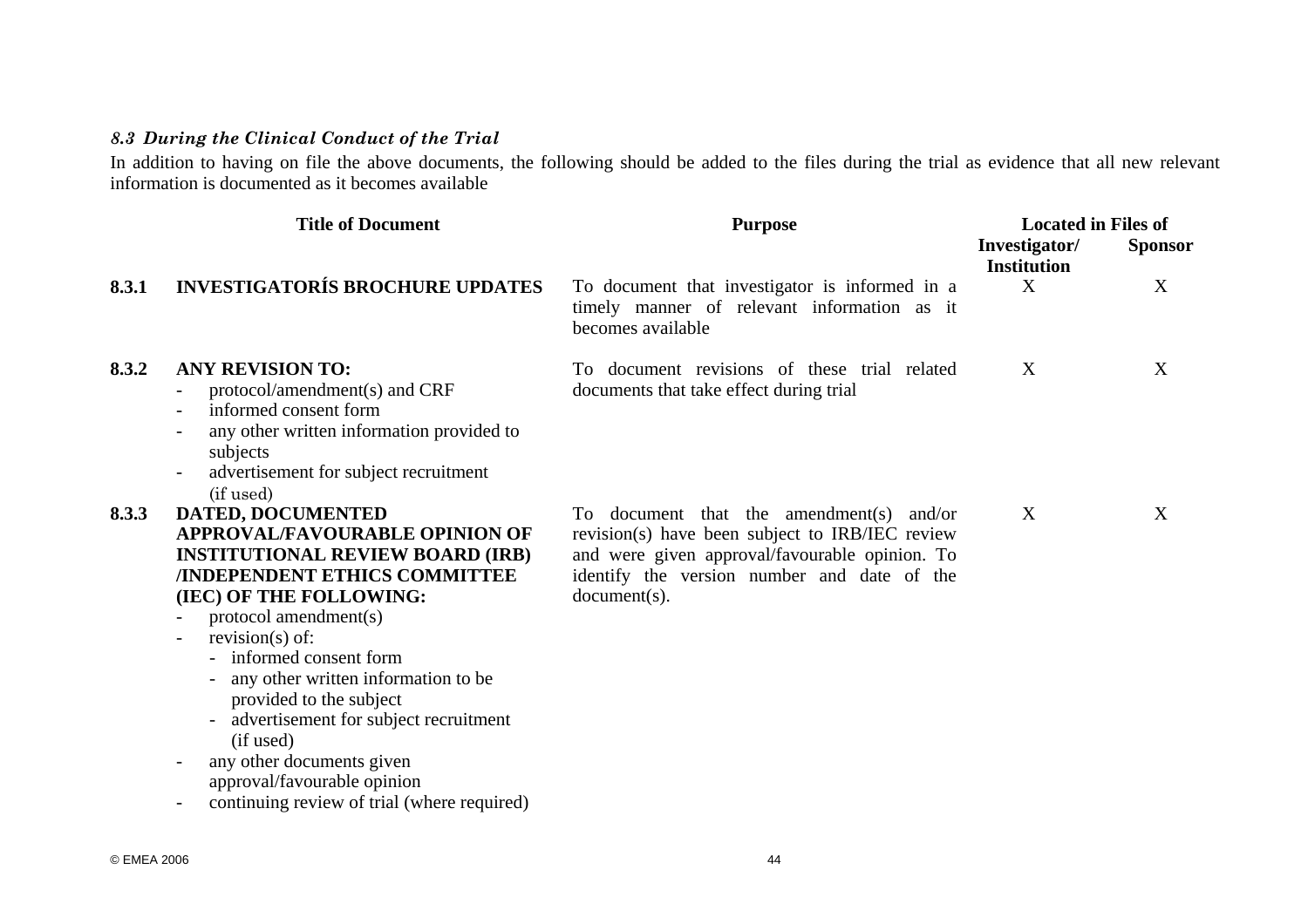|        | <b>Title of Document</b>                    | <b>Purpose</b>                                              | <b>Located in Files of</b>          |                |
|--------|---------------------------------------------|-------------------------------------------------------------|-------------------------------------|----------------|
|        |                                             |                                                             | Investigator/<br><b>Institution</b> | <b>Sponsor</b> |
| 8.3.4  | <b>REGULATORY AUTHORITY(IES)</b>            | To document compliance with applicable                      | X                                   | X              |
|        | <b>AUTHORISATIONS/APPROVALS/NOTIFIC</b>     | regulatory requirements                                     | (where)                             |                |
|        | <b>ATIONS WHERE REQUIRED FOR:</b>           |                                                             | required)                           |                |
|        | protocol amendment(s) and other documents   |                                                             |                                     |                |
| 8.3.5  | <b>CURRICULUM VITAE FOR NEW</b>             | (see $8.2.10$ )                                             | X                                   | X              |
|        | <b>INVESTIGATOR(S) AND/OR SUB-</b>          |                                                             |                                     |                |
|        | <b>INVESTIGATOR(S)</b>                      |                                                             |                                     |                |
| 8.3.6  | <b>UPDATES TO NORMAL</b>                    | To document normal values and ranges that are               | X                                   | X              |
|        | <b>VALUE(S)/RANGE(S) FOR MEDICAL/</b>       | revised during the trial (see 8.2.11)                       |                                     |                |
|        | <b>LABORATORY/ TECHNICAL</b>                |                                                             |                                     |                |
|        | PROCEDURE(S)/TEST(S) INCLUDED IN            |                                                             |                                     |                |
|        | <b>THE PROTOCOL</b>                         |                                                             |                                     |                |
| 8.3.7  | <b>UPDATES OF MEDICAL/LABORATORY/</b>       | To document that tests remain adequate throughout           | X                                   | X              |
|        | <b>TECHNICAL PROCEDURES/TESTS</b>           | the trial period (see $8.2.12$ )                            | (where                              |                |
|        | certification or                            |                                                             | required)                           |                |
|        | accreditation or                            |                                                             |                                     |                |
|        | established quality control and/or external |                                                             |                                     |                |
|        | quality assessment or                       |                                                             |                                     |                |
|        | other validation (where required)           |                                                             |                                     |                |
| 8.3.8  | <b>DOCUMENTATION OF</b>                     | (see $8.2.15$ .)                                            | X                                   | X              |
|        | <b>INVESTIGATIONAL PRODUCT(S) AND</b>       |                                                             |                                     |                |
|        | <b>TRIAL-RELATED MATERIALS SHIPMENT</b>     |                                                             |                                     |                |
| 8.3.9  | <b>CERTIFICATE(S) OF ANALYSIS FOR NEW</b>   | (see $8.2.16$ )                                             |                                     | X              |
|        | <b>BATCHES OF INVESTIGATIONAL</b>           |                                                             |                                     |                |
|        | <b>PRODUCTS</b>                             |                                                             |                                     |                |
| 8.3.10 | <b>MONITORING VISIT REPORTS</b>             | To document site visits by, and findings of, the<br>monitor |                                     | X              |
| 8.3.11 | RELEVANT COMMUNICATIONS OTHER               | To document any agreements or significant                   | X                                   | X              |
|        | <b>THAN SITE VISITS</b>                     | discussions regarding trial administration, protocol        |                                     |                |
|        | letters                                     | violations, trial conduct, adverse event (AE)               |                                     |                |
|        | meeting notes                               | reporting                                                   |                                     |                |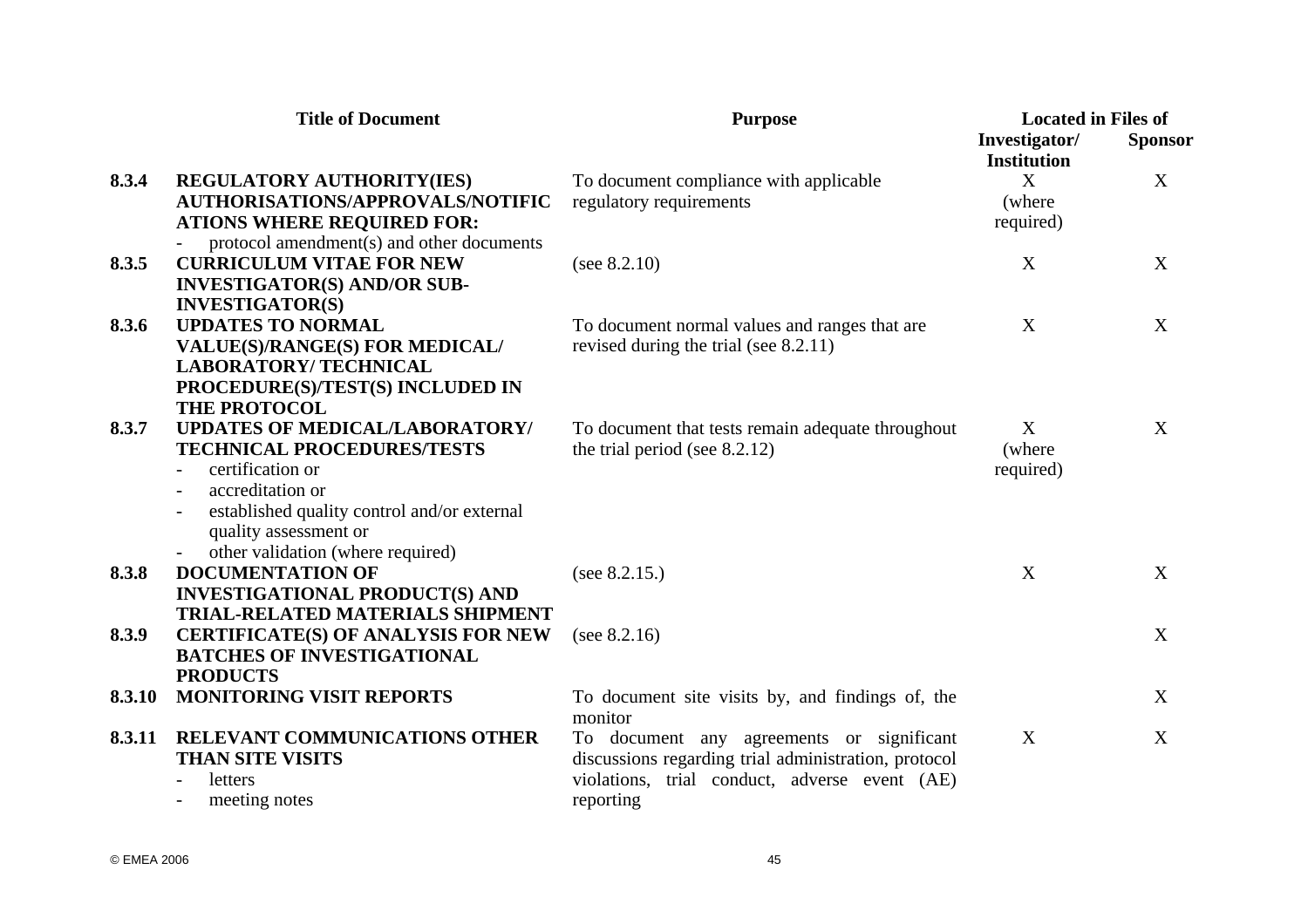## - notes of telephone calls

|                  | <b>Title of Document</b>                                               | <b>Purpose</b>                                                                                                                                                                                                                                                                                                                                                                                                     | <b>Located in Files of</b><br>Investigator/<br><b>Institution</b> | <b>Sponsor</b> |
|------------------|------------------------------------------------------------------------|--------------------------------------------------------------------------------------------------------------------------------------------------------------------------------------------------------------------------------------------------------------------------------------------------------------------------------------------------------------------------------------------------------------------|-------------------------------------------------------------------|----------------|
| 8.3.12<br>8.3.13 | <b>SIGNED INFORMED CONSENT FORMS</b><br><b>SOURCE DOCUMENTS</b>        | document that consent is obtained<br>To<br>1n<br>accordance with GCP and protocol and dated prior<br>to participation of each subject in trial. Also to<br>document direct access permission (see 8.2.3)<br>To document the existence of the subject and<br>substantiate integrity of trial data collected. To<br>include original documents related to the trial, to<br>medical treatment, and history of subject | X<br>X                                                            |                |
|                  | <b>Title of Document</b>                                               | <b>Purpose</b>                                                                                                                                                                                                                                                                                                                                                                                                     | <b>Located in Files of</b><br>Investigator/<br><b>Institution</b> | <b>Sponsor</b> |
| 8.3.14           | SIGNED, DATED AND COMPLETED                                            |                                                                                                                                                                                                                                                                                                                                                                                                                    | X                                                                 | X              |
|                  | <b>CASE REPORT FORMS (CRF)</b>                                         | To document that the investigator or authorised<br>member of the investigatoris staff confirms the<br>observations recorded                                                                                                                                                                                                                                                                                        | (copy)                                                            | (original)     |
| 8.3.15           | <b>DOCUMENTATION OF CRF</b>                                            | To document all changes/additions or corrections                                                                                                                                                                                                                                                                                                                                                                   | X                                                                 | X              |
|                  | <b>CORRECTIONS</b>                                                     | made to CRF after initial data were recorded                                                                                                                                                                                                                                                                                                                                                                       | (copy)                                                            | (original)     |
| 8.3.16           | NOTIFICATION BY ORIGINATING                                            | Notification by originating investigator to sponsor                                                                                                                                                                                                                                                                                                                                                                | X                                                                 | X              |
|                  | <b>INVESTIGATOR TO SPONSOR OF</b><br><b>SERIOUS ADVERSE EVENTS AND</b> | of serious adverse events and related reports in<br>accordance with 4.11                                                                                                                                                                                                                                                                                                                                           |                                                                   |                |
|                  | <b>RELATED REPORTS</b>                                                 |                                                                                                                                                                                                                                                                                                                                                                                                                    |                                                                   |                |
| 8.3.17           | <b>NOTIFICATION BY SPONSOR AND/OR</b>                                  | Notification by sponsor and/or investigator, where                                                                                                                                                                                                                                                                                                                                                                 | X                                                                 | X              |
|                  | <b>INVESTIGATOR, WHERE APPLICABLE,</b>                                 | authorities<br>applicable,<br>to<br>regulatory<br>and                                                                                                                                                                                                                                                                                                                                                              | (where                                                            |                |
|                  | TO REGULATORY AUTHORITY(IES) AND                                       | $IRB(s)/IEC(s)$ of unexpected serious adverse drug                                                                                                                                                                                                                                                                                                                                                                 | required)                                                         |                |
|                  | IRB(S)/IEC(S) OF UNEXPECTED SERIOUS                                    | reactions in accordance with 5.17 and 4.11.1 and                                                                                                                                                                                                                                                                                                                                                                   |                                                                   |                |
|                  | <b>ADVERSE DRUG REACTIONS AND OF</b>                                   | of other safety information in accordance with                                                                                                                                                                                                                                                                                                                                                                     |                                                                   |                |
|                  | <b>OTHER SAFETY INFORMATION</b>                                        | 5.16.2                                                                                                                                                                                                                                                                                                                                                                                                             |                                                                   |                |
| 8.3.18           | <b>NOTIFICATION BY SPONSOR TO</b>                                      | Notification by sponsor to investigators of safety                                                                                                                                                                                                                                                                                                                                                                 | X                                                                 | X              |
|                  | <b>INVESTIGATORS OF SAFETY</b>                                         | information in accordance with 5.16.2                                                                                                                                                                                                                                                                                                                                                                              |                                                                   |                |
|                  | <b>INFORMATION</b>                                                     |                                                                                                                                                                                                                                                                                                                                                                                                                    |                                                                   |                |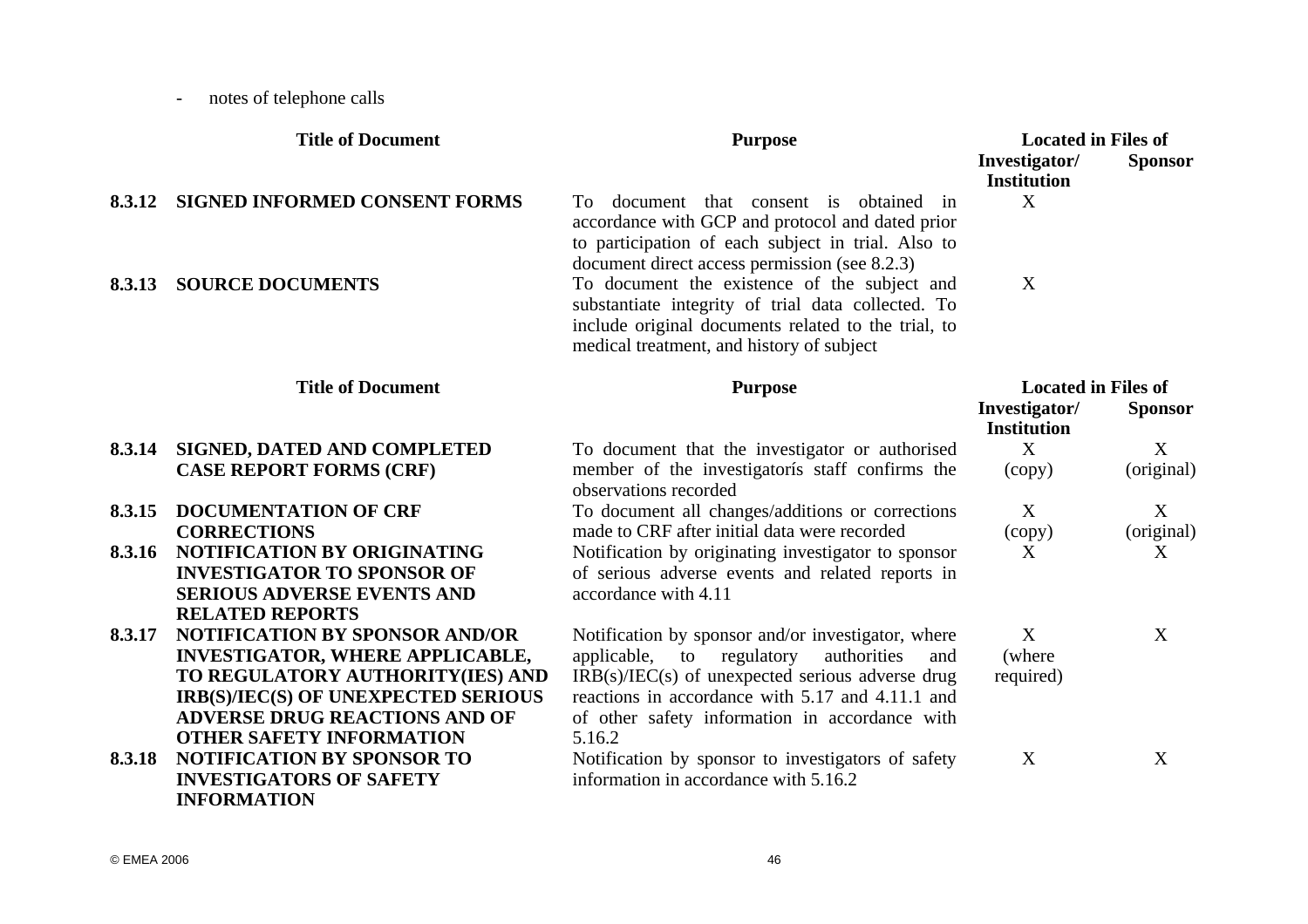| 8.3.19 | <b>INTERIM OR ANNUAL REPORTS TO</b><br><b>IRB/IEC AND AUTHORITY(IES)</b> | Interim or annual reports provided to IRB/IEC in<br>accordance with 4.10 and to authority (ies) in<br>accordance with 5.17.3                                                                                                     | X | X<br>(where<br>required) |
|--------|--------------------------------------------------------------------------|----------------------------------------------------------------------------------------------------------------------------------------------------------------------------------------------------------------------------------|---|--------------------------|
| 8.3.20 | <b>SUBJECT SCREENING LOG</b>                                             | To document identification of subjects who<br>entered pre-trial screening                                                                                                                                                        | X | X<br>(where<br>required) |
| 8.3.21 | <b>SUBJECT IDENTIFICATION CODE LIST</b>                                  | To document that investigator/institution keeps a<br>confidential list of names of all subjects allocated<br>to trial numbers on enrolling in the trial. Allows<br>investigator/institution to reveal identity of any<br>subject | X |                          |
| 8.3.22 | <b>SUBJECT ENROLMENT LOG</b>                                             | To document chronological enrolment of subjects<br>by trial number                                                                                                                                                               | X |                          |
| 8.3.23 | <b>INVESTIGATIONAL PRODUCTS</b><br><b>ACCOUNTABILITY AT THE SITE</b>     | To document that investigational product(s) have<br>been used according to the protocol                                                                                                                                          | X | X                        |
| 8.3.24 | <b>SIGNATURE SHEET</b>                                                   | To document signatures and initials of all persons<br>authorised to make entries and/or corrections on<br><b>CRFs</b>                                                                                                            | X | X                        |
| 8.3.25 | <b>RECORD OF RETAINED BODY FLUIDS/</b><br><b>TISSUE SAMPLES (IF ANY)</b> | To document location and identification of<br>retained samples if assays need to be repeated                                                                                                                                     | X | X                        |